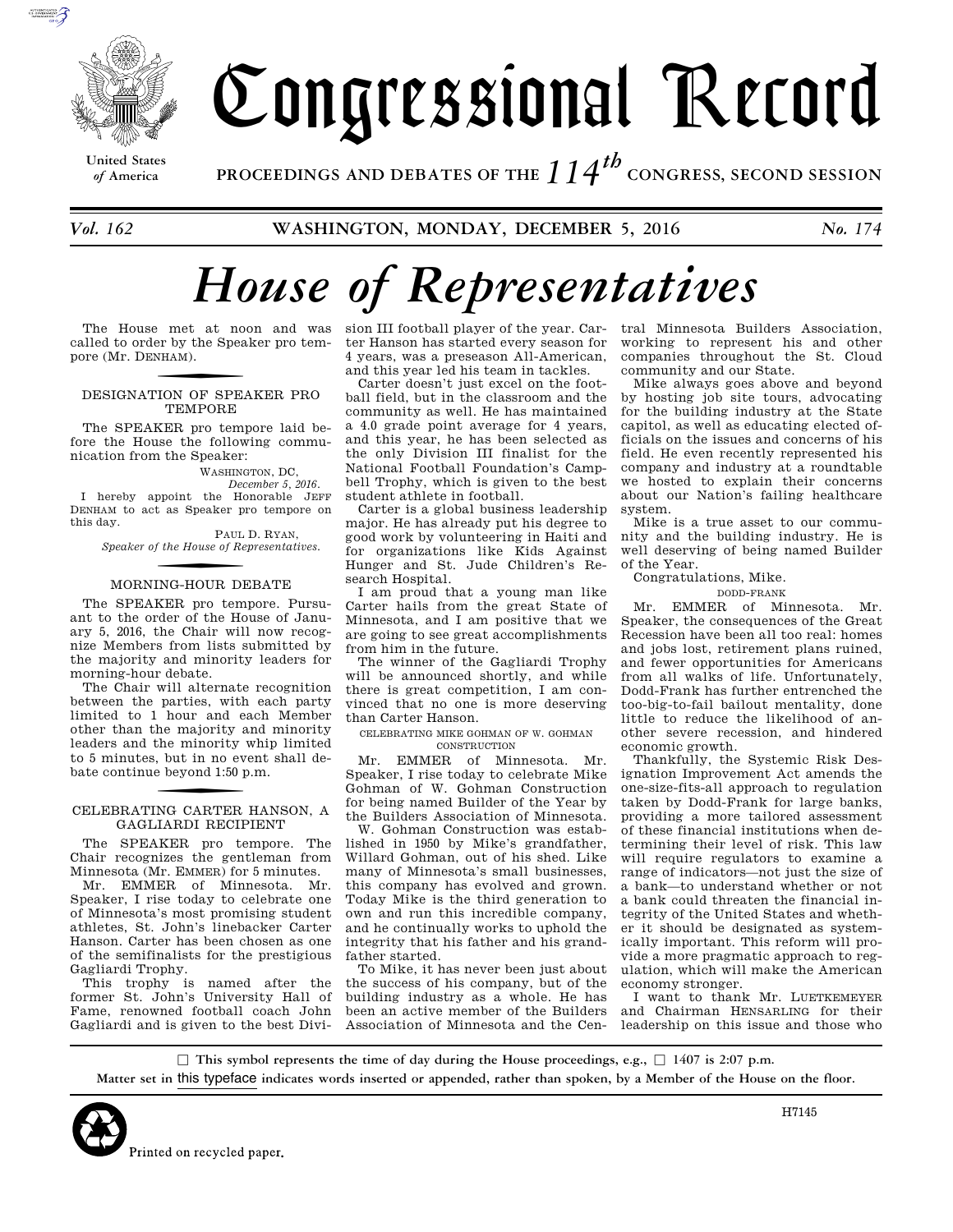supported it when it passed in the House last week.

# **RECESS**

The SPEAKER pro tempore. Pursuant to clause  $12(a)$  of rule I, the Chair declares the House in recess until 2 p.m. today.

Accordingly (at 12 o'clock and 5 minutes p.m.), the House stood in recess.

### $\square$  1400

### AFTER RECESS

The recess having expired, the House was called to order by the Speaker pro tempore (Mr. W OMACK) at 2 p.m.

# f PRAYER

The Chaplain, the Reverend Patrick J. Conroy, offered the following prayer:

Loving and gracious God, we give You thanks for giving us another day. We ask today that You bless the

Members of the people's House, to be the best and most faithful servants of the people they serve.

May they be filled with gratitude at the opportunity they have to serve in this place. We thank You for the abilities they have been given to do their work, to contribute to the common good.

As this second session of the 114th Congress draws near its end, and legislative business once again weighs heavily on this Hill, withhold not Your spirit of wisdom and truth from this assembly. Give each Member clarity of thought and purity of motive so that they may render their service as their best selves.

In this time of waiting, as people of faith prepare for holy celebrations, bless our Nation with peace and good will. May all Americans of whatever faith or background work together to build a commonweal, something which can only be accomplished by Your grace.

May all that is done this day in the people's House, be for Your greater honor and glory.

Amen.

### THE JOURNAL

The SPEAKER pro tempore. The Chair has examined the Journal of the last day's proceedings and announces to the House his approval thereof.

Pursuant to clause one, rule I, the Journal stands approved.

### PLEDGE OF ALLEGIANCE

The SPEAKER pro tempore. Will the gentleman from South Carolina (Mr. WILSON) come forward and lead the House in the Pledge of Allegiance.

Mr. WILSON of South Carolina led the Pledge of Allegiance as follows:

I pledge allegiance to the Flag of the United States of America, and to the Republic for which it stands, one nation under God, indivisible, with liberty and justice for all.

f HONORING AIR FORCE LIEUTEN-ANT COLONEL ROCKO RODRI-GUEZ

(Mr. WILSON of South Carolina asked and was given permission to address the House for 1 minute and to revise and extend his remarks.)

Mr. WILSON of South Carolina. Mr. Speaker, today, I am grateful to express my appreciation to Lieutenant Colonel Rocko Rodriguez, U.S. Air Force, of San Antonio, Texas.

For the past year, I have had the privilege of working alongside Rocko in the office as he served the people of South Carolina's Second Congressional District as a defense fellow on assignment from the Air Force.

Lieutenant Colonel Rodriguez was commissioned in 2001, through the Officer Training School at Maxwell Air Force Base, Alabama. He distinguished himself early as a leader, holding various positions in special operations and cyber operations. Rocko has served honorably in Operations Iraqi and Enduring Freedom, Southern Watch, and Deny Flight.

Rocko is a dedicated member of the Air Force with academic achievements. He will graduate from the Air Force Legislative Fellowship program this Thursday and will receive his masters of science degree from Georgetown University Government Affairs Institute. Lieutenant Colonel Rodriguez will soon be transitioning to work at the U.S. Cyber Command Legislative Affairs Branch.

I wish Rocko, his wife, Sarah, and his four children, Kaitlyn, Natalie, Troy, and Timothy, all the best for continued success.

In conclusion, God bless our troops, and may the President, by his actions, never forget September the 11th in the global war on terrorism.

# f RECOGNIZING EL DORADO

SPRINGS CHAMBER OF COMMERCE

(Mrs. HARTZLER asked and was given permission to address the House for 1 minute.)

Mrs. HARTZLER. Mr. Speaker, today, I rise to recognize the El Dorado Springs Chamber of Commerce, which was honored among the 200 local chambers as the 2016 Missouri Small Chamber of Commerce of the Year.

The title is much deserved as the El Dorado Springs Chamber of Commerce, under Executive Director Jackson Tough, has been a leader in promoting economic development, community service, and tourism in the area.

I am honored to represent this distinguished organization.

With around 125 members, the chamber has created a number of initiatives to better its community, including the ''Clean-Up ElDo Mo'' project to keep the city pristine, a youth scholarship fund to make sure tomorrow's leaders

have the opportunities they need today, and a social media initiative ''Be in the Know about ElDo Mo'' to raise awareness about this wonderful city and its residents.

Communities like El Dorado Springs are the foundation of Missouri and our way of life. Thanks to the hard work and dedication of these chamber leaders, we continue to sustain and strengthen our communities.

I applaud the chamber's work to grow and sustain its community, recognizing its specific assets and opportunities, and I congratulate the chamber on all its accomplishments.

# f CONGRATULATING NEW DEMO-CRAT COALITION LEADERSHIP

(Mr. PETERS asked and was given permission to address the House for 1 minute.)

Mr. PETERS. Mr. Speaker, I rise today to congratulate the newly elected leadership of the New Democrat Coalition.

Our new chair, JIM HIMES, and newly elected co-chairs, JARED POLIS, SUZAN DELBENE, TERRI SEWELL, and DEREK KILMER, are strong, bipartisan progrowth leaders. They bring the vision and experience to guide the New Democrat Coalition in the 115th Congress.

New Dems are pragmatic leaders who stand up for working families and work across the aisle to expand economic opportunity. They are focused on creating jobs and building an economy that leaves no one behind, a mission that will not change under the next administration.

I am eager to work with our new leadership—and our 54 members—as we continue to make the New Democrat Coalition the home for strong civil rights and sensible, bipartisan, progrowth policy in Congress.

# COMMUNICATION FROM THE CLERK OF THE HOUSE

The SPEAKER pro tempore laid before the House the following communication from the Clerk of the House of Representatives:

### OFFICE OF THE CLERK,

HOUSE OF REPRESENTATIVES,

*Washington, DC, December 2, 2016.*  Hon. PAUL D. RYAN,

*The Speaker, House of Representatives,* 

*Washington, DC.* 

DEAR MR. SPEAKER: Pursuant to the permission granted in Clause 2(h) of Rule II of the Rules of the U.S. House of Representatives, the Clerk received the following message from the Secretary of the Senate on December 2, 2016, at 1:35 p.m.:

That the Senate passed with an amendment H.R. 1561.

That the Senate agrees to the amendment of the House S. 2577.

With best wishes, I am,

Sincerely,

### KAREN L. HAAS.

# ANNOUNCEMENT BY THE SPEAKER PRO TEMPORE

The SPEAKER pro tempore. Under clause 5(d) of rule XX, the Chair announces to the House that, in light of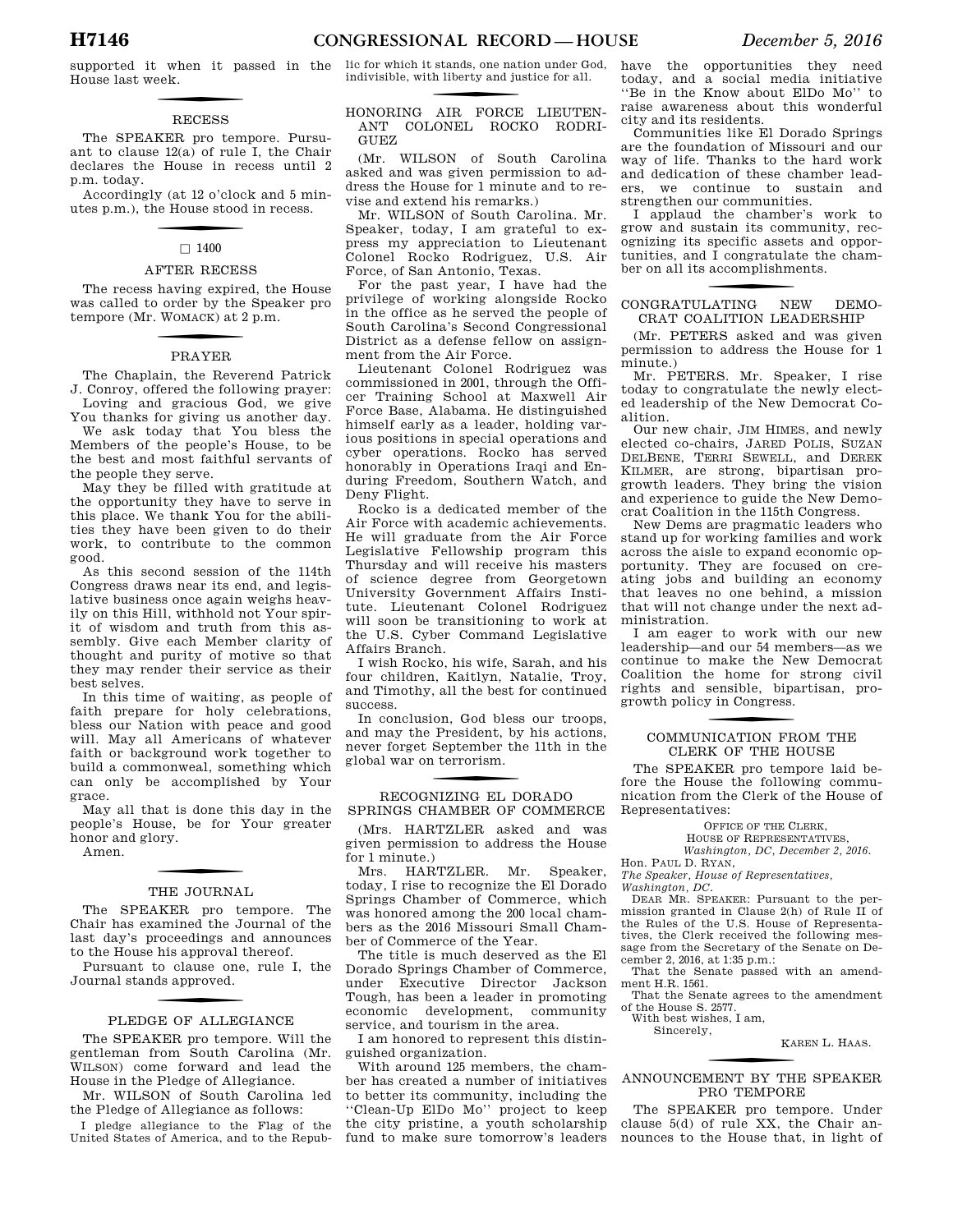the resignation of the gentlewoman from California (Ms. HAHN), the whole number of the House is 434.

# f RESIGNATION FROM THE HOUSE OF REPRESENTATIVES

The SPEAKER pro tempore laid before the House the following resignation from the House of Representatives:

CONGRESS OF THE UNITED STATES,

HOUSE OF REPRESENTATIVES, *Washington, DC, December 2, 2016.*  Speaker PAUL D. RYAN,

*Washington, DC.* 

DEAR SPEAKER RYAN: I hereby tender my resignation from the U.S. House of Representatives effective midnight on December 31, 2016. It has been my distinct honor to serve the people of Michigan's Tenth Congressional District for the past 14 years and I look forward to continuing my life in public service.

Sincerely,

CANDICE S. MILLER, *Member of Congress.* 

### CONGRESS OF THE UNITED STATES, HOUSE OF REPRESENTATIVES,

*Washington, DC, December 2, 2016.*  Governor RICK SNYDER,

*Lansing, MI.*  DEAR GOVERNOR SNYDER: I hereby tender my resignation from the U.S. House of Representatives effective midnight on December 31, 2016. It has been my distinct honor to serve the people of Michigan's Tenth Congressional District for the past 14 years and I look forward to continuing my life in public service.

Sincerely,

CANDICE S. MILLER, *Member of Congress.* 

# **RECESS**

The SPEAKER pro tempore. Pursuant to clause 12(a) of rule I, the Chair declares the House in recess until approximately 4:30 p.m. today.

Accordingly (at 2 o'clock and 7 minutes p.m.), the House stood in recess.

# $\begin{array}{c}\n\Box 1630 \\
\Box \text{DSE} \\
\end{array}$

### AFTER RECESS

The recess having expired, the House was called to order by the Speaker pro tempore (Mr. ROTHFUS) at 4 o'clock and 30 minutes p.m.

# ANNOUNCEMENT BY THE SPEAKER PRO TEMPORE

The SPEAKER pro tempore. Pursuant to clause 8 of rule XX, the Chair will postpone further proceedings today on motions to suspend the rules on which a recorded vote or the yeas and nays are ordered, or on which the vote incurs objection under clause 6 of rule XX.

Record votes on postponed questions will be taken later.

### f ENHANCING WHISTLEBLOWER PROTECTION FOR CONTRACTOR AND GRANTEE EMPLOYEES

Mr. CHAFFETZ. Mr. Speaker, I move to suspend the rules and pass the bill

(S. 795) to enhance whistleblower protection for contractor and grantee employees.

The Clerk read the title of the bill. The text of the bill is as follows:

### S. 795

*Be it enacted by the Senate and House of Representatives of the United States of America in Congress assembled,* 

# **SECTION 1. ENHANCEMENT OF WHISTLEBLOWER PROTECTION FOR CONTRACTOR PROTECTION FOR CONTRACTOR AND GRANTEE EMPLOYEES.**

(a) PROTECTION FOR EMPLOYEES OF GRANT-EES AND SUBGRANTEES.—

(1) DEFENSE GRANTS.—Section 2409(a)(1) of title 10, United States Code, is amended by inserting ''or personal services contractor'' after ''subgrantee''.

(2) CIVILIAN GRANTS.—Section 4712(a)(1) of title 41, United States Code, is amended by striking ''or grantee'' and inserting ''grantee, or subgrantee or personal services contractor''.

(3) PERMANENT EXTENSION OF PILOT PRO-GRAM FOR ENHANCEMENT OF CONTRACTOR PRO-TECTION FROM REPRISAL FOR DISCLOSURE OF CERTAIN INFORMATION.—

(A) IN GENERAL.—Section 4712 of title 41, United States Code, is amended—

(i) in the section heading by striking ''**Pilot program for enhancement**'' and inserting ''**Enhancement**''; and

(ii) by striking subsection (i).

(B) CLERICAL AMENDMENT.—The table of sections at the beginning of chapter 47 of title 41, United States Code, is amended by striking the item relating to section 4712 and inserting the following new item:

''4712. Enhancement of contractor protection from reprisal for disclosure of certain information.''.

(b) PROHIBITION ON REIMBURSEMENT FOR LEGAL FEES ACCRUED IN DEFENSE AGAINST REPRISAL CLAIMS.—

(1) DEFENSE CONTRACTS.—Section 2324(k) of title 10, United States Code, is amended—

(A) by inserting "or subcontractor, or per-<br>bnal services contractor" after "consonal services contractor" tractor'' each place it appears;

(B) by inserting '', subcontract, or personal services contract'' after ''contract'' each place it appears; and

(C) in paragraph (1), by inserting ''or to any other activity described in subparagraphs (A) through (C) of section  $2409(a)(1)$  of this title'' after ''statute or regulation''.

(2) CIVILIAN CONTRACTS.—

(A) IN GENERAL.—Section 4310 of title 41, United States Code, is amended—

(i) by inserting '', subcontractor, or personal services contractor'' after ''contractor'' each place it appears;

(ii) by inserting '', subcontract, or personal services contract'' after ''contract'' each place it appears; and

(iii) in subsection (b)(1), by inserting ''or to any other activity described in section 4712(a)(1) of this title'' after ''statute or regulation".<br> $(B)$  CONFORMING

AMENDMENT -Section 4304(a)(15) of title 41, United States Code, is amended by inserting ''or subcontractor, or personal service contractor'' after ''contractor''.

(c) INCLUSION OF CONTRACT CLAUSE IN CON-TRACTS AWARDED BEFORE EFFECTIVE DATE.— At the time of any major modification to a contract that was awarded before the date of the enactment of this Act, the head of the contracting agency shall make best efforts to include in the contract a contract clause providing for the applicability of the amendments made by this section and section 827 of the National Defense Authorization Act for Fiscal Year 2013 (Public Law 112–239; 126 Stat. 1833).

The SPEAKER pro tempore. Pursuant to the rule, the gentleman from Utah (Mr. CHAFFETZ) and the gentleman from Maryland (Mr. CUMMINGS) each will control 20 minutes.

The Chair recognizes the gentleman from Utah.

### GENERAL LEAVE

Mr. CHAFFETZ. Mr. Speaker, I ask unanimous consent that all Members may have 5 legislative days in which to revise and extend their remarks and include extraneous materials on the bill under consideration.

The SPEAKER pro tempore. Is there objection to the request of the gentleman from Utah?

There was no objection.

Mr. CHAFFETZ. I yield myself such time as I may consume.

Mr. Speaker, I rise today in support of this bill, S. 795, a bill to enhance whistleblower protection for contractor and grantee employees. It is a bill with good bipartisan support in both Chambers of Congress.

I really do applaud and thank, in particular, the gentleman from Maryland (Mr. CUMMINGS), the ranking member on our committee, who has helped champion this and point this out and lead our efforts in the House on this.

In the House, the Committee on Oversight and Government Reform considered an identical bill, the Whistleblower Protections for Contractors Act, introduced by Ranking Member CUMMINGS and myself, and the committee reported this legislation by unanimous consent. In the Senate, it has been Senators MCCASKILL and RON JOHNSON who have worked arm in arm on this and are also very supportive of it. Today we bring up the Senate version of this bill to expedite its approval to get this bill to the President's desk.

As you know, Mr. Speaker, whistleblowers are invaluable to the oversight work of Congress. We rely on people who are on the front lines seeing things as they truly are to provide information and blow the whistle when they see something going awry. They are one of our best sources of information about waste, fraud, and abuse within the Federal Government.

As an institution, we should try to do everything we can to encourage them to come and speak with us, and when they do, to make sure that they have the proper and adequate protections. That is exactly what this bill does, by recognizing that not all whistleblowers are Federal employees. We have robust Federal recognition and whistleblower protection for Federal employees, and we believe that contractors and others should have that as well.

It makes permanent a successful pilot program that extended whistleblower protections to civilian contractor and grantee employees. It also ensures whistleblower protections are extended to subgrantees and personal services contractors for both defense and civilian contractors. It is important because the Federal Government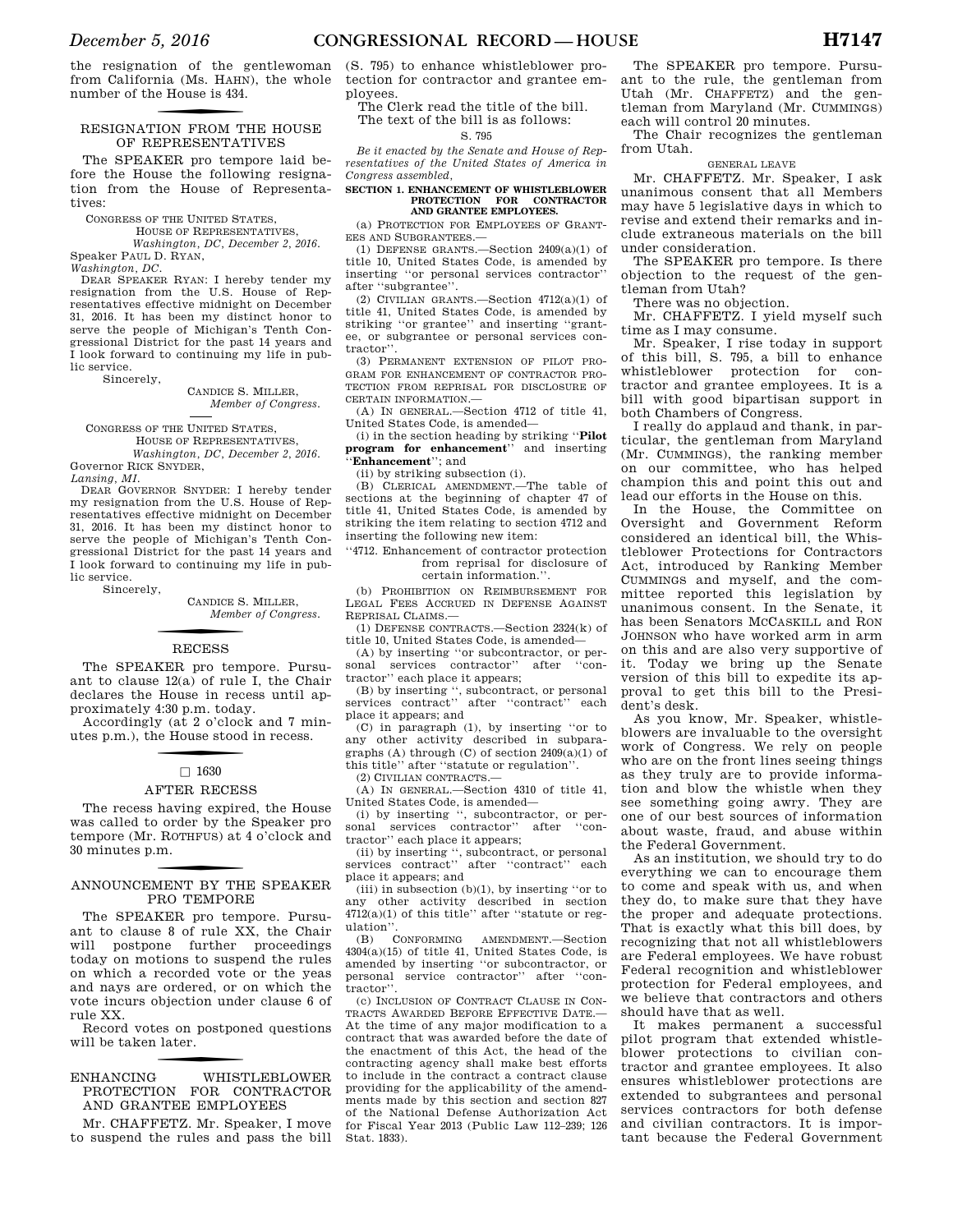spends half a trillion dollars a year on grants and contracts. Think about that; half a trillion dollars is going out the door. There is always somebody doing something stupid somewhere; so to have this protection for a whistleblower as a contractor, for instance, just seems wise and prudent.

In overseeing how these funds are spent, the best source for rooting out waste is from grantees, subgrantees, contractors, and subcontractors. One loophole this bill closes is that personal services contractors were not protected in the past. These contractors can be just as valuable in identifying the waste and fraud we are committed to preventing in the first place. It only makes sense to offer those personal services contractors the same protections we give other contractors.

With this bill, we are sending a strong message to both whistleblowers and their employers. We are serious about stopping waste, fraud, and abuse, and we are serious about protecting those who bring that information forward. Every dollar of wasted funds comes from the pocket of the same hardworking men and women who elected us to Congress. It is their money. It is not our money. It is not the Federal Government's money. It is the taxpayers' money.

As we work to protect these taxpayer dollars, we also have a duty and responsibility to protect these whistleblowers. They are the best allies we have. S. 795 accomplishes that goal. An identical bill was passed out of our committee. I would appreciate the support of our colleagues to further this.

Again, I thank Mr. CUMMINGS for his good work and passion on this.

Mr. Speaker, I reserve the balance of my time.

Mr. CUMMINGS. Mr. Speaker, I yield myself such time as I may consume.

Mr. Speaker, I rise in strong support of S. 795. I introduced the House companion of this legislation, the Whistleblower Protections for Contractors Act. We are taking up the Senate measure today to make sure this bill can be signed by the President before the end of this Congress.

I want to thank Senator MCCASKILL for all of her hard work and Senator JOHNSON for all that he did to make this bill come to this point.

I would also like to give special thanks to Chairman CHAFFETZ for being an original cosponsor and helping bring this bill to the floor. Our committee has always stood hand in hand with regard to protecting whistleblowers, and we have made it abundantly clear that we will do everything in our power to protect them from any type of retaliation or any type of harm.

Whistleblowers are the front line of defense against waste, fraud, and abuse. Employees who work on Federal contracts and grants see firsthand when taxpayer money is being wasted. They risk their careers to challenge abuses of power and mismanagement of government resources. They must be

protected against retaliation when they blow the whistle on wrongdoing.

Just the other day, we had a witness come before our committee, and it was clear that she was very, very concerned about retaliation to the point of almost being shaken. You could actually see it. When we see these folks, we realize and we are reminded of the fact that they bring a very important resource to us as the Committee on Oversight and Government Reform, and that is they bring us information, information that allows us to be able to address problems that we wouldn't even know about if it were not for them.

I thank Chairman CHAFFETZ and our entire committee for taking the attitude of protecting whistleblowers to the greatest extent we possibly can.

This bill would ensure that more employees are protected by giving subgrantees and personal services contractors the same whistleblower protections currently given to contractors, grant recipients, and subcontractors. This bill also would make protections for civilian contractors and grantees permanent. These are protections that contractors and grantees of the Department of Defense already enjoy.

I urge every Member of Congress to stand up for whistleblowers, to stand up for good government, and to pass this legislation.

Mr. Speaker, I urge all Members to vote in favor of this very important and meaningful legislation.

I yield back the balance of my time. Mr. CHAFFETZ. Mr. Speaker, I urge adoption.

I yield back the balance of my time. Ms. JACKSON LEE. Mr. Speaker, I rise in support of S. 795, a bill to enhance whistleblower protection for contractor and grantee employees.

The Government Accountability Project, a leading U.S. organization in support of Federal whistleblower laws, supports without qualifications S. 795, legislation to make permanent a pilot program that provides whistleblower rights for employees of government contractors.

The ''Pilot program for enhancement of contractor protection from reprisal for disclosure of certain information'' (pilot program) was established under 41 U.S.C. § 4712, as an amendment to the FY2012 National Defense Authorization Act (NDAA).

Federal whistleblower protection laws are not new; they provide a means for government employees to report waste, fraud, and abuse of taxpayer resources.

I support this bill because the bill extends federal contractor whistleblower protections to employees of:

(1) personal services contractors working on defense contracts (currently, the protections apply to employees of defense contractors, subcontractors, grantees, or sub-grantees); and

(2) personal services contractors or subgrantees working on federal civilian contracts (currently, the protections apply to employees of civilian contractors, subcontractors, or grantees).

This bill would codify a pilot program that is already in place that allows employees of civilian contractors to report waste, fraud, and abuse and make permanent the civilian contractor protections.

S. 795 extends whistleblower protections to employees of subcontractors to report waste, fraud and abuse of federal taxpayer dollars.

Whistleblower disclosures by Federal contract employees can save lives as well as billions of taxpayer dollars.

For example, Section 1553 of the Obama Administration's American Recovery and Reinvestment Act of 2009 (ARRA) established whistleblower protections for all recipients of stimulus funds, including all state and local government employees and all contractors, including within the IC.

That provision was credited with the low rate of fraud reported around stimulus funds.

During the Congressional oversight hearings, the Chair of the Legislation Committee of the Council of Inspectors General on Integrity and Efficiency (CIGIE) testified that:

OIGs indicated that their investigations and reviews of the whistleblower complaints had resulted in recovery of approximately \$1.85 million as of April of the first year it was in force.

One of the key provisions of ARRA is Section 1553 that gives the authority of OIGs to investigate reprisal complaints from non-Federal employee whistleblowers.

Federal whistleblower protection laws play a critical role in keeping our Government honest, efficient, and accountable by rooting out waste, fraud, and abuse as well as protecting public health and safety.

Whistleblowers can be some of the most powerful tools in the federal government arsenal to protect taxpayer dollars.

For example, the Securities and Exchange Commission finds of great assistance information from whistleblowers who know of possible securities law violations that could be among the most powerful weapons in the law enforcement arsenal of the Securities and Exchange Commission.

According to USASpending.gov, in Fiscal Year 2015, the Federal government spent over \$1 trillion in contracts and grants—\$438 billion in contracts and \$614 billion in grants.

If this bill does not pass, contractors and grantees are in danger of losing hard-fought whistleblower protections if current protections are not extended.

This bill makes those protections permanent, ensuring that contractors and grantees continue to have the security they need to report waste, fraud and abuse of taxpayer dollars.

Much of this funding flows through the prime contractors and grantees to subcontractors and sub-grantees.

The bill applies to subcontractors' existing prohibitions on reimbursable costs for contractors, including in their defense against retaliation claims by whistleblowers.

Federal taxpayers should not foot the legal bills for contractors who retaliate against employees that report waste, fraud and abuse of taxpayer dollars.

The SPEAKER pro tempore. The question is on the motion offered by the gentleman from Utah (Mr. CHAFFETZ) that the House suspend the rules and pass the bill, S. 795.

The question was taken; and (twothirds being in the affirmative) the rules were suspended and the bill was passed.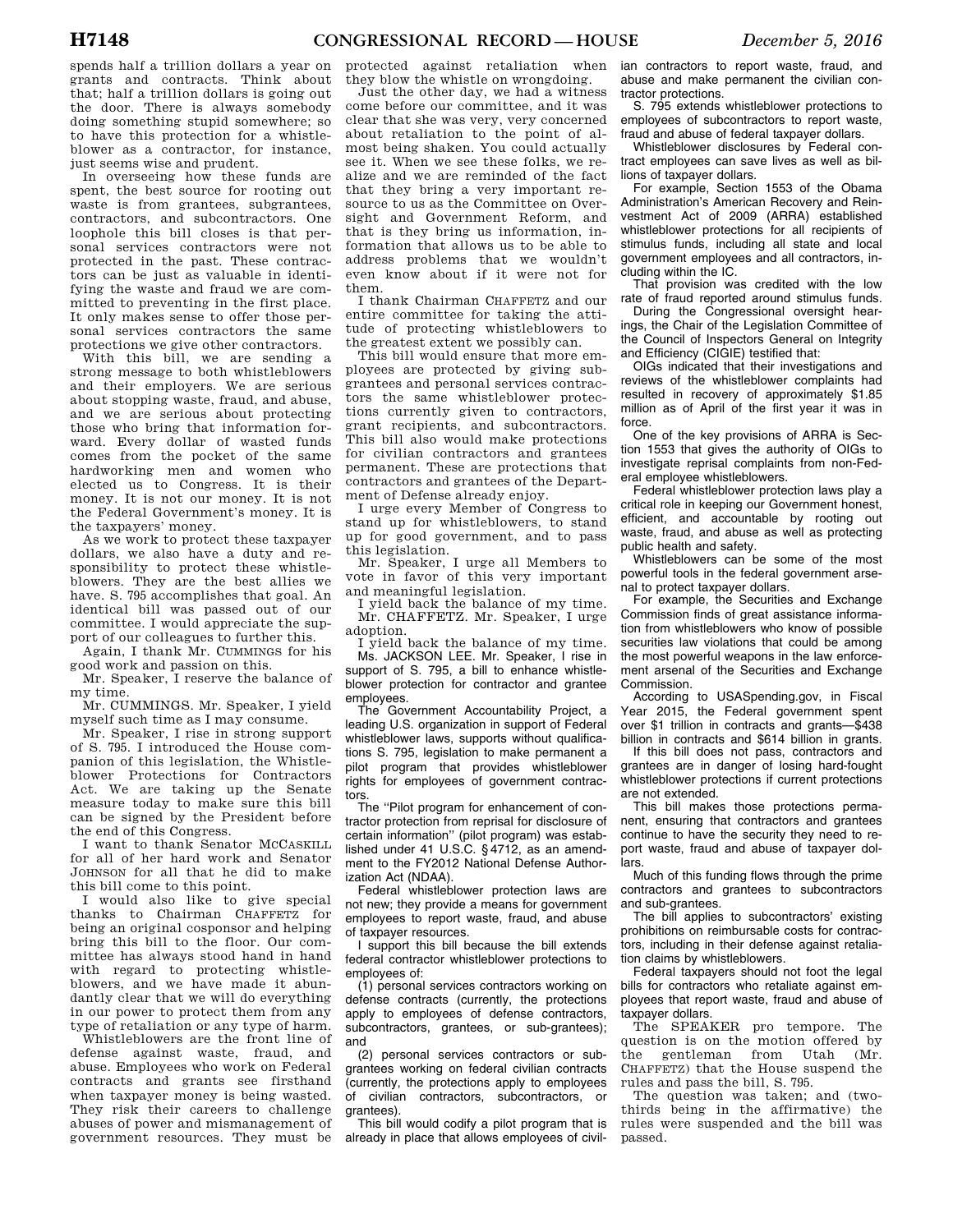A motion to reconsider was laid on the table.

# f APOLLO 11 50TH ANNIVERSARY COMMEMORATIVE COIN ACT

Mr. POSEY. Mr. Speaker, I move to suspend the rules and pass the bill (H.R. 2726) to require the Secretary of the Treasury to mint commemorative coins in recognition of the 50th anniversary of the first manned landing on the Moon, as amended.

The Clerk read the title of the bill. The text of the bill is as follows:

H.R. 2726

*Be it enacted by the Senate and House of Representatives of the United States of America in Congress assembled,* 

### **SECTION 1. SHORT TITLE.**

This Act may be cited as the ''Apollo 11 50th Anniversary Commemorative Coin Act''.

### **SEC. 2. FINDINGS.**

The Congress finds the following:

(1) On July 16, 1969, the Apollo 11 spacecraft launched from Launch Complex 39A at the John F. Kennedy Space Center carrying Neil Armstrong, Buzz Aldrin, and Michael Collins, who would become the first of mankind to complete a crewed lunar landing.

(2) The United States is the only country ever to have attempted and succeeded in landing humans on a celestial body off the Earth and safely returning them home, completing an unprecedented engineering, scientific and political achievement.

(3) The Apollo 11 mission, culminating in man's first steps on the Moon on July 20, 1969, honored the fallen astronauts of the Apollo 1 crew, whose innovative work and bravery will be remembered forever.

(4) Apollo 11 accomplished the national goal set forth in 1961 by President John F. Kennedy, who stated at Rice University the following year, ''We choose to go to the Moon. We choose to go to the Moon in this decade and do the other things, not because they are easy, but because they are hard, because that goal will serve to organize and measure the best of our energies and skills, because that challenge is one that we are willing to accept, one we are unwilling to postpone, and one which we intend to win''.

(5) At the height of the Cold War, the Apollo space program provided the United States and the free world with a powerful symbolic win, demonstrating the strength, ambition, and determination of the United States in technological and economic advancement, and securing our Nation's leadership in space for generations to come.

(6) The National Aeronautics and Space Administration's (referred to in this Act as ''NASA'') Marshall Space Flight Center in Huntsville, Alabama, designed, assembled, and tested the most powerful launch vehicle in history, the Saturn V rocket, which was used for the Apollo missions in the 1960s and 1970s.

(7) The Saturn V weighed 6,200,000 pounds and generated 7,600,000 pounds of thrust, which NASA has equated to generating more power than 86 Hoover Dams.

(8) During the time period from 1969 through 1972, NASA completed eight Apollo missions and landed 12 men on the Moon. The six missions that landed on the Moon returned with a wealth of groundbreaking scientific data and over 800 pounds of lunar samples.

(9) An estimated 400,000 Americans contributed to the successful program that led to the lunar landing on July 20, 1969, including NASA scientists, engineers, astronauts, industry contractors and their engineering and manufacturing workforce, as well as the political leadership of Republicans and Democrats in Congress and the White House.

(10) The Apollo program, along with its predecessor Mercury and Gemini programs, inspired generations of American students to pursue careers in science, technology, engineering, and mathematics (STEM), which has fueled innovation and economic growth throughout a range of industries over the last four decades.

(11) July 20, 2019, will mark the 50th anniversary of the Apollo 11 landing of Neil Armstrong and Buzz Aldrin on the lunar surface. **SEC. 3. COIN SPECIFICATIONS.** 

(a) DENOMINATIONS.—In recognition and celebration of the 50th anniversary of the first manned Moon landing, the Secretary of the Treasury (hereafter in this Act referred to as the ''Secretary'') shall mint and issue the following coins:

(1) \$5 GOLD COINS.—Not more than 50,000 \$5 coins, which shall—

(A) weigh 8.359 grams;

(B) be struck on a planchet having a diameter of 0.850 inches; and

(C) contain not less than 90 percent gold. (2) \$1 SILVER COINS.—Not more than 400,000

\$1 coins, which shall—

(A) weigh 26.73 grams;

(B) be struck on a planchet having a diameter of 1.500 inches; and

(C) contain not less than 90 percent silver. (3) HALF-DOLLAR CLAD COINS.—Not more than 750,000 half-dollar coins which shall—

(A) weigh 11.34 grams;

(B) be struck on a planchet having a diameter of 1.205 inches; and

(C) be minted to the specifications for halfdollar coins contained in section 5112(b) of title 31, United States Code.

(4) PROOF SILVER \$1 COINS.—Not more than 100,000 proof \$1 silver coins which shall—

(A) weigh 5 ounces;

(B) be struck on a planchet having a diameter of 3 inches; and

(C) contain .999 fine silver.

(b) LEGAL TENDER.—The coins minted under this Act shall be legal tender, as provided in section 5103 of title 31, United States Code.

(c) NUMISMATIC ITEMS.—For purposes of sections 5134 and 5136 of title 31, United States Code, all coins minted under this Act shall be considered to be numismatic items. (d) CONVEX SHAPE.—

(1) IN GENERAL.—The coins minted under this Act shall be produced in a fashion similar to the 2014 National Baseball Hall of Fame 75th Anniversary Commemorative Coin, so that the reverse of the coin is convex to more closely resemble the visor of the astronaut's helmet of the time and the obverse concave, providing a more dramatic display of the obverse design chosen pursuant to section 4(c).

(2) SENSE OF CONGRESS.—It is the sense of Congress that, to the extent possible without significantly adding to the purchase price of the coins, the coins minted under this Act should be produced with the design of the reverse of the coins continuing over what would otherwise be the edge of the coins, such that the reverse design extends all the way to the obverse design.

### **SEC. 4. DESIGN OF COINS.**

(a) IN GENERAL.—The design for the coins minted under this Act shall be—

(1) selected by the Secretary after consultation with—

(A) the Commission of Fine Arts; and

(B) with respect to the design of the reverse of the coins, the Administrator of NASA; and

(2) reviewed by the Citizens Coinage Advisory Committee.

(b) DESIGNATIONS AND INSCRIPTIONS.—On each coin minted under this Act there shall be-

(1) a designation of the denomination of the coin;

(2) an inscription of the year ''2019''; and

(3) inscriptions of the words ''Liberty'', ''In God We Trust'', ''United States of America'', and ''E Pluribus Unum''.

(c) SELECTION AND APPROVAL PROCESS FOR OBVERSE DESIGN.—

(1) IN GENERAL.—The Secretary shall hold a juried, compensated competition to determine the design of the common obverse of the coins minted under this Act, with such design being emblematic of the United States space program leading up to the first manned Moon landing.

(2) SELECTION PROCESS.—Proposals for the obverse design of coins minted under this Act may be submitted in accordance with the design selection and approval process developed by the Secretary in the sole discretion of the Secretary.

(3) PROPOSALS.—As part of the competition described in this subsection, the Secretary may accept proposals from artists, engravers of the United States Mint, and members of the general public, and any designs sub-mitted for the design review process described herein shall be anonymized until a final selection is made.

(4) COMPENSATION.—The Secretary shall determine compensation for the winning design under this subsection, which shall be not less than \$5,000.

(d) REVERSE DESIGN.—The design on the common reverse of the coins minted under this Act shall be a representation of a closeup of the famous ''Buzz Aldrin on the Moon'' photograph taken July 20, 1969, that shows just the visor and part of the helmet of astronaut Buzz Aldrin, in which the visor has a mirrored finish and reflects the image of the United States flag and the lunar lander and the remainder of the helmet has a frosted finish.

### **SEC. 5. ISSUANCE OF COINS.**

(a) QUALITY OF COINS.—Except with respect to coins described under section 3(a)(4), coins minted under this Act shall be issued in uncirculated and proof qualities.

(b) PERIOD FOR ISSUANCE.—The Secretary may issue coins minted under this Act only during the 1-year period beginning on January 1, 2019.

### **SEC. 6. SALE OF COINS.**

(a) SALE PRICE.—The coins issued under this Act shall be sold by the Secretary at a price equal to the sum of—

(1) the face value of the coins;

(2) the surcharge provided in section 7(a) with respect to such coins; and

(3) the cost of designing and issuing the coins (including labor, materials, dies, use of machinery, winning design compensation, overhead expenses, marketing, and shipping).

(b) BULK SALES.—The Secretary shall make bulk sales of the coins issued under this Act at a reasonable discount.

(c) PREPAID ORDERS.—

(1) IN GENERAL.—The Secretary shall accept prepaid orders for the coins minted under this Act before the issuance of such coins.

(2) DISCOUNT.—Sale prices with respect to prepaid orders under paragraph (1) shall be at a reasonable discount.

### **SEC. 7. SURCHARGES.**

(a) IN GENERAL.—All sales of coins minted under this Act shall include a surcharge as follows:

(1) A surcharge of \$35 per coin for the \$5 coin.

(2) A surcharge of \$10 per coin for the \$1 coin described under section 3(a)(2).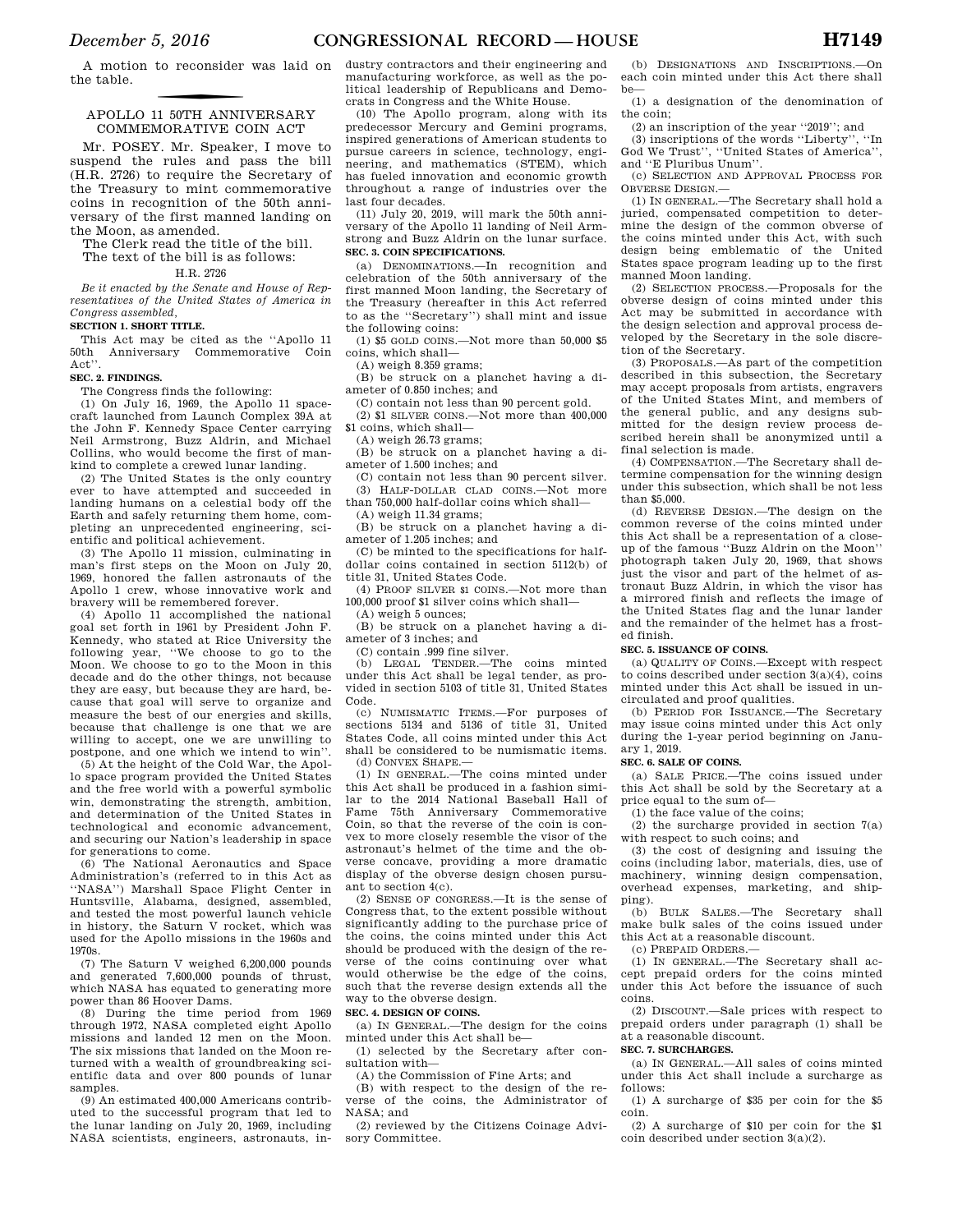(3) A surcharge of \$5 per coin for the halfdollar coin.

(4) A surcharge of \$50 per coin for the \$1 coin described under section 3(a)(4).

(b) DISTRIBUTION.—Subject to section 5134(f) of title 31, United States Code, all surcharges received by the Secretary from the sale of coins issued under this Act shall be promptly paid by the Secretary as follows:

(1) one half to the Smithsonian Institution's National Air and Space Museum's ''Destination Moon'' exhibit, for design, education, and installation costs related to establishing and maintaining the exhibit, and for costs related to creating a traveling version of the exhibition;

(2) one quarter to the Astronauts Memorial Foundation, for costs related to the preservation, maintenance, and enhancement of the Astronauts Memorial and for promotion of space exploration through educational initiatives; and

(3) one quarter to the Astronaut Scholarship Foundation, to aid its missions of promoting the importance of science and technology to the general public and of aiding the United States in retaining its world leadership in science and technology by providing college scholarships for the very best and brightest students pursuing degrees in science, technology, engineering, or mathematics (STEM).

(c) AUDITS.—The recipients described under subsection (b) shall be subject to the audit requirements of section 5134(f)(2) of title 31, United States Code, with regard to the amounts received under subsection (b).

(d) LIMITATION.—Notwithstanding subsection (a), no surcharge may be included with respect to the issuance under this Act of any coin during a calendar year if, as of the time of such issuance, the issuance of such coin would result in the number of commemorative coin programs issued during such year to exceed the annual commemorative coin program issuance limitation under section 5112(m)(1) of title 31, United States Code (as in effect on the date of the enactment of this Act). The Secretary of the Treasury may issue guidance to carry out this subsection.

### **SEC. 8. FINANCIAL ASSURANCES.**

The Secretary shall take such actions as may be necessary to ensure that—

(1) minting and issuing coins under this Act will not result in any net cost to the United States Government; and

(2) no funds, including applicable surcharges, are disbursed to any recipient designated in section 7 until the total cost of designing and issuing all of the coins authorized by this Act (including labor, materials, dies, use of machinery, winning design compensation, overhead expenses, marketing, and shipping) is recovered by the United States Treasury, consistent with sections 5112(m) and 5134(f) of title 31, United States Code.

The SPEAKER pro tempore. Pursuant to the rule, the gentleman from Florida (Mr. POSEY) and the gentlewoman from New York (Ms. VELÁZQUEZ) each will control 20 minutes.

The Chair recognizes the gentleman from Florida.

### GENERAL LEAVE

Mr. POSEY. Mr. Speaker, I ask unanimous consent that all Members may have 5 legislative days in which to revise and extend their remarks and include extraneous material on this bill.

The SPEAKER pro tempore. Is there objection to the request of the gentleman from Florida?

There was no objection.

Mr. POSEY. Mr. Speaker, I yield myself such time as I may consume.

I rise in support of H.R. 2726, the Apollo 11 50th Anniversary Commemorative Coin Act, which I introduced, along with my colleague from Florida, Congresswoman FREDERICA WILSON. This has been a truly bipartisan endeavor, with 298 total cosponsors.

In 1961, President John F. Kennedy challenged the Nation with the following words:

''We choose to go to the Moon. We choose to go to the Moon in this decade and do the other things, not because they are easy, but because they are hard, because that goal will serve to organize and measure the best of our energies and skills, because that challenge is one that we are willing to accept, one we are unwilling to postpone, and one which we intend to win. . .

That famous speech launched the Apollo program but, more importantly, it galvanized our Nation and united us into accomplishing perhaps the greatest technological achievement in human history, and it was truly a national undertaking. An estimated 400,000 men and women from across the United States contributed to the effort. Components of the Saturn V rocket, command and service module, lunar landing module, and other critical parts were literally manufactured from every State in the Union—from Huntsville, Alabama, to Seal Beach, California; New Orleans, Louisiana, to Cedar Rapids, Iowa; and everywhere in between.

On July 16, 1969, a mere 8 years after the first American, Alan Shepard, traveled into space, a Saturn V rocket blasted off from Merritt Island, Florida, and raced to the Moon. Four days later, astronauts Neil Armstrong and Buzz Aldrin landed on the lunar surface as Michael Collins stood watch.

This legislation commemorates our Nation's commitment to space exploration, our pioneering spirit, and our unmatched ingenuity. The United States' leadership in space exploration has benefited our country's national security and economy, strengthened our international relationships, advanced scientific discovery and technology, and vastly improved life here on Earth for practically everyone.

American space exploration continues to inspire our next generation of pioneers and innovators. As such, we were deliberate in our efforts to ensure that the sale of these coins would support efforts to grow the next generation of space explorers while also honoring the courage and sacrifice of NASA astronauts lost in the line of duty.

This legislation would authorize the minting and sale in 2019 of a limited number of gold, silver, and clad coins in commemoration of the *Apollo 11* mission. The coins would be domed, with the reverse featuring a representation of a spacesuit visor similar to the famous Buzz Aldrin on the Moon photograph.

After all taxpayer costs are satisfied, surcharges on the sales price of the coins will fund college scholarships for our future scientists, engineers, and astronauts, support educational initiatives that promote space exploration, honor astronauts who have fallen in the line of duty, and memorialize this historical event through a stimulating new museum exhibit.

Mr. Speaker, July 20, 2019, will mark the 50th anniversary of the landing of the *Eagle* lunar module on the Moon's surface. We remain the only country that has ever landed humans on the Moon and returned them safely to Earth.

### $\Box$  1645

This commemorative coin will celebrate what I feel is the most awe-inspiring engineering and technological deed of the 20th century. I urge its immediate support.

Mr. Speaker, I reserve the balance of my time.

COMMITTEE ON WAYS AND MEANS,

HOUSE OF REPRESENTATIVES,

*Washington, DC, December 5, 2016.*  Hon. JEB HENSARLING,

*Chairman, Committee on Financial Services, Washington, DC.* 

DEAR CHAIRMAN HENSARLING: I am writing with respect to H.R. 2726, the ''Apollo 11 50th Anniversary Commemorative Coin Act.'' This bill contains provisions within the Rule X jurisdiction of the Committee on Ways and Means.

The Committee on Ways and Means will not seek a sequential referral on H.R. 2726 so that it may proceed expeditiously to the House floor for consideration. This is done with the understanding that the jurisdictional interests of the Committee on Ways and Means over this and similar legislation are in no way diminished or altered. In addition, the Committee reserves the right to seek conferees on H.R. 2726 and requests your support when such a request is made. I would appreciate your response con-

firming this understanding with respect to H.R. 2726 and ask that a copy of our exchange of letters on this matter be included in the Congressional Record during consideration of the bill on the House floor. Sincerely,

KEVIN BRADY, *Chairman.* 

HOUSE OF REPRESENTATIVES, COMMITTEE ON FINANCIAL SERVICES,

*Washington, DC, December 5, 2016.* 

Hon. KEVIN BRADY, *Chairman, Committee on Ways and Means, Washington, DC.* 

DEAR CHAIRMAN BRADY: Thank you for your December 5th letter regarding H.R. 2726, the ''Apollo 11 50th Anniversary Commemorative Coin Act.''

I am most appreciative of your decision to forego action on H.R. 2726 so that it may move expeditiously to the House floor. I acknowledge that although you are waiving action on the bill, the Committee on Ways and Means is in no way waiving its jurisdictional interest in this or similar legislation. In addition, if a conference is necessary on this legislation, I will support any request that your committee be represented therein.

Finally, I shall be pleased to include your letter and this letter on H.R. 2726 in the Congressional Record during floor consideration of the same.

Sincerely,

JEB HENSARLING, *Chairman.*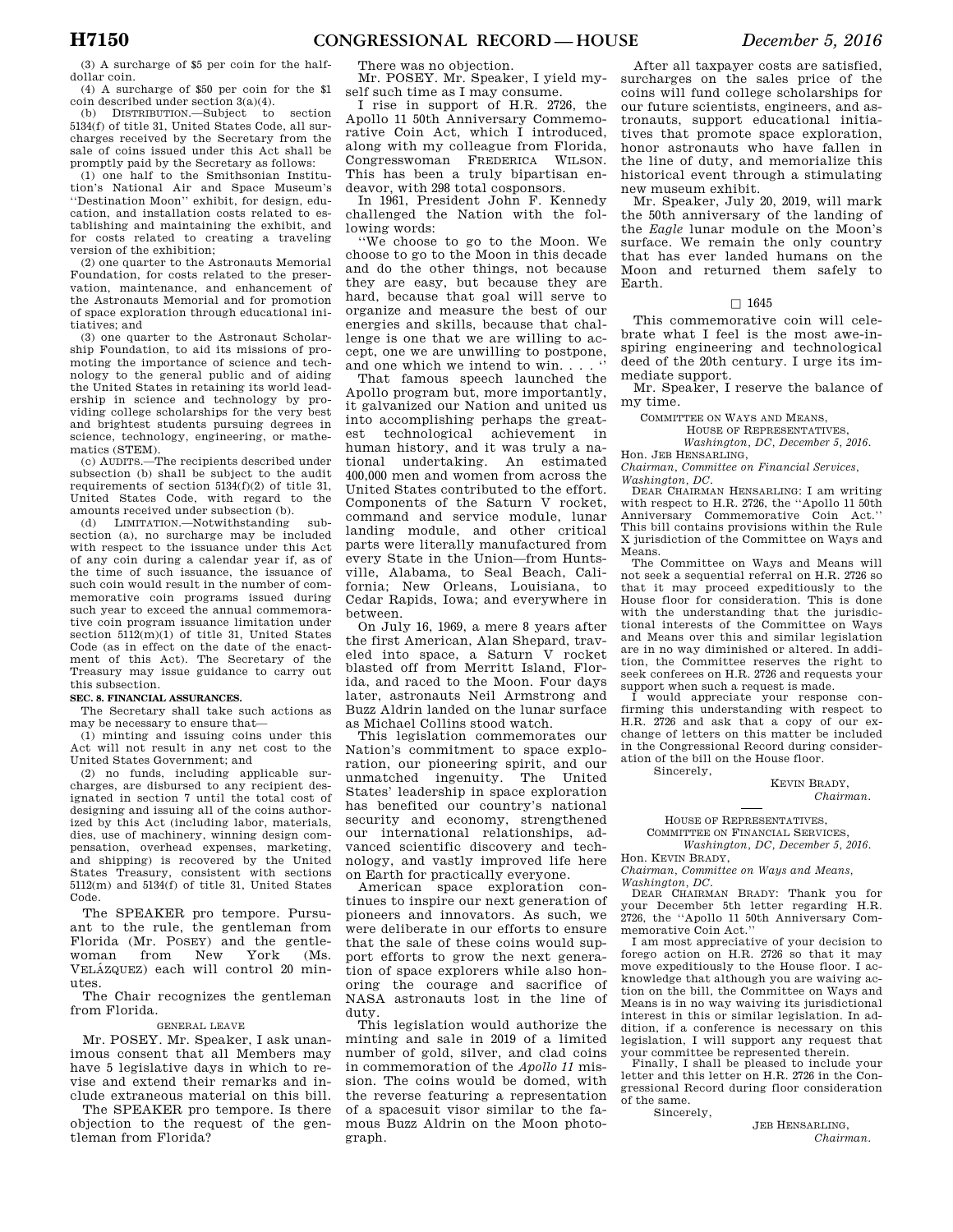HOUSE OF REPRESENTATIVES,

COMMITTEE ON THE BUDGET, *Washington, DC, November 29, 2016.* 

Hon. JEB HENSARLING, *Chairman, Committee on Financial Services, House of Representatives, Washington, DC.* 

DEAR CHAIRMAN HENSARLING: I am writing concerning H.R. 2726, the Apollo 11: 50th Anniversary Commemorative Coin Act, which the House is expected to consider the week of December 5th.

Section 9 of the bill includes budgetary compliance language, which falls under the jurisdiction of the Committee on the Budget. It is my understanding that this language will be removed from the bill prior to House consideration. In order to expedite House consideration of H.R. 2726, the Committee will forgo action on the bill. This is being done with the understanding that it does not in any way prejudice the Committee with respect its jurisdictional prerogatives on this or similar legislation.

I would appreciate your response to this letter, confirming this understanding with respect to H.R. 2726 and would ask that a copy of our exchange of letters on this matter be included in the Congressional Record during floor consideration.

### Sincerely,

TOM PRICE, M.D. *Chairman, Committee on the Budget.* 

HOUSE OF REPRESENTATIVES,

COMMITTEE FINANCIAL SERVICES, *Washington, DC, November 30, 2016.* 

Hon. TOM PRICE, *Chairman, Committee on the Budget,* 

*Washington, DC.* 

DEAR CHAIRMAN PRICE: Thank you for your November 30th letter regarding H.R. 2726, the ''Apollo 11 50th Anniversary Commemorative Coin Act,''

I am most appreciative of your decision to forego action on H.R. 2726 so that it may move expeditiously to the House floor. I acknowledge that although you are waiving action on the bill, the Committee on the Budget is in no way waiving its jurisdictional interest in this or similar legislation. In addition, if a conference is necessary on this legislation, I will support any request that your committee be represented therein.

Finally, I shall he pleased to include your letter and this letter on H.R. 2726 in the Congressional Record during floor consideration of the same.

Sincerely,

### JEB HENSARLING, *Chairman.*

Ms. VELÁZQUEZ. Mr. Speaker, I yield myself such time as I may consume.

Mr. Speaker, I rise to speak in favor of H.R. 2726, legislation that will authorize the issuance of gold, silver, and clad coins in commemoration of the 50th anniversary of the first time in history that mankind successfully completed a crewed lunar landing.

The Apollo 11 mission was a momentous occasion in its own right, but it was also a bittersweet achievement, as it also served as a reminder of the first Apollo mission, whose courage we will never forget.

I am pleased that, in addition to honoring the Apollo 11 crew, the legislation before us today also recognizes the estimated 400,000 Americans who contributed to make possible the Apollo 11 mission. By calling on the Treasury Department to mint and issue coins in honor of Apollo 11, I hope that we will continue to remind all Americans of the boundlessness of what can be achieved when we set our sights high and, quite literally, aim for the Moon.

I also hope the coin minted as part of this legislation will show our young people just how exciting the fields of science, mathematics, and engineering can be and how critical they are to building a brighter future for all.

By ensuring that a quarter of the proceeds raised will be made available to the Astronaut Scholarship Foundation to make college scholarships available for students pursuing degrees in science, technology, engineering, and mathematics, the legislation before us will make one step towards opening up these fields to our best and brightest.

The remaining surcharges associated with the sale of the coins will go towards the Smithsonian Institution's National Air and Space Museum's Destination Moon exhibit and be provided to the Astronauts Memorial Foundation for maintenance of the memorial and to further educational initiatives.

For these reasons, I hope all Members will support the legislation before  $_{11S}$ .

Mr. Speaker, I yield 3 minutes to the gentlewoman from Florida (Ms. WIL-SON), who has been a champion for this important legislation.

Ms. WILSON of Florida. Mr. Speaker, I rise today to express my full support for the passage of H.R. 2726, the Apollo 11 50th Anniversary Commemorative Coin Act.

I want to thank my longtime friend and Florida colleague, Representative POSEY, for his outstanding leadership as the sponsor of this bill. I am proud to have worked very closely with him to build bipartisan support for this legislation. I also want to thank Speaker RYAN, Chairman HENSARLING, Ranking Member WATERS, and the Financial Services Committee for their work to bring this bill to the floor.

Mr. Speaker, the bill before us today authorizes the minting and distribution of commemorative coins to celebrate the 50th anniversary of the first manned lunar landing mission, Apollo 11. These coins will honor Apollo 11 crew members, Michael Collins, Buzz Aldrin, and Neil Armstrong; NASA scientists, engineers, and astronauts; and the other 400,000 Americans who made the mission possible.

Surcharges from the sale of these coins will further our commitment to promote STEM education, space exploration, and science discovery. It will honor astronauts who lost their lives in service of our country and support the Destination Moon exhibit, which will feature exciting Apollo 11 artifacts.

As a former elementary school principal and leading advocate for STEM education, I am very happy that this bill supports college scholarships for future scientists, engineers, and astronauts.

Mr. Speaker, the Apollo 11 mission is a testament to our values as Ameri-

cans. The mission's success reminded the world of our commitment to hard work, determination, and patriotism.

When many questioned whether we could rise to the challenge of putting a man on the Moon within a decade, we came together, worked our hardest, and achieved this daunting task in just 8 years. We left the world in awe and wonder.

When our astronauts were 4 miles past the designated landing spot and mission control told them that they had just 60 seconds of fuel left before the landing would have to be aborted, they did not panic. With unrelenting resolve, they managed to land on the Moon with only 17 seconds to spare. When Buzz Aldrin and Neil Armstrong planted our flag on the Moon, millions of Americans felt a sense of pride that was exhilarating and inspiring.

The SPEAKER pro tempore. The time of the gentlewoman has expired.

Ms. VELAZQUEZ. Mr. Speaker. I yield the gentlewoman an additional 30 seconds.

Ms. WILSON of Florida. As Members of Congress, we should look to Apollo 11 as inspiration as we work to tackle challenges that seem unsurmountable. I urge all of my colleagues to join me in voting for this bipartisan legislation, which has 298 cosponsors and the support of Buzz Aldrin and Michael Collins, Apollo 11's two surviving astronauts.

Ms. VELÁZQUEZ. Mr. Speaker, I yield myself the balance of my time.

Mr. Speaker, basically, I will say that it is an honor for me to support this bill and this legislation. I ask all my colleagues to support it.

Mr. Speaker, I yield back the balance of my time.

Mr. POSEY. Mr. Speaker, I yield myself the balance of my time.

Mr. Speaker, we owe a debt of gratitude to the brave astronauts of the Apollo program, some of whom made the ultimate sacrifice in the line of duty. We are beholden to the hundreds of thousands of men and women who, when challenged to go to the Moon in this decade, accepted the challenge with a passion and a resolve that accomplished that which was thought unachievable.

I want to thank the chairman and the ranking member for their leadership and support of this legislation. Of course, finally, I want to express my sincere gratitude to my longtime friend and colleague from Florida, (Ms. WILSON), for her staunch support and tireless efforts to ensure that this remarkable achievement is commemorated.

Mr. Speaker, we have one opportunity to celebrate this historical event with a commemorative coin. I urge my colleagues to join me in supporting this bill.

Mr. Speaker, I yield back the balance of my time.

The SPEAKER pro tempore. The question is on the motion offered by the gentleman from Florida (Mr.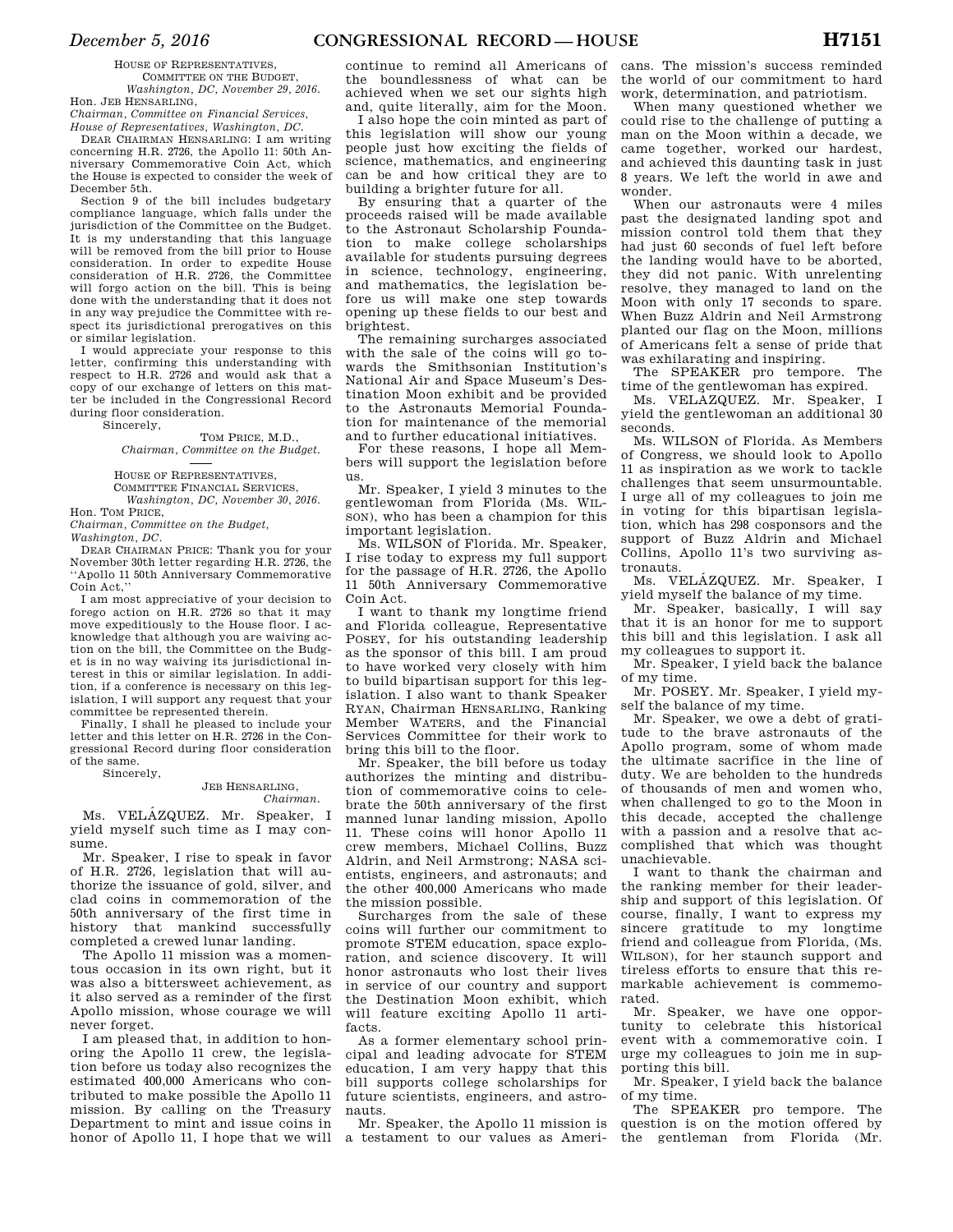POSEY) that the House suspend the rules and pass the bill, H.R. 2726, as amended.

The question was taken; and (twothirds being in the affirmative) the rules were suspended and the bill, as amended, was passed.

A motion to reconsider was laid on the table.

### CREATING FINANCIAL PROS-PERITY FOR BUSINESSES AND INVESTORS ACT

Mr. GARRETT. Mr. Speaker, I move to suspend the rules and pass the bill (H.R. 6427) to improve the operation of United States capital markets, and for other purposes.

- The Clerk read the title of the bill.
- The text of the bill is as follows: H.R. 6427

*Be it enacted by the Senate and House of Representatives of the United States of America in Congress assembled,* 

### **SECTION 1. SHORT TITLE; TABLE OF CONTENTS.**

(a) SHORT TITLE.—This Act may be cited as the ''Creating Financial Prosperity for Businesses and Investors Act''.

- (b) TABLE OF CONTENTS.—The table of contents for this Act is as follows:
- Sec. 1. Short title; table of contents.
- TITLE I—SMALL BUSINESS CAPITAL FORMATION ENHANCEMENT
- Sec. 101. Annual review of government-business forum on capital formation.

### TITLE II—SEC SMALL BUSINESS ADVOCATE

Sec. 201. Establishment of Office of the Advocate for Small Business Capital Formation and Small Business Capital Formation Advisory Committee.

### TITLE III—SUPPORTING AMERICA'S INNOVATORS

Sec. 301. Investor limitation for qualifying venture capital funds.

### TITLE IV—FIX CROWDFUNDING

Sec. 401. Crowdfunding vehicles.

Sec. 402. Crowdfunding exemption from registration.

TITLE V—FAIR INVESTMENT OPPORTU-NITIES FOR PROFESSIONAL EXPERTS

- Sec. 501. Definition of accredited investor. TITLE VI—U.S. TERRITORIES INVESTOR
- PROTECTION

### Sec. 601. Termination of exemption. **TITLE I—SMALL BUSINESS CAPITAL FORMATION ENHANCEMENT**

### **SEC. 101. ANNUAL REVIEW OF GOVERNMENT-BUSINESS FORUM ON CAPITAL FOR-**

**MATION.**  Section 503 of the Small Business Investment Incentive Act of 1980 (15 U.S.C. 80c–1) is amended by adding at the end the following: ''(e) The Commission shall—

''(1) review the findings and recommendations of the forum; and

''(2) each time the forum submits a finding or recommendation to the Commission, promptly issue a public statement—

''(A) assessing the finding or recommendation of the forum; and

''(B) disclosing the action, if any, the Commission intends to take with respect to the finding or recommendation.''.

### **TITLE II—SEC SMALL BUSINESS ADVOCATE**

### **SEC. 201. ESTABLISHMENT OF OFFICE OF THE ADVOCATE FOR SMALL BUSINESS CAPITAL FORMATION AND SMALL**  BUSINESS CAPITAL FORMATION AD-**VISORY COMMITTEE.**

(a) OFFICE OF THE ADVOCATE FOR SMALL BUSINESS CAPITAL FORMATION.—Section 4 of the Securities Exchange Act of 1934 (15 U.S.C. 78d) is amended by adding at the end

the following: ''(j) OFFICE OF THE ADVOCATE FOR SMALL BUSINESS CAPITAL FORMATION.—

'(1) OFFICE ESTABLISHED.—There is established within the Commission the Office of the Advocate for Small Business Capital Formation (hereafter in this subsection referred to as the 'Office').

''(2) ADVOCATE FOR SMALL BUSINESS CAPITAL FORMATION.—

''(A) IN GENERAL.—The head of the Office shall be the Advocate for Small Business Capital Formation, who shall—

(i) report directly to the Commission; and ''(ii) be appointed by the Commission, from among individuals having experience in advocating for the interests of small businesses and encouraging small business capital formation.

''(B) COMPENSATION.—The annual rate of pay for the Advocate for Small Business Capital Formation shall be equal to the highest rate of annual pay for other senior executives who report directly to the Commission.

''(C) NO CURRENT EMPLOYEE OF THE COMMIS-SION.—An individual may not be appointed as the Advocate for Small Business Capital Formation if the individual is currently employed by the Commission.

''(3) STAFF OF OFFICE.—The Advocate for Small Business Capital Formation, after consultation with the Commission, may retain or employ independent counsel, research staff, and service staff, as the Advocate for Small Business Capital Formation determines to be necessary to carry out the functions of the Office.

''(4) FUNCTIONS OF THE ADVOCATE FOR SMALL BUSINESS CAPITAL FORMATION.—The Advocate for Small Business Capital Formation shall—

''(A) assist small businesses and small business investors in resolving significant problems such businesses and investors may have with the Commission or with self-regulatory organizations;

''(B) identify areas in which small businesses and small business investors would benefit from changes in the regulations of the Commission or the rules of self-regulatory organizations;

''(C) identify problems that small businesses have with securing access to capital, including any unique challenges to minorityowned and women-owned small businesses;

''(D) analyze the potential impact on small businesses and small business investors of—

''(i) proposed regulations of the Commission that are likely to have a significant economic impact on small businesses and small business capital formation; and

''(ii) proposed rules that are likely to have a significant economic impact on small businesses and small business capital formation of self-regulatory organizations registered under this title;

''(E) conduct outreach to small businesses and small business investors, including through regional roundtables, in order to solicit views on relevant capital formation issues;

''(F) to the extent practicable, propose to the Commission changes in the regulations or orders of the Commission and to Congress any legislative, administrative, or personnel changes that may be appropriate to mitigate problems identified under this paragraph and to promote the interests of small businesses and small business investors;

''(G) consult with the Investor Advocate on proposed recommendations made under subparagraph (F); and

''(H) advise the Investor Advocate on issues related to small businesses and small business investors.

''(5) ACCESS TO DOCUMENTS.—The Commission shall ensure that the Advocate for Small Business Capital Formation has full access to the documents and information of the Commission and any self-regulatory organization, as necessary to carry out the functions of the Office.

''(6) ANNUAL REPORT ON ACTIVITIES.—

''(A) IN GENERAL.—Not later than December 31 of each year after 2016, the Advocate for Small Business Capital Formation shall submit to the Committee on Banking, Housing, and Urban Affairs of the Senate and the Committee on Financial Services of the House of Representatives a report on the activities of the Advocate for Small Business Capital Formation during the immediately preceding fiscal year.

''(B) CONTENTS.—Each report required under subparagraph (A) shall include—

''(i) appropriate statistical information and full and substantive analysis;

''(ii) information on steps that the Advocate for Small Business Capital Formation has taken during the reporting period to improve small business services and the responsiveness of the Commission and self-regulatory organizations to small business and small business investor concerns;

''(iii) a summary of the most serious issues encountered by small businesses and small business investors, including any unique issues encountered by minority-owned and women-owned small businesses and their investors, during the reporting period;

''(iv) an inventory of the items summarized under clause (iii) (including items summarized under such clause for any prior reporting period on which no action has been taken or that have not been resolved to the satisfaction of the Advocate for Small Business Capital Formation as of the beginning of the reporting period covered by the report) that includes—

''(I) identification of any action taken by the Commission or the self-regulatory organization and the result of such action;

''(II) the length of time that each item has remained on such inventory; and

''(III) for items on which no action has been taken, the reasons for inaction, and an identification of any official who is responsible for such action;

''(v) recommendations for such changes to the regulations, guidance and orders of the Commission and such legislative actions as may be appropriate to resolve problems with the Commission and self-regulatory organizations encountered by small businesses and small business investors and to encourage small business capital formation; and

''(vi) any other information, as determined appropriate by the Advocate for Small Business Capital Formation.

''(C) CONFIDENTIALITY.—No report required by subparagraph (A) may contain confidential information.

''(D) INDEPENDENCE.—Each report required under subparagraph (A) shall be provided directly to the committees of Congress listed in such subparagraph without any prior review or comment from the Commission, any commissioner, any other officer or employee of the Commission, or the Office of Management and Budget.

''(7) REGULATIONS.—The Commission shall establish procedures requiring a formal response to all recommendations submitted to the Commission by the Advocate for Small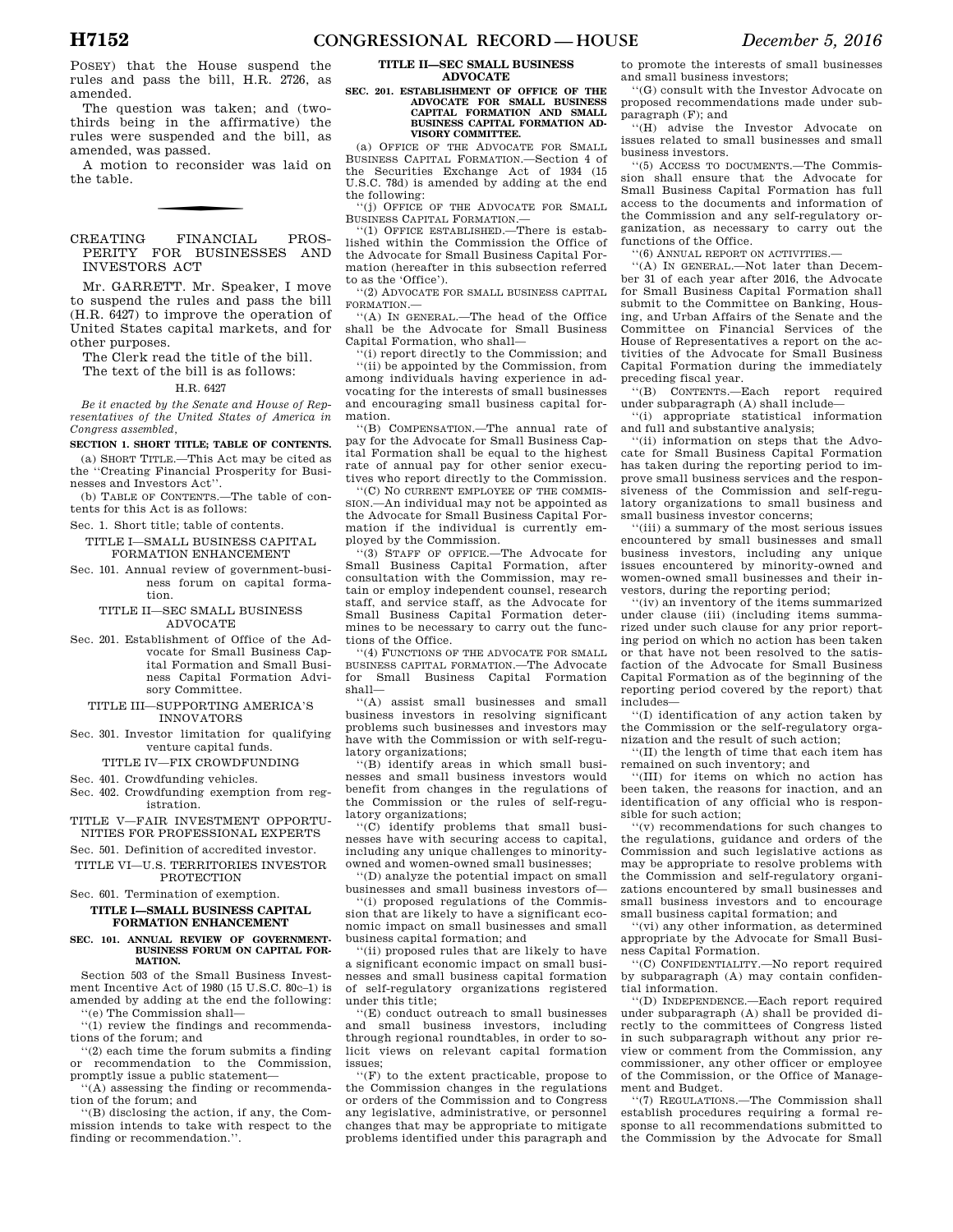Business Capital Formation, not later than 3 months after the date of such submission.

''(8) GOVERNMENT-BUSINESS FORUM ON SMALL BUSINESS CAPITAL FORMATION.—The Advocate for Small Business Capital Formation shall be responsible for planning, organizing, and executing the annual Government-Business Forum on Small Business Capital Formation described in section 503 of the Small Business Investment Incentive Act of 1980 (15 U.S.C. 80c–1).

''(9) RULE OF CONSTRUCTION.—Nothing in this subsection may be construed as replacing or reducing the responsibilities of the Investor Advocate with respect to small business investors.''.

(b) SMALL BUSINESS CAPITAL FORMATION ADVISORY COMMITTEE.—Title I of the Securities Exchange Act of 1934 (15 U.S.C. 78a et seq.) is amended by adding at the end the following:

### **''SEC. 40. SMALL BUSINESS CAPITAL FORMATION ADVISORY COMMITTEE.**

''(a) ESTABLISHMENT AND PURPOSE.—

''(1) ESTABLISHMENT.—There is established within the Commission the Small Business Capital Formation Advisory Committee (hereafter in this section referred to as the 'Committee').

'(2) FUNCTIONS.-

''(A) IN GENERAL.—The Committee shall provide the Commission with advice on the Commission's rules, regulations, and policies with regard to the Commission's mission of protecting investors, maintaining fair, orderly, and efficient markets, and facilitating capital formation, as such rules, regulations, and policies relate to—

''(i) capital raising by emerging, privately held small businesses ('emerging companies') and publicly traded companies with less than \$250,000,000 in public market capitalization ('smaller public companies') through securities offerings, including private and limited offerings and initial and other public offerings;

''(ii) trading in the securities of emerging companies and smaller public companies; and

''(iii) public reporting and corporate governance requirements of emerging companies and smaller public companies.

''(B) LIMITATION.—The Committee shall not provide any advice with respect to any policies, practices, actions, or decisions concerning the Commission's enforcement program.

''(b) MEMBERSHIP.—

''(1) IN GENERAL.—The members of the Committee shall be—

'(A) the Advocate for Small Business Capital Formation;

''(B) not fewer than 10, and not more than 20, members appointed by the Commission, from among individuals—

''(i) who represent—

''(I) emerging companies engaging in private and limited securities offerings or considering initial public offerings ('IPO') (including the companies' officers and directors);

''(II) the professional advisors of such companies (including attorneys, accountants, investment bankers, and financial advisors); and

''(III) the investors in such companies (including angel investors, venture capital funds, and family offices);

''(ii) who are officers or directors of minority-owned small businesses or women-owned small businesses;

''(iii) who represent—

''(I) smaller public companies (including the companies' officers and directors);

''(II) the professional advisors of such companies (including attorneys, auditors, underwriters, and financial advisors); and

''(III) the pre-IPO and post-IPO investors in such companies (both institutional, such as venture capital funds, and individual, such as angel investors); and

''(iv) who represent participants in the marketplace for the securities of emerging companies and smaller public companies, such as securities exchanges, alternative trading systems, analysts, information processors, and transfer agents; and

''(C) three non-voting members—

''(i) one of whom shall be appointed by the Investor Advocate;

''(ii) one of whom shall be appointed by the North American Securities Administrators Association; and

''(iii) one of whom shall be appointed by the Administrator of the Small Business Administration.

''(2) TERM.—Each member of the Committee appointed under subparagraph (B),  $(C)(ii)$ , or  $(C)(iii)$  of paragraph  $(1)$  shall serve for a term of 4 years.

'(3) MEMBERS NOT COMMISSION EMPLOY-EES.—Members appointed under subparagraph  $(B)$ ,  $(C)(ii)$ , or  $(C)(iii)$  of paragraph  $(1)$ shall not be treated as employees or agents of the Commission solely because of membership on the Committee.<br>
"(c) CHAIRMAN; VICE CHAIRMAN; SEC-

RETARY; ASSISTANT SECRETARY.—

''(1) IN GENERAL.—The members of the Committee shall elect, from among the members of the Committee—

''(A) a chairman;

''(B) a vice chairman;

''(C) a secretary; and

''(D) an assistant secretary.

''(2) TERM.—Each member elected under paragraph (1) shall serve for a term of 3 years in the capacity for which the member was elected under paragraph (1).

'(d) MEETINGS.-

''(1) FREQUENCY OF MEETINGS.—The Committee shall meet—

''(A) not less frequently than four times annually, at the call of the chairman of the Committee; and

''(B) from time to time, at the call of the Commission.

''(2) NOTICE.—The chairman of the Committee shall give the members of the Committee written notice of each meeting, not later than 2 weeks before the date of the meeting. ''(e) COMPENSATION AND TRAVEL EX-

PENSES.—Each member of the Committee who is not a full-time employee of the United States shall—

''(1) be entitled to receive compensation at a rate not to exceed the daily equivalent of the annual rate of basic pay in effect for a position at level V of the Executive Schedule under section 5316 of title 5, United States Code, for each day during which the member is engaged in the actual performance of the duties of the Committee; and

''(2) while away from the home or regular place of business of the member in the performance of services for the Committee, be allowed travel expenses, including per diem in lieu of subsistence, in the same manner as persons employed intermittently in the Government service are allowed expenses under section 5703 of title 5, United States Code.

''(f) STAFF.—The Commission shall make available to the Committee such staff as the chairman of the Committee determines are necessary to carry out this section.

''(g) REVIEW BY COMMISSION.—The Commission shall—

''(1) review the findings and recommendations of the Committee; and

''(2) each time the Committee submits a finding or recommendation to the Commission, promptly issue a public statement—

''(A) assessing the finding or recommendation of the Committee; and

''(B) disclosing the action, if any, the Commission intends to take with respect to the finding or recommendation.

'(h) FEDERAL ADVISORY COMMITTEE ACT.-The Federal Advisory Committee Act (5 U.S.C. App.) shall not apply with respect to the Committee and its activities.''.

(c) ANNUAL GOVERNMENT-BUSINESS FORUM ON SMALL BUSINESS CAPITAL FORMATION.— Section 503(a) of the Small Business Investment Incentive Act of 1980 (15 U.S.C. 80c–1(a)) is amended by inserting ''(acting through the Office of the Advocate for Small Business Capital Formation and in consultation with the Small Business Capital Formation Advi-sory Committee)'' after ''Securities and Exchange Commission''.

### **TITLE III—SUPPORTING AMERICA'S INNOVATORS**

### **SEC. 301. INVESTOR LIMITATION FOR QUALI-FYING VENTURE CAPITAL FUNDS.**

Section 3(c)(1) of the Investment Company Act of 1940 (15 U.S.C. 80a–3(c)(1)) is amended—

(1) by inserting after ''one hundred persons'' the following: ''(or, with respect to a qualifying venture capital fund, 250 persons)''; and

(2) by adding at the end the following:

''(C) The term 'qualifying venture capital fund' means any venture capital fund (as defined pursuant to section  $203(1)(1)$  of the Investment Advisers Act of 1940 (15 U.S.C. 80b–  $3(1)(1)$ ) with no more than \$10,000,000 in invested capital, as such dollar amount is annually adjusted by the Commission to reflect the change in the Consumer Price Index for All Urban Consumers published by the Bureau of Labor Statistics of the Department of Labor.''.

### **TITLE IV—FIX CROWDFUNDING SEC. 401. CROWDFUNDING VEHICLES.**

(a) AMENDMENTS TO THE SECURITIES ACT OF 1933.—The Securities Act of 1933 (15 U.S.C. 77a et seq.) is amended—

(1) in section  $4A(f)(3)$ , by inserting "by any of paragraphs (1) through (14) of'' before 'section 3(c)''; and

(2) in section  $4(a)(6)(B)$ , by inserting after ''any investor'' the following: '', other than a crowdfunding vehicle (as defined in section 2(a) of the Investment Company Act of  $1940$ .

(b) AMENDMENTS TO THE INVESTMENT COM-PANY ACT OF 1940.—The Investment Company Act of 1940 (15 U.S.C. 80a–1 et seq.) is amended—

(1) in section 2(a), by adding at the end the following:

''(55) The term 'crowdfunding vehicle' means a company—

''(A) whose purpose (as set forth in its organizational documents) is limited to acquiring, holding, and disposing securities issued by a single company in one or more transactions and made pursuant to section  $4(a)(6)$ of the Securities Act of 1933;

''(B) which issues only one class of securities;

''(C) which receives no compensation in connection with such acquisition, holding, or disposition of securities;

''(D) no associated person of which receives any compensation in connection with such acquisition, holding or disposition of securities unless such person is acting as or on behalf of an investment adviser registered under the Investment Advisers Act of 1940 or registered as an investment adviser in the State in which the investment adviser maintains its principal office and place of business;

''(E) the securities of which have been issued in a transaction made pursuant to section 4(a)(6) of the Securities Act of 1933, where both the crowdfunding vehicle and the company whose securities it holds are coissuers;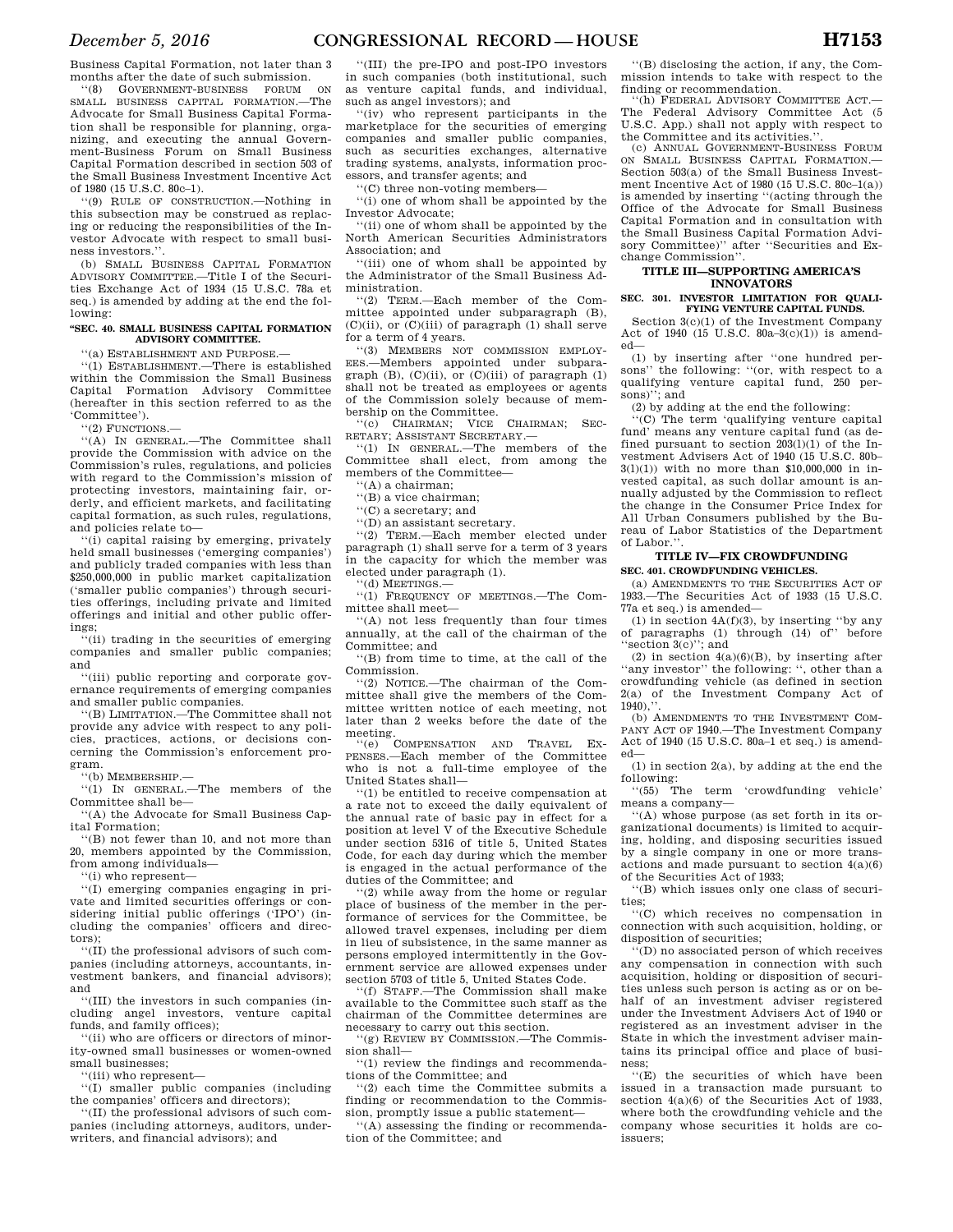''(F) which is current in its ongoing disclosure obligations under Rule 202 of Regulation Crowdfunding (17 C.F.R. 227.202);

''(G) the company whose securities it holds is current in its ongoing disclosure obligations under Rule 202 of Regulation Crowdfunding (17 C.F.R. 227.202); and

''(H) is advised by an investment adviser registered under the Investment Advisers Act of 1940 or registered as an investment adviser in the State in which the investment adviser maintains its principal office and place of business.''; and

(2) in section 3(c), by adding at the end the following:

''(15) Any crowdfunding vehicle.''.

### **SEC. 402. CROWDFUNDING EXEMPTION FROM REGISTRATION.**

Section  $12(g)(6)$  of the Securities Exchange Act of 1934 (15 U.S.C. 781 $(g)(6)$ ) is amended— (1) by striking ''The Commission'' and inserting the following:

''(A) IN GENERAL.—The Commission'';

(2) by striking ''section 4(6)'' and inserting "section  $4(a)(6)$ "; and

(3) by adding at the end the following:

''(B) TREATMENT OF SECURITIES ISSUED BY CERTAIN ISSUERS.—An exemption under subparagraph (A) shall be unconditional for securities offered by an issuer that had a public float of less than \$75,000,000 as of the last business day of the issuer's most recently completed semiannual period, computed by multiplying the aggregate worldwide number of shares of the issuer's common equity securities held by non-affiliates by the price at which such securities were last sold (or the average bid and asked prices of such securities) in the principal market for such securities or, in the event the result of such public float calculation is zero, had annual revenues of less than \$50,000,000 as of the issuer's most recently completed fiscal year.''.

### **TITLE V—FAIR INVESTMENT OPPORTUNI-TIES FOR PROFESSIONAL EXPERTS SEC. 501. DEFINITION OF ACCREDITED INVES-**

### **TOR.**

Section 2(a)(15) of the Securities Act of 1933 (15 U.S.C. 77b(a)(15)) is amended—

(1) by redesignating clauses (i) and (ii) as subparagraphs (A) and (F), respectively; and (2) in subparagraph (A) (as so redesignated), by striking "; or" and inserting a semicolon, and inserting after such subparagraph the following:

''(B) any natural person whose individual net worth, or joint net worth with that person's spouse, exceeds \$1,000,000 (which amount, along with the amounts set forth in subparagraph (C), shall be adjusted for inflation by the Commission every 5 years to the nearest \$10,000 to reflect the change in the Consumer Price Index for All Urban Consumers published by the Bureau of Labor Statistics) where, for purposes of calculating net worth under this subparagraph—

''(i) the person's primary residence shall not be included as an asset;

''(ii) indebtedness that is secured by the person's primary residence, up to the estimated fair market value of the primary residence at the time of the sale of securities, shall not be included as a liability (except that if the amount of such indebtedness outstanding at the time of sale of securities exceeds the amount outstanding 60 days before such time, other than as a result of the acquisition of the primary residence, the amount of such excess shall be included as a liability); and

''(iii) indebtedness that is secured by the person's primary residence in excess of the estimated fair market value of the primary residence at the time of the sale of securities shall be included as a liability;

''(C) any natural person who had an individual income in excess of \$200,000 in each of

the two most recent years or joint income with that person's spouse in excess of \$300,000 in each of those years and has a reasonable expectation of reaching the same income level in the current year;

''(D) any natural person who is currently licensed or registered as a broker or investment adviser by the Commission, the Financial Industry Regulatory Authority, or an equivalent self-regulatory organization (as defined in section  $3(a)(26)$  of the Securities Exchange Act of 1934), or the securities division of a State or the equivalent State division responsible for licensing or registration of individuals in connection with securities activities;

''(E) any natural person the Commission determines, by regulation, to have demonstrable education or job experience to qualify such person as having professional knowledge of a subject related to a particular investment, and whose education or job experience is verified by the Financial Industry Regulatory Authority or an equivalent selfregulatory organization (as defined in section 3(a)(26) of the Securities Exchange Act of 1934); or''.

### **TITLE VI—U.S. TERRITORIES INVESTOR PROTECTION**

### **SEC. 601. TERMINATION OF EXEMPTION.**  (a) IN GENERAL.—Section 6(a) of the Invest-

ment Company Act of 1940 (15 U.S.C. 80a–6(a)) is amended by striking paragraph (1).

(b) EFFECTIVE DATE AND SAFE HARBOR.

(1) EFFECTIVE DATE.—Except as provided in paragraph (2), the amendment made by subsection (a) shall take effect on the date of the enactment of this Act.

(2) SAFE HARBOR.—With respect to a company that is exempt under section 6(a)(1) of the Investment Company Act of 1940 (15 U.S.C.  $80a-6(a)(1)$  on the day before the date of the enactment of this Act, the amendment made by subsection (a) shall take effect on the date that is 3 years after the date of the enactment of this Act.

(3) EXTENSION OF SAFE HARBOR.—The Securities and Exchange Commission, by rule and regulation upon its own motion, or by order upon application, may conditionally or unconditionally, under section 6(c) of the Investment Company Act of 1940 (15 U.S.C. 80a– 6(c)), further delay the effective date for a company described in paragraph (2) for a maximum of 3 years following the initial 3 year period if, before the end of the initial 3 year period, the Commission determines that such a rule, regulation, motion, or order is necessary or appropriate in the public interest and for the protection of investors.

The SPEAKER pro tempore. Pursuant to the rule, the gentleman from New Jersey (Mr. GARRETT) and the gentlewoman from New York (Ms. VELÁZQUEZ) each will control 20 minutes.

The Chair recognizes the gentleman from New Jersey.

### GENERAL LEAVE

Mr. GARRETT. Mr. Speaker, I ask unanimous consent that all Members may have 5 legislative days in which to revise and extend their remarks and include extraneous materials on this bill.

The SPEAKER pro tempore. Is there objection to the request of the gen-

tleman from New Jersey? There was no objection.

Mr. GARRETT. Mr. Speaker, I yield myself such time as I may consume.

Mr. Speaker, I rise today in support of H.R. 6427, the Creating Financial Prosperity for Businesses and Investors Act. It is a compilation of legislative

initiatives that the Financial Services Committee has worked on in a very constructive and bipartisan manner during the 114th Congress.

For 6 years, our committee, and, in particular, the Subcommittee on Capital Markets and Government Sponsored Enterprises, has sought to break through the bipartisan gridlock in Washington and to ensure that the SEC, or the Securities and Exchange Commission, fulfills an important part of its mission to facilitate capital formation.

For example, the JOBS Act of 2012, much of which originated in our committee, has already been a measurable success, as hundreds of companies have used its provisions to file for an initial public offering, and other businesses have been able to raise well over \$50 billion worth of capital through private channels.

Altogether, this translates to more growth, more innovation, and, most importantly, more jobs here for Americans who have been struggling in an economy that is producing only 1–2 percent growth, at best.

We didn't stop at the JOBS Act, and both Republicans and Democrats on our committee came together and continued to generate good ideas that modernize our Nation's security laws for the benefit of the small- and medium-sized enterprises, which often pay a disproportionate share of the costs that come along with regulation.

For example, during this Congress, our subcommittee has put forward nearly 40 bills to do just that, the vast majority of which gained, again, bipartisan support in both committee and here on the House floor. A year ago this month, a number of these measures were signed into law at the White House by the President.

Today, we bring together a package of another six bills on the House floor with the hopes that we, once again, can improve the environment in which entrepreneurs and small businesses can operate.

The provisions under H.R. 6427 include the following:

First, a bill from Mr. CARNEY and Mr. DUFFY that would create an Office of the Advocate for Small Business Capital Formation at the SEC. For too long, Mr. Speaker, the SEC has operated in a bureaucratic silo and ignored the needs of small and growing businesses and entrepreneurs. So we have Mr. DUFFY's bill, which gives small businesses a permanent voice at the SEC, and it passed out of committee unanimously by a vote of 56–0. It also passed in the House overwhelmingly.

Secondly, Mr. Speaker, is a bill from Mr. POLIQUIN that would require the SEC to respond to recommendations made at its annual government small business forum, ensuring that the SEC no longer simply ignores the ideas generated by small businesses at this event. This bill, again, passed our committee by a vote of 55–1 and passed the House by a vote of 390–1 earlier this year.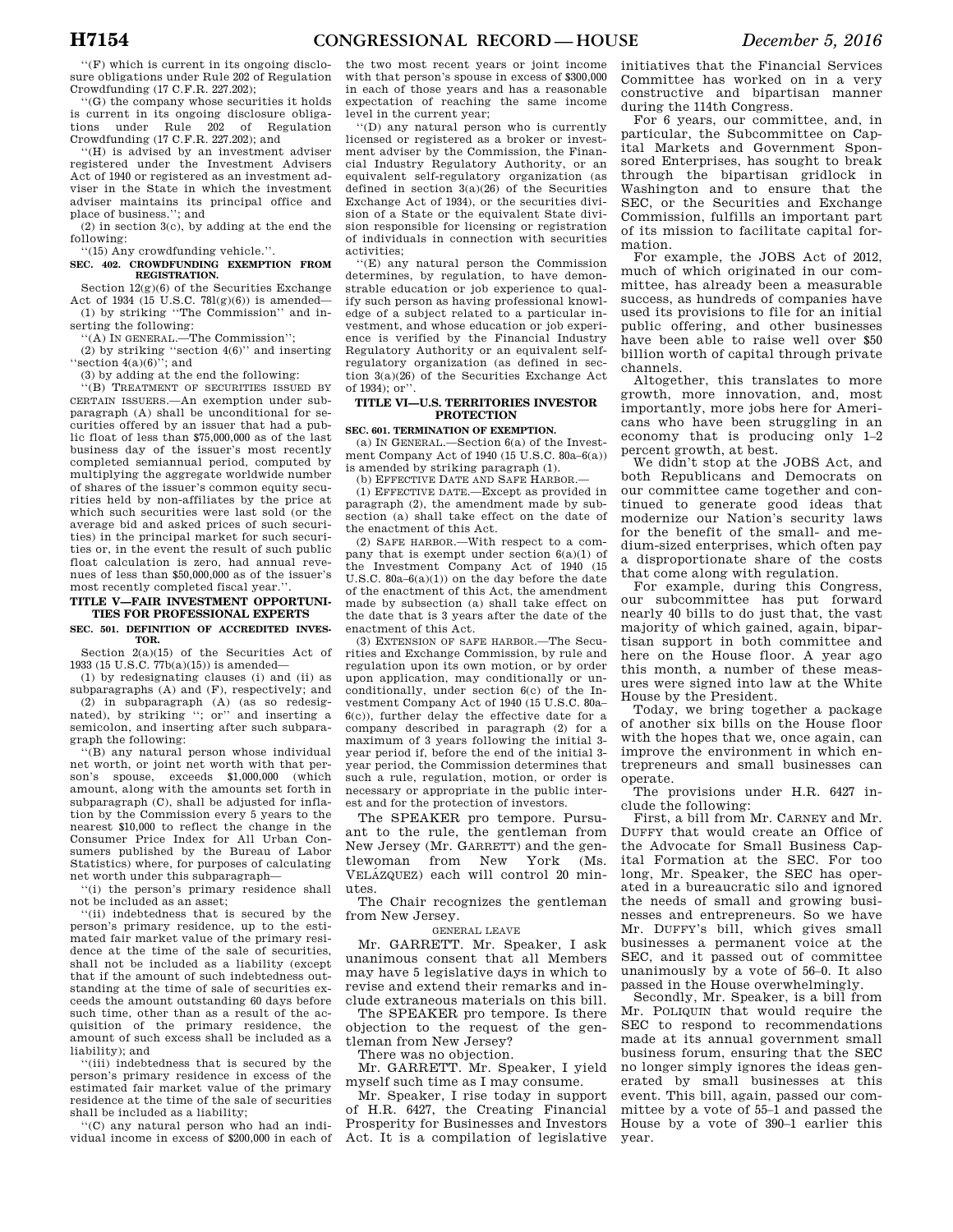It also includes two bills from Mr. MCHENRY, who is on the floor and will be speaking later, one which would fix some of the more unworkable provisions of the crowd funding title of the JOBS Act, and a second bill that would modernize the threshold for when venture capital funds would have to register with the SEC. Again, there was huge bipartisan support, both passing out of committee 57–2 and garnering near-unanimous support here on the House floor.

There are two more.

Another title includes a bill from DAVE SCHWEIKERT that would reform the definition of an accredited investor for certain securities offerings so that it is not just the wealthy or the wellconnected who are able to invest in these companies. This bill passed the House earlier, again, with near-unanimous support.

Finally, we have a bill from our Democratic colleague, Ms. VELÁZQUEZ, that would make a technical correction to an outdated law that exempts investment companies from having to register in U.S. territories.

In conclusion, Mr. Speaker, H.R. 6427 contains innovation and much-needed legislation to help get our economy off the slow growth track that it has been on for too long, and it continues the good bipartisanship that our committee is known for.

I want to take this moment to thank all my colleagues over the years for their hard work and willingness to work with us in a bipartisan manner to move legislation like this.

### $\Box$  1700

In particular, I thank our chairman, JEB HENSARLING, for his tremendous leadership of our full Financial Services Committee and for all the work that he has done to improve our capital markets in this country and to create a financial system that works for the benefit of all Americans.

Mr. Speaker, I reserve the balance of my time.

Ms. VELÁZQUEZ. Mr. Speaker, I yield myself such time as I may consume.

I rise in support of H.R. 6427, a bipartisan package of commonsense measures that will help small businesses raise capital and better protect investors and retirees of the U.S. territories.

Today's bill contains numerous bipartisan solutions to ensure the SEC is more responsive to small business regulatory concerns. For example, it creates a new Office of the Advocate for Small Business Capital Formation and a new Small Business Advisory Committee. Taken together, these efforts will ensure the agency is more responsive to entrepreneurs' needs.

Furthermore, we have all heard that demand for small business capital outstrips supply. H.R. 6427 makes targeted changes to attract more investors to the small business market. By expanding definition of accredited investor, raising the investor cap on small ven-

ture capital funds, and making improvements to the equity crowdfunding rules implemented under the JOBS Act, this bill will help more startups and fast-growing businesses secure financing.

Beyond the small business provisions, today's bill will provide investors and retirees in Puerto Rico and other U.S. territories the same protections as their mainland counterparts. For 7 decades, the Investment Company Act of 1940 provided U.S. investors with basic safeguards, regulating everything from leverage limits to capitalization levels, to preventing conflicts of interest.

Due to a historical artifact, however, all funds located in and sold only to residents of U.S. territories are exempted from the act. The reason is U.S. territories were deemed to be too geographically distant from Washington, D.C. Obviously, the cost of air travel today is no longer an issue. Regulators routinely travel to Hawaii and Alaska to conduct oversight. In fact, SEC Chair White testified earlier this year that the exemption should be removed.

To close the loophole and provide territorial residents with the protections they deserve, I introduced the U.S. Territories Investor Protection Act. Over the past year, we met with stakeholders, heard their concerns and further fine-tuned the bill.

Investment companies will have an initial 3-year compliance period, with an option at the approval of the SEC, for an additional 3 years. This balances investor protections while granting more than reasonable time for financial institutions to comply. It is important to note that if investment companies need further relief, they are able to request such a reprieve under existing law.

I thank Chairman HENSARLING, Ranking Member WATERS, and Congressman GARRETT for working with me on this provision. Their cooperation was critical to developing an approach that would apply the act in a manner sensitive to investors and investment companies alike.

In sum, I will argue that this is a strong bill. It will reduce compliance costs, facilitate access to capital for thousands of small businesses, and better protect investors and retirees in territories like Puerto Rico.

I urge Members to support this legislation, and I reserve the balance of my time.

Mr. GARRETT. Mr. Speaker, I yield such time as he may consume to the gentleman from North Carolina (Mr. MCHENRY). I appreciate all of his hard work for the JOBS Act and all the rest of his work as vice chair of the committee and the time together that we had.

Mr. MCHENRY. Mr. Speaker, I thank my colleague for his kind words and for his leadership on important issues in the capital markets.

Today I rise to support the Creating Financial Prosperity for Businesses and Investors Act.

Mr. Speaker, the title doesn't do the act justice. This is about helping families, communities, small businesses, entrepreneurs, those that are risk-takers in our society trying to make our society better, more prosperous, and helping families and communities like the one I represent in western North Carolina be better off. We need a growing economy to help families, to help small businesses, to help make us more prosperous as Americans.

So this act deals with a couple of those areas in particular for families, small businesses, and entrepreneurs so they can gain greater access to lending, to loans, to capital that they need to help businesses grow and create jobs.

Two of those bills, to that end, I authored earlier this year, which we passed with over 400 votes, as individual stand-alone items through the House of Representatives. Those two bills, Supporting America's Innovators Act, and the Fix Crowdfunding Act, in particular, amend existing securities laws to make it easier for small businesses and entrepreneurs to use innovative forms of capital formation. Investment crowdfunding and angel investing are two of those areas, in particular, to support those ideas that enable us to create jobs.

Those two bills were a part of the larger package, that are a part of the innovation initiative that Leader MCCARTHY and I launched at the beginning of this year. A number of bills have moved through the House with wide bipartisan support that update outdated laws.

So, today, this package is an important step in the right direction; but our work is not done. We have to continue to work with our Federal regulators and Members on both sides of the aisle to ensure that we update and ensure investment crowdfunding, angel investing, and other areas of innovation can actually be better deployed across our society and to more people.

I urge my colleagues to vote ''yes'' and ensure this bipartisan bill has wide approval here in the House today.

Ms. VELAZQUEZ. Mr. Speaker, I continue to reserve the balance of my time.

Mr. GARRETT. Mr. Speaker, I yield such time as he may consume to the gentleman from Arizona (Mr. SCHWEIKERT).

Mr. SCHWEIKERT. Mr. Speaker, I am here to speak about one of the ideas in this package that I have, shall we say, 5 or 6 years in; and the interesting thing, it was a conversation back and forth with a number of Democrats on the other side. It was one of those—it started as sort of a philosophical debate.

Often you hear us fussing at each other here on the floor, and we will get into these debates of, well, the concentration of wealth in the country;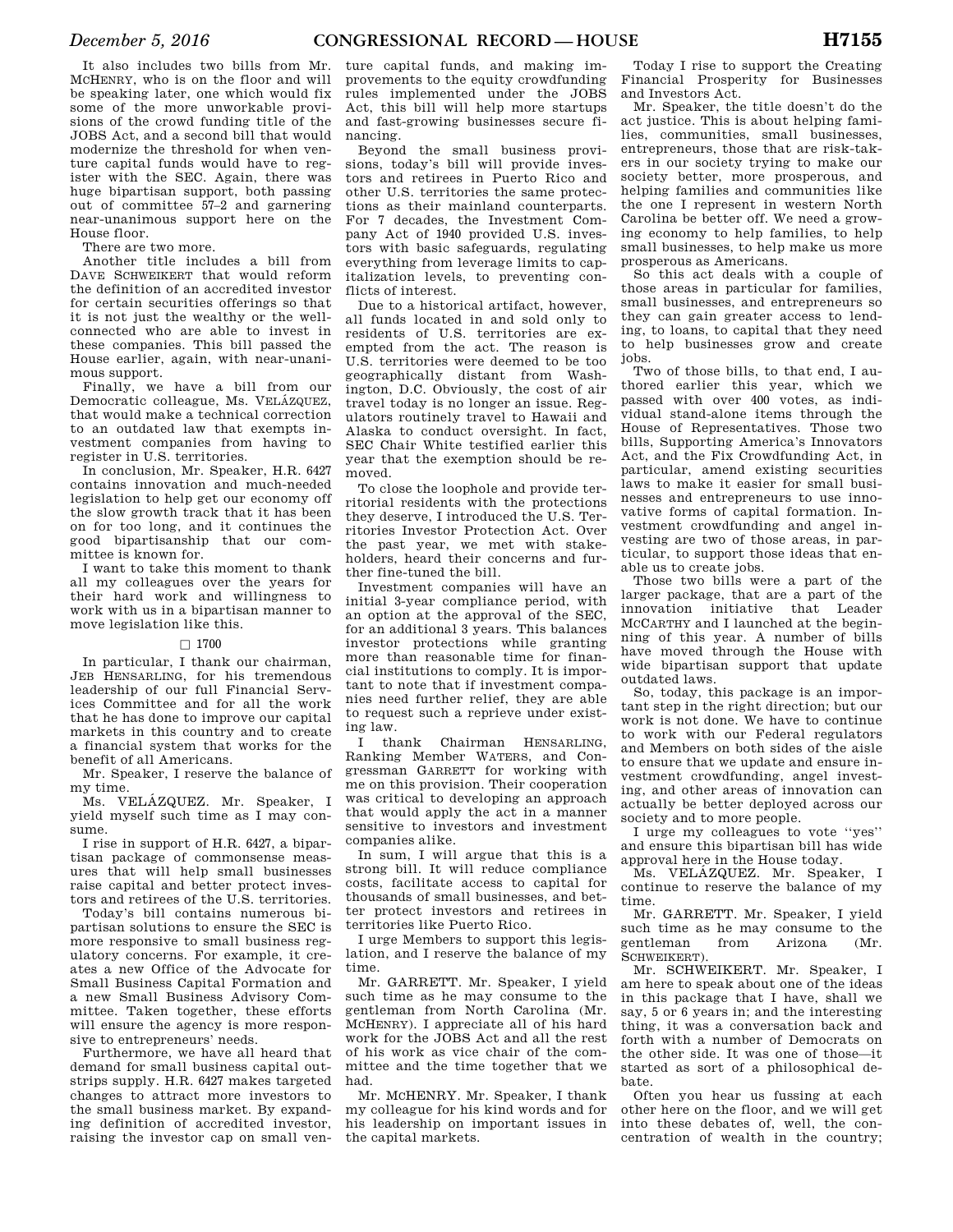you know, the number of folks who now hold so much wealth.

Yet, if you take a step backwards and look at the way we have our laws set up in this country, we don't decide that you get to invest in certain types of activities because of your talent. We don't decide you get to invest in certain activities because you are an expert in the technology or the business model.

We actually have a series of rules that, if you have \$1 million, you and your wife have a certain income, then you are allowed to invest. You think about that. So if I came to you right now and said, I am going to judge you by the size of your bank account and not by your competence, that would be pretty outrageous.

I guess for years and years, none of us had really sort of talked about it, thought about it in that way, that the arbitrary rules that the SEC and we had allowed to continue were a world where we judged people by their wealth and then gave them additional opportunities instead of handing those same opportunities to people because of their expertise in investing or the technology, their expertise in understanding the risk profile of such technology. I am hoping that is where we are heading.

There was a number of compromises to make both sides feel comfortable, and that is actually one of the reasons we had such a bipartisan vote; and to that, I also thank my friend, Chairman GARRETT. I am going to miss you because you have worked hard to shepherd many of these concepts through for years now.

I think this is a great start because we are going to start judging our brothers and sisters by their talents and not necessarily their bank account size, and that is why I am so happy on this one.

Ms. VELÁZQUEZ. Mr. Speaker, I am prepared to close. I yield myself such time as I may consume.

Mr. Speaker, access to capital is the lifeblood of every business. By expanding the pool of accredited investors and venture capital firms, improving the equity crowdfunding rules, and giving small business a bigger voice in SEC decisionmaking, H.R. 6427 provides the tools necessary to inject much-needed equity capital into our Main Street businesses.

Finally, closing the U.S. territories loophole in the Investment Company Act of 1940 will harmonize regulatory oversight and give millions of investors and retirees, mostly in Puerto Rico, the peace of mind that their hardearned money will receive the same level of protection afforded to those on the mainland.

I thank the chairman, ranking member, and all of the cosponsors for their hard work in bringing this bipartisan package to the floor. I urge Members to support this bill, and I yield back the balance of my time.

Mr. GARRETT. Mr. Speaker, I yield myself such time as I may consume.

I rise again to support the legislation. It dawns on me also that, as I rise today, this may be the last time that I rise on the floor. So let me just say what an honor it has been to stand at this podium to bring forth legislation like this, as I have done over the last 14 years, and to end where I began, to do so in a bipartisan manner, that they tell me we should be able to pass through today in a pretty overwhelmingly bipartisan manner as well.

The gentleman from Arizona ended his remarks with the statement: Every day is a new beginning.

So I look at that as my days ahead. This legislation is a new beginning for capital formation and is a new beginning for bipartisanship in future legislation as well.

I thank my colleagues from the other side of the aisle that I have had the honor and privilege to work with on this legislation and other legislation as well. I thank my colleagues from my side of the aisle that I have had similar opportunity to do so as well. We have gone through challenging times, from good economic times and bad—maybe more bad than good—but, through it all, I think we have done so with the American public's interest in mind.

Behind me also are some of our members of our committee who I also wish to recognize for their work as well. They have left a profound impact on myself during the time that I have known them, and I thank them humbly for their being willing to put up with me and to deal with me throughout the years, but be able to work together for the benefit of the American public as well.

I think that, together, we have done great things. I look forward to watching what other great things will be done in a bipartisan manner as well.

I think my time may be just about out, but let me also just say this as well. I want to end where I began, which was thanking the chairman of this committee, Mr. JEB HENSARLING, for his leadership and, most importantly, for his friendship in the years I have known him in this capacity.

I urge every Member to support the underlying legislation, and I yield back the balance of my time.

The SPEAKER pro tempore. The question is on the motion offered by the gentleman from New Jersey (Mr. GARRETT) that the House suspend the rules and pass the bill, H.R. 6427.

The question was taken.

The SPEAKER pro tempore. In the opinion of the Chair, two-thirds being in the affirmative, the ayes have it.

Mr. GARRETT. Mr. Speaker, on that I demand the yeas and nays.

The yeas and nays were ordered.

The SPEAKER pro tempore. Pursuant to clause 8 of rule XX, further proceedings on this motion will be postponed.

 $\Box$  1715

### COMBAT-INJURED VETERANS TAX FAIRNESS ACT OF 2016

Mr. BRADY of Texas. Mr. Speaker, I move to suspend the rules and pass the bill (H.R. 5015) to restore amounts improperly withheld for tax purposes from severance payments to individuals who retired or separated from service in the Armed Forces for combat-related injuries, and for other purposes, as amended.

The Clerk read the title of the bill.

The text of the bill is as follows:

# H.R. 5015

*Be it enacted by the Senate and House of Representatives of the United States of America in Congress assembled,* 

### **SECTION 1. SHORT TITLE.**

This Act may be cited as the ''Combat-Injured Veterans Tax Fairness Act of 2016''. **SEC. 2. FINDINGS.** 

Congress makes the following findings: (1) Approximately  $10,000$  to  $11,000$  individuals are retired from service in the Armed

Forces for medical reasons each year. (2) Some of such individuals are separated from service in the Armed Forces for combat-related injuries (as defined in section 104(b)(3) of the Internal Revenue Code of 1986).

(3) Congress has recognized the tremendous personal sacrifice of veterans with combatrelated injuries by, among other things, specifically excluding from taxable income severance pay received for combat-related injuries.

(4) Since 1991, the Secretary of Defense has improperly withheld taxes from severance pay for wounded veterans, thus denying them their due compensation and a significant benefit intended by Congress.

(5) Many veterans owed redress are beyond the statutory period to file an amended tax return because they were not or are not aware that taxes were improperly withheld.

### **SEC. 3. RESTORATION OF AMOUNTS IMPROPERLY WITHHELD FOR TAX PURPOSES FROM SEVERANCE PAYMENTS TO VETERANS WITH COMBAT-RELATED INJURIES.**

(a) IN GENERAL.—Not later than one year after the date of the enactment of this Act, the Secretary of Defense shall—

(1) identify—

(A) the severance payments—

(i) that the Secretary paid after January 17, 1991;

(ii) that the Secretary computed under section 1212 of title 10, United States Code;

(iii) that were not considered gross income pursuant to section 104(a)(4) of the Internal Revenue Code of 1986; and

(iv) from which the Secretary withheld amounts for tax purposes; and

(B) the individuals to whom such severance payments were made; and

(2) with respect to each person identified under paragraph (1)(B), provide—

(A) notice of—

(i) the amount of severance payments in paragraph (1)(A) which were improperly withheld for tax purposes; and

(ii) such other information determined to be necessary by the Secretary of the Treasury to carry out the purposes of this section; and

(B) instructions for filing amended tax returns to recover the amounts improperly withheld for tax purposes.

(b) EXTENSION OF LIMITATION ON TIME FOR CREDIT OR REFUND.—

(1) PERIOD FOR FILING CLAIM.—If a claim for credit or refund under section 6511(a) of the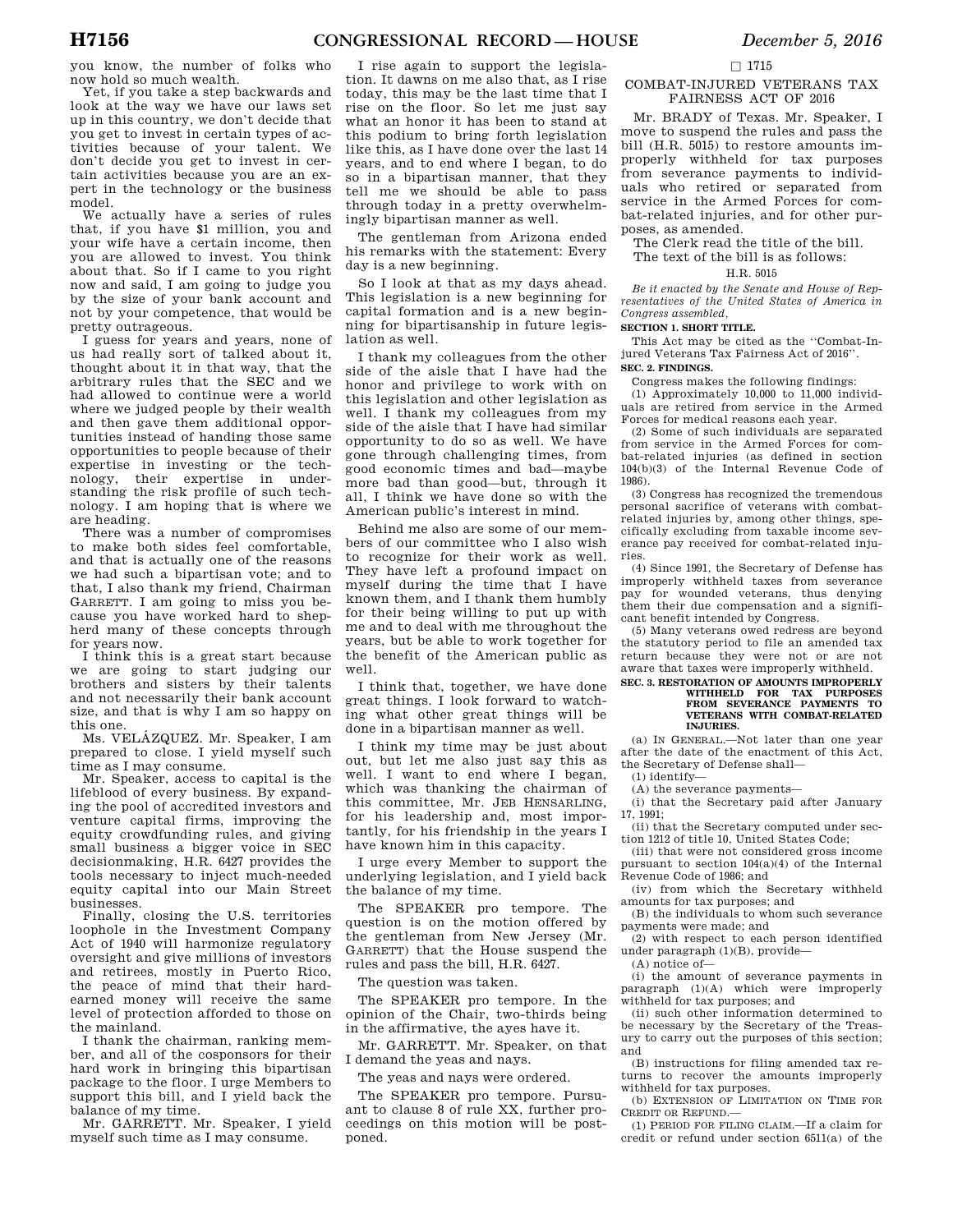Internal Revenue Code of 1986 relates to a specified overpayment, the 3-year period of limitation prescribed by such subsection shall not expire before the date which is 1 year after the date the information return described in subsection (a)(2) is provided. The allowable amount of credit or refund of a specified overpayment shall be determined without regard to the amount of tax paid within the period provided in section 6511(b)(2).

(2) SPECIFIED OVERPAYMENT.—For purposes of paragraph (1), the term "specified over-<br>payment" means an overpayment attribmeans an overpayment attributable to a severance payment described in subsection (a)(1).

### **SEC. 4. REQUIREMENT THAT SECRETARY OF DE-FENSE ENSURE AMOUNTS ARE NOT WITHHELD FOR TAX PURPOSES FROM SEVERANCE PAYMENTS NOT CONSIDERED GROSS INCOME.**

The Secretary of Defense shall take such actions as may be necessary to ensure that amounts are not withheld for tax purposes from severance payments made by the Secretary to individuals when such payments are not considered gross income pursuant to section 104(a)(4) of the Internal Revenue Code of 1986.

### **SEC. 5. REPORT TO CONGRESS.**

(a) IN GENERAL.—After completing the identification required by section 3(a) and not later than one year after the date of the enactment of this Act, the Secretary of Defense shall submit to the appropriate committees of Congress a report on the actions taken by the Secretary to carry out this Act. (b) CONTENTS.—The report submitted under

subsection (a) shall include the following: (1) The number of individuals identified

under section 3(a)(1)(B). (2) Of all the severance payments described

in section  $3(a)(1)(A)$ , the aggregate amount that the Secretary withheld for tax purposes from such payments.

(3) A description of the actions the Secretary plans to take to carry out section 4.

(c) APPROPRIATE COMMITTEES OF CONGRESS DEFINED.—In this section, the term ''appropriate committees of Congress'' means—

(1) the Committee on Armed Services, the Committee on Veterans' Affairs, and the Committee on Finance of the Senate; and

(2) the Committee on Armed Services, the Committee on Veterans' Affairs, and the Committee on Ways and Means of the House of Representatives.

The SPEAKER pro tempore. Pursuant to the rule, the gentleman from Texas (Mr. BRADY) and the gentleman from Massachusetts (Mr. NEAL) each will control 20 minutes.

The Chair recognizes the gentleman from Texas.

### GENERAL LEAVE

Mr. BRADY of Texas. Mr. Speaker, I ask unanimous consent that all Members may have 5 legislative days within which to revise and extend their remarks and include extraneous material on H.R. 5015, currently under consideration.

The SPEAKER pro tempore. Is there objection to the request of the gentleman from Texas?

There was no objection.

Mr. BRADY of Texas. Mr. Speaker, I yield myself such time as I may consume.

Mr. Speaker, we have responsibilities for all the brave men and women who protect and defend our great Nation, especially those who are injured in the line of duty. The bill we are consid-

ering today by Representative ROUZER does just that.

Under our tax system, veterans who suffer from combat-related injuries are not required to pay taxes on the onetime lump-sum disability payment they receive when they leave the military. Unfortunately, errors in the Defense Department's automatic payment system have resulted in taxes being improperly withheld from these injured troops' payments—sometimes for years on end.

As a result, thousands of combat-injured veterans—men and women who have sacrificed greatly for our country—have not received the full compensation they are rightfully due. The Combat-Injured Veterans Tax Fairness Act provides an opportunity to right this wrong for veterans injured during their service. This legislation will allow veterans to recover income taxes that were improperly collected by the Department of Defense on certain disability severance payments.

Under this bill, the Defense Department will be required to identify all the veterans who have been impacted by this problem. They will inform these veterans of the full amount that has been improperly withheld from their disability payments, and they will provide detailed instructions on how veterans can recover the money through an amended tax return.

Our men and women in uniform and their families have sacrificed so much for our Nation. Errors like this are completely unacceptable and cannot be allowed to go unaddressed.

I thank Representative ROUZER for his leadership on the Combat-Injured Veterans Tax Fairness Act and his dedication. This legislation takes important action to ensure America's promises are kept to our combat-injured heroes and their families.

Mr. Speaker, I urge all of my colleagues to join me in supporting its passage.

I reserve the balance of my time.

COMMITTEE ON ARMED SERVICES,

HOUSE OF REPRESENTATIVES, *Washington, DC, November 30, 2016.* 

Hon. KEVIN BRADY, *Chairman, Committee on Ways and Means,* 

*House of Representatives, Washington, DC.*  DEAR MR. CHAIRMAN: I write concerning H.R. 5015, the Combat-Injured Veterans Tax

Fairness Act of 2016, which was referred to the Committee on Armed Services, and in addition to the Committee on Ways and Means, for a period to be subsequently determined by the Speaker.

In order to expedite this legislation for floor consideration, the Committee on Armed Services will forgo action on this bill. This decision is conditional on our mutual understanding that forgoing consideration in no way diminishes or alters the jurisdictional interests of the Committee on Armed Services in this bill, any subsequent amendments, or similar legislation.

Please place a copy of this letter and your response acknowledging our jurisdictional interest into the Congressional Record during consideration of the measure on the House floor.

Sincerely,

WILLIAM M. ''MAC'' THORNBERRY, *Chairman.*  COMMITTEE ON WAYS AND MEANS,

HOUSE OF REPRESENTATIVES, *Washington, DC, December 1, 2016.* 

Hon. WILLIAM M. ''MAC'' THORNBERRY, *Chairman, Committee on Armed Services, House* 

*of Representatives, Washington, DC.*  DEAR CHAIRMAN THORNBERRY: Thank you for your letter regarding H.R. 5015, the ''Combat-Injured Veterans Tax Fairness Act of 2016.'' As you noted, the bill was referred to the Committee on Armed Services.

I am most appreciative of your decision to waive formal consideration of H.R. 5015 so that it may proceed expeditiously to the House floor. I acknowledge that although you waived formal consideration of the bill, the Committee on Armed Services is in no way waiving its jurisdiction over the subject matter contained in those provisions of the bill that fall within your Rule X jurisdiction.

I will include a copy of our letters in the Congressional Record during consideration of this legislation on the House floor.

Sincerely,

### KEVIN BRADY, *Chairman.*

Mr. NEAL. Mr. Speaker, I yield myself such time as I may consume.

Mr. Speaker, I thank Chairman BRADY for his efforts on behalf of this legislation.

This is a pleasant responsibility that we have when you consider that its corrective action will alone help 175 former military members in the State of Massachusetts and 13,800 across the country.

Let me reiterate some of the points that were made by Chairman BRADY. The bill before us corrects an issue related to a provision that was designed to alleviate some of the tax burdens of our Nation's combat-injured veterans. Under Federal law, veterans who suffer combat-related injuries and who are separated from the military are not supposed to be taxed on the one-time lump-sum disability severance payment they receive from the Department of Defense.

Due to an accounting error at the Defense Finance and Accounting Service, approximately \$78 million in tax payments were inadvertently taken from combat-disabled servicemembers. Some of this improper withholding has taken place outside the 3-year period in which taxpayers could file an amended tax return.

H.R. 5015 would right this wrong by instructing DOD to identify those who were wrongfully taxed so that they can be reimbursed. This bill would allow those veterans identified by the DOD to file amended returns to recoup those unintentionally withheld funds.

Mr. Speaker, I am curious with respect to two items in this bill, and I just would like to raise this ever so politely with the majority party. Veterans' issues in the Congress have long had a bipartisan flavor to them. We have been supportive across the board in the efforts that we make as it relates to our veterans, and the differences we have generally are very small; but in this case, it does not appear that a Democrat was asked to cosponsor the bill in its original introduction. So I would hope in the future that even though this bill was largely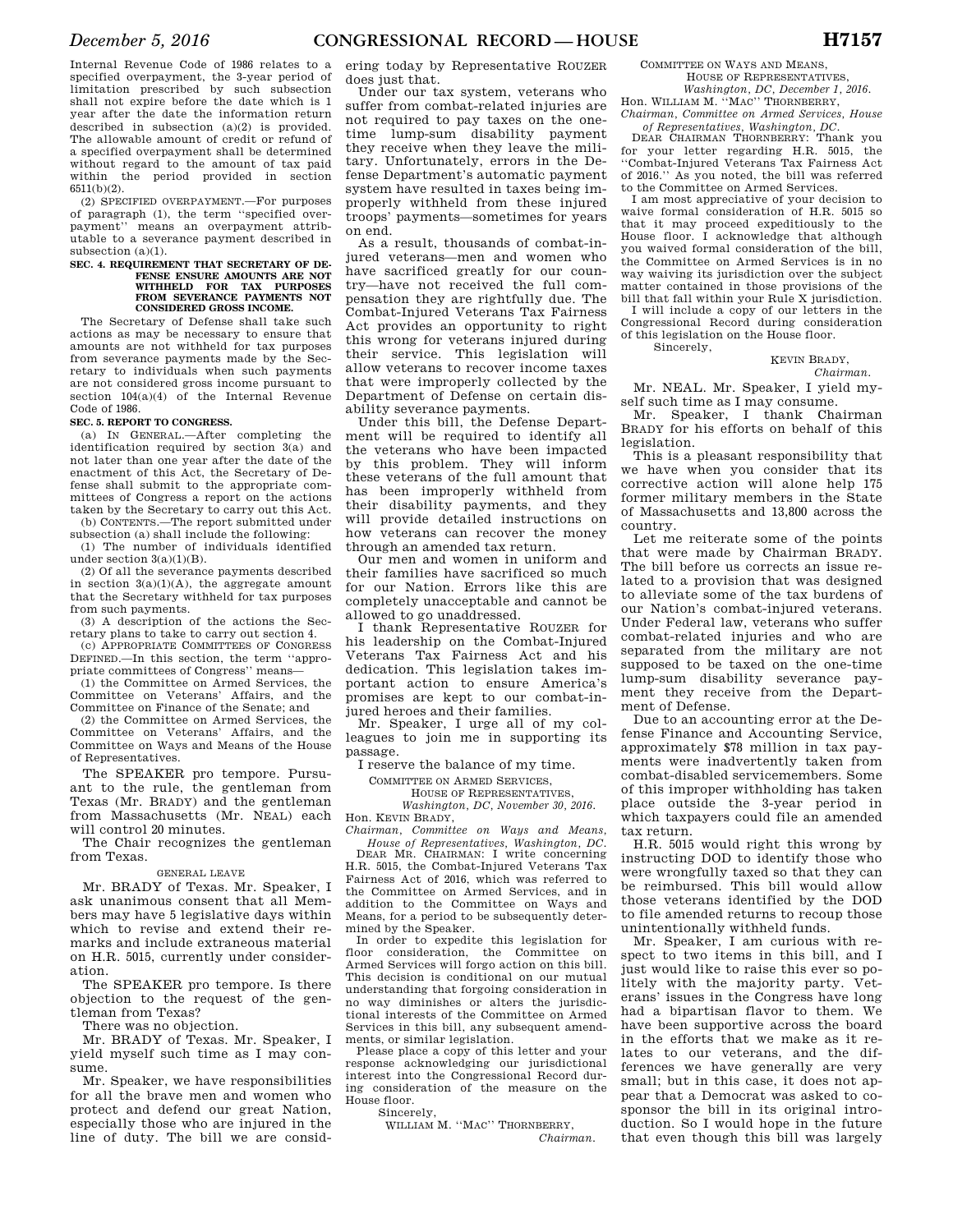sponsored by Republican Members, that on this side you could have easily picked up 33 Members as well.

So I hope going forward there will be that effort that we would continue with here to ensure that matters of this magnitude are well met by both parties. I would say that I don't want to suggest for a moment that this was done in a partisan atmosphere as much as I would like to think that it was just overlooked. I hope in the future that we would be considered for sponsorship of this sort of legislation as well.

Also, I would like to highlight an issue that is akin to the matter that is before us, and it comes from our friends on the committee, SAM JOHN-SON and JOHN LARSON. They worked together on legislation that would prevent exonerated felons from facing an undue tax burden with respect to payments they received due to their wrongful conviction—emphasis on ''wrongful conviction.''

Similar to the veterans in the situation before us, these wrongfully convicted individuals should not face an improper tax liability on amounts intended to compensate for the tremendous injustices they faced under our legal system. Legislation to that effect became law in 2015. However, due to the lengthy IRS process in providing guidance on the issue, the statute would only allow less than 5 months for these exonerated individuals to amend their prior year tax returns.

Mr. JOHNSON and Mr. LARSON of Connecticut have worked tirelessly to make sure that these individuals are not unfairly burdened further than they already have been and they have proposed extending the statutory deadline for these individuals to file amended returns.

So while I think the legislation before us is sound, I do hope that the committee and the Congress will find time to consider similar IRS filingdeadline legislation with respect to these exonerated individuals.

Mr. Speaker, I reserve the balance of my time.

Mr. BRADY of Texas. Mr. Speaker, I yield 3 minutes to the gentleman from North Carolina (Mr. ROUZER), who is the author of the bill in the House. Besides his advocacy for small businesses and job growth, he is also a champion for our military, especially those who have been injured in combat.

Mr. ROUZER. Mr. Speaker, first, I want to make mention to the fine ranking member of the committee that we did reach out, certainly, to as many staff on the Democrat side as we possibly could. Perhaps we could have done a little bit better job of that, but I do want to make mention that we did make that effort—a point duly noted, though—and we will follow up multiple times the next time I have a bill that I think the gentleman would be interested in.

Mr. Speaker, I filed H.R. 5015, the Combat-Injured Veterans Tax Fairness

Act, after learning that nearly 14,000 veterans from all 50 States and the District of Columbia who suffered serviceending, combat-related injuries never received the full amount of their severance payment because taxes were wrongly withheld. Let me repeat that: nearly 14,000 veterans did not receive the money to which they were entitled because of a taxing error made by the Federal Government.

Now, in case you are wondering how this error occurred, here is some background: the Internal Revenue Code excludes recurring disability payments from taxable income for personal injuries or sickness resulting from active service in our Armed Forces. In 1991, a Federal district court case, St. Clair v. United States, determined that onetime lump-sum disability severance payments received for injuries resulting from active service should be excluded from taxable income as well.

Despite this court decision and the resulting regulatory guidance that stemmed from it, taxes on combat-related disability severance payments have been withheld for many years. As was mentioned earlier, the Defense Finance and Accounting System claimed this was due to the limitations of its automated computer payment system. Go figure. Regardless, this is an issue that needs to be addressed.

Many of the veterans affected are not even aware that their benefits were improperly reduced. In most cases, the 3 year period in which they could file an amended tax return to get their money back has long since passed.

This legislation directs the Department of Defense to identify instances of improper withholding and determine how much these combat-wounded veterans are owed. Those veterans who were adversely affected will then be able to apply to the IRS to receive the money they are rightfully due.

Our soldiers, sailors, airmen, and marines risk their lives every day to protect our freedoms, our values, and our Republic. The revelation that there are thousands of veterans who did not receive their full disability severance pay is unacceptable, and it must be corrected immediately.

Today we can make a great step towards rectifying this problem. I think we can all agree that these veterans deserve no less for their service and sacrifice to our Nation.

I want to make special mention of Senator BOOZMAN of Arkansas and Senator WARNER of Virginia who have sponsored an identical bill in the United States Senate. Their leadership on this issue has been absolutely critical. I commend this legislation to my colleagues and encourage its passage.

Mr. NEAL. Mr. Speaker, I want to acknowledge the gentleman for his good effort and his thoughtful response to the point that I raised.

Of course, thanks to Chairman BRADY, this is an example, again, in a small way of how we can do some good things around here in a bipartisan manner.

Mr. Speaker, I yield back the balance of my time.

Mr. BRADY of Texas. Mr. Speaker, I yield myself such time as I may consume.

First, I really do applaud the work of Representative ROUZER in this area and the bipartisan work of Senators BOOZ-MAN and WARNER.

This is an area that could have easily been just swept aside over the years and never really addressed. The gentleman continued to raise the issue, bring it to our attention, and work through the legislative process. Again, I thank the gentleman for his very important leadership.

I also thank the chairman of the Armed Services Committee, Chairman MAC THORNBERRY, and his team for their approval of this measure and willingness to work with the author to bring this forward.

I, too, thank the ranking member, Mr. NEAL, and congratulate him on his naming as ranking member for the Ways and Means Committee. I look forward to working with the gentleman on these and other issues moving forward.

On behalf of 14,000 veterans who deserve to get the dollars they earned from the Department of Defense, late is better than never. I applaud the efforts of Mr. ROUZER in doing that.

Mr. Speaker, I urge support for this bipartisan bill.

I yield back the balance of my time. Ms. JACKSON LEE. Mr. Speaker, I rise in support of H.R. 5015, Combat-Injured Veterans Tax Fairness Act of 2016, because the legislation directs the Defense Department (DoD) to restore improperly withheld for taxes from severance payments to individuals who retired or separated from service in the Armed Forces for combat-related injuries.

The bill also requires the DoD to notify combat-injured veterans if it had improperly withheld tax on their severance pay any time after January 17, 1991 and provide the veterans with information on how to seek a refund from the Internal Revenue Service (IRS).

H.R. 5015 works to remedy the egregious action of withholding more than \$78 million in taxes from almost 14,000 combat-injured veterans.

This legislation additionally ensures that further tax amounts will not be taken from combat-injured veterans in the future.

As a member of the House Committee on Homeland Security since its establishment, and current Ranking Member of the Judiciary Subcommittee on Crime, Terrorism and Homeland Security this bill is of importance to me.

The DoD held an average of over \$5,500 from each of the veterans since 1991.

That amount of money could help combatinjured veterans with hospital bills and the difficult transition back into civilian life.

I am pleased that the DoD will also have to submit a report on the number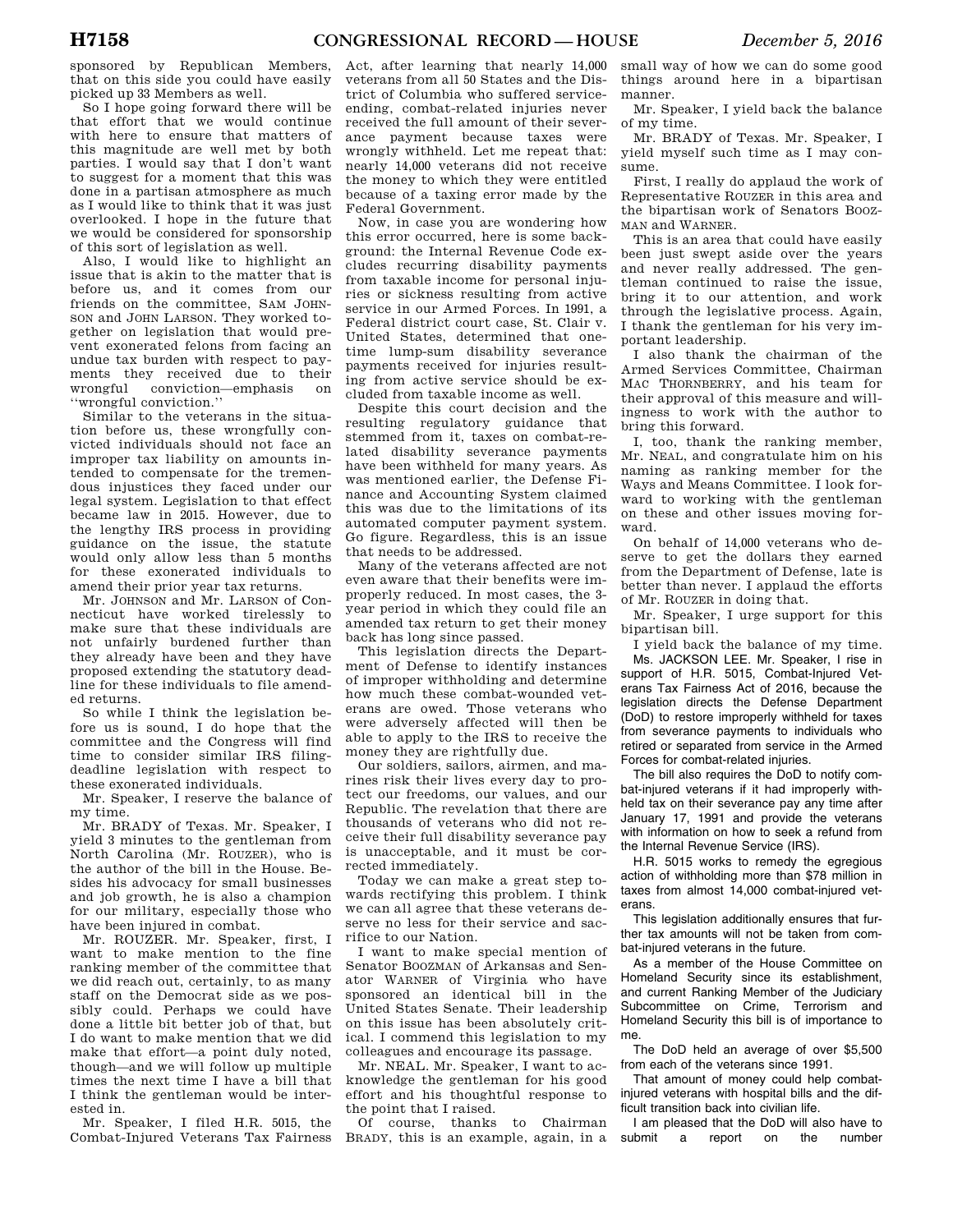of times it had withheld pay to combat-injured veterans, the amount of each severance payment it withheld, and its actions to prevent future improper withholding to Congress within one year of the bill's enactment for Congress to assess the situation.

Our veterans deserve to be treated with respect.

It is only through the efforts and sacrifice of our veterans that America has the freedoms and privileges we do today.

I urge my colleagues to join me in supporting H.R. 5015.

Mr. DANNY K. DAVIS of Illinois. Mr. Speaker, I rise in strong support of H.R. 5015, a bill that would improve the fairness of the tax code and treat our service members with the respect they are due.

Veterans who suffered combat-related injuries who separated from the military are not supposed to be taxed on any one-time disability payments. Unfortunately, an accounting error has cost about 14,000 veterans more than \$78 million in taxes. Just under 500 of these veterans are from my home state of Illinois.

H.R. 5015 fixes this problem by instructing the DoD to identify those who were wrongfully taxed so that they can be reimbursed. The lion's share of the affected veterans are outside of the window for amending their tax returns to recoup the funds.

Consequently, this bill would allow those veterans identified by the DoD to file amended returns to recoup these unintentionally-withheld funds. This is a good bill that helps our service members as we should. I hope that this chamber can engage in similar bipartisan efforts to support other needy Americans as we move into the next Congress.

I am troubled that some stakeholders are advocating that a 15 to 20 percent corporate tax rate serve as the central metric by which we judge any tax reform effort. To achieve this rate, middle- and low-income families and small businesses will have to subsidize the wealthiest corporations, foregoing critical credits and deductions that provide much needed assistance.

I sincerely hope that we advance the intent of this bill to help Americans in need as we consider tax reform next year.

I strongly support H.R. 5015, and I urge my colleagues to support its passage.

The SPEAKER pro tempore. The question is on the motion offered by the gentleman from Texas (Mr. BRADY) that the House suspend the rules and pass the bill, H.R. 5015, as amended.

The question was taken.

The SPEAKER pro tempore. In the opinion of the Chair, two-thirds being in the affirmative, the ayes have it.

Mr. BRADY of Texas. Mr. Speaker, on that I demand the yeas and nays. The yeas and nays were ordered.

The SPEAKER pro tempore. Pursuant to clause 8 of rule XX, further proceedings on this motion will be postponed.

# f PRESCRIBED BURN APPROVAL ACT OF 2016

Mr. LUCAS. Mr. Speaker, I move to suspend the rules and pass the bill (S. 3395) to require limitations on prescribed burns.

The Clerk read the title of the bill. The text of the bill is as follows: S. 3395

*Be it enacted by the Senate and House of Representatives of the United States of America in* 

### *Congress assembled,*  **SECTION 1. SHORT TITLE.**

This Act may be cited as the ''Prescribed Burn Approval Act of 2016''.

**SEC. 2. DEFINITIONS.** 

In this Act:

(1) NATIONAL FIRE DANGER RATING SYS-TEM.—The term ''national fire danger rating system'' means the national system used to provide a measure of fire danger according to a range of low to moderate to high to very high to extreme.

(2) PRESCRIBED BURN.—The term ''prescribed burn'' means a planned fire intentionally ignited.

(3) SECRETARY.—The term ''Secretary'' means the Secretary of Agriculture, acting through the Chief of the Forest Service.

### **SEC. 3. LIMITATIONS ON PRESCRIBED BURNS.**

(a) IN GENERAL.—Except as provided in subsection (b), the Secretary shall not authorize a prescribed burn on Forest Service land if, for the county or contiguous county in which the land is located, the national fire danger rating system indicates an extreme fire danger level.

(b) EXCEPTION.—The Secretary may authorize a prescribed burn under a condition described in subsection (a) if the Secretary coordinates with the applicable State government and local fire officials.

(c) REPORT.—At the end of each fiscal year, the Secretary shall submit to Congress a report describing—

(1) the number and locations of prescribed burns during that fiscal year; and

(2) each prescribed burn during that fiscal year that was authorized by the Secretary pursuant to subsection (b).

The SPEAKER pro tempore. Pursuant to the rule, the gentleman from Oklahoma (Mr. LUCAS) and the gentleman from Minnesota (Mr. PETERSON) each will control 20 minutes.

The Chair recognizes the gentleman from Oklahoma.

### GENERAL LEAVE

Mr. LUCAS. Mr. Speaker, I ask unanimous consent that all Members have 5 legislative days within which to revise and extend their remarks and include extraneous material on the bill under consideration.

The SPEAKER pro tempore. Is there objection to the request of the gentleman from Oklahoma?

There was no objection.

### $\square$  1730

Mr. LUCAS. Mr. Speaker, I yield myself such time as I may consume.

I rise today in support of S. 3395, the Prescribed Burn Approval Act of 2016.

Across much of the country, Forest Service land borders private lands that are essential to the livelihood of farmers, ranchers, and foresters. While the Forest Service is tasked with managing these lands, many techniques are effective but carry risk.

On April 3, 2013, the Forest Service conducted a controlled burn on the Dakota Prairie Grasslands intended for 130 acres. As weather conditions changed, the fire escaped its boundary and burned 16,000 acres of private land.

The prescribed burn planned by Federal officials resulted in millions of dollars in damage to private lands in South Dakota, with ranchers losing valuable pasture, hay, fence, and structures.

In the aftermath of the fire, the Office of the General Counsel of USDA determined that the Forest Service had done nothing out of line and claimed no responsibility to those harmed by this carelessness. This commonsense piece of legislation that we are addressing today, simply put, would require the Forest Service to conduct prescribed burns only when the national fire rating system indicates that it is safe to do so in that county and contiguous counties.

Furthermore, this bill will encourage greater collaboration with local officials, helping to mitigate more of the risk to private lands.

We all strive to be good neighbors and hope our neighbors will do the same. With passage, this bill gives many neighbors to the Forest Service additional certainty, and I urge your support.

Mr. Speaker, I reserve the balance of my time.

HOUSE OF REPRESENTATIVES,

COMMITTEE ON NATURAL RESOURCES,

*Washington, DC, December 1, 2016.*  Hon. K. MICHAEL CONAWAY,

*Chairman, Committee on Agriculture,* 

*Washington, DC.* 

DEAR MR. CHAIRMAN: I write regarding S. 3395, the Prescribed Burn Approval Act of 2016. This bill contains provisions under the jurisdiction of the Committee on Natural Resources.

I recognize and appreciate your desire to bring this bill before the House of Representatives in an expeditious manner, and accordingly, I will agree that the Committee on Natural Resources be discharged from further consideration of the bill. I do so with the understanding that this action does not affect the jurisdiction of the Committee on Natural Resources.

I also ask that a copy of this letter and your response be included in the Congressional Record during consideration of S. 3395 on the House floor.

Thank you for your work on this important issue, and I look forward to its enactment soon. Sincerely,

ROB BISHOP, *Chairman, Committee on Natural Resources.* 

HOUSE OF REPRESENTATIVES,

COMMITTEE ON AGRICULTURE,

*Washington, DC, December 1, 2016.* 

Hon. ROB BISHOP,

*Chairman, Committee on Natural Resources, Washington, DC.* 

DEAR CHAIRMAN BISHOP: I am writing concerning S. 3395, the Prescribed Burn Approval Act of 2016. The bill was agreed to in the Senate on November 17, 2016, and was referred in the House primarily to the Committee on Agriculture, with an additional referral to the Committee on Natural Resources.

I ask that you allow the Committee on Natural Resources to be discharged from further consideration of the bill so that it may be scheduled by the Majority Leader. This discharge in no way affects your Committee's jurisdiction over the subject matter of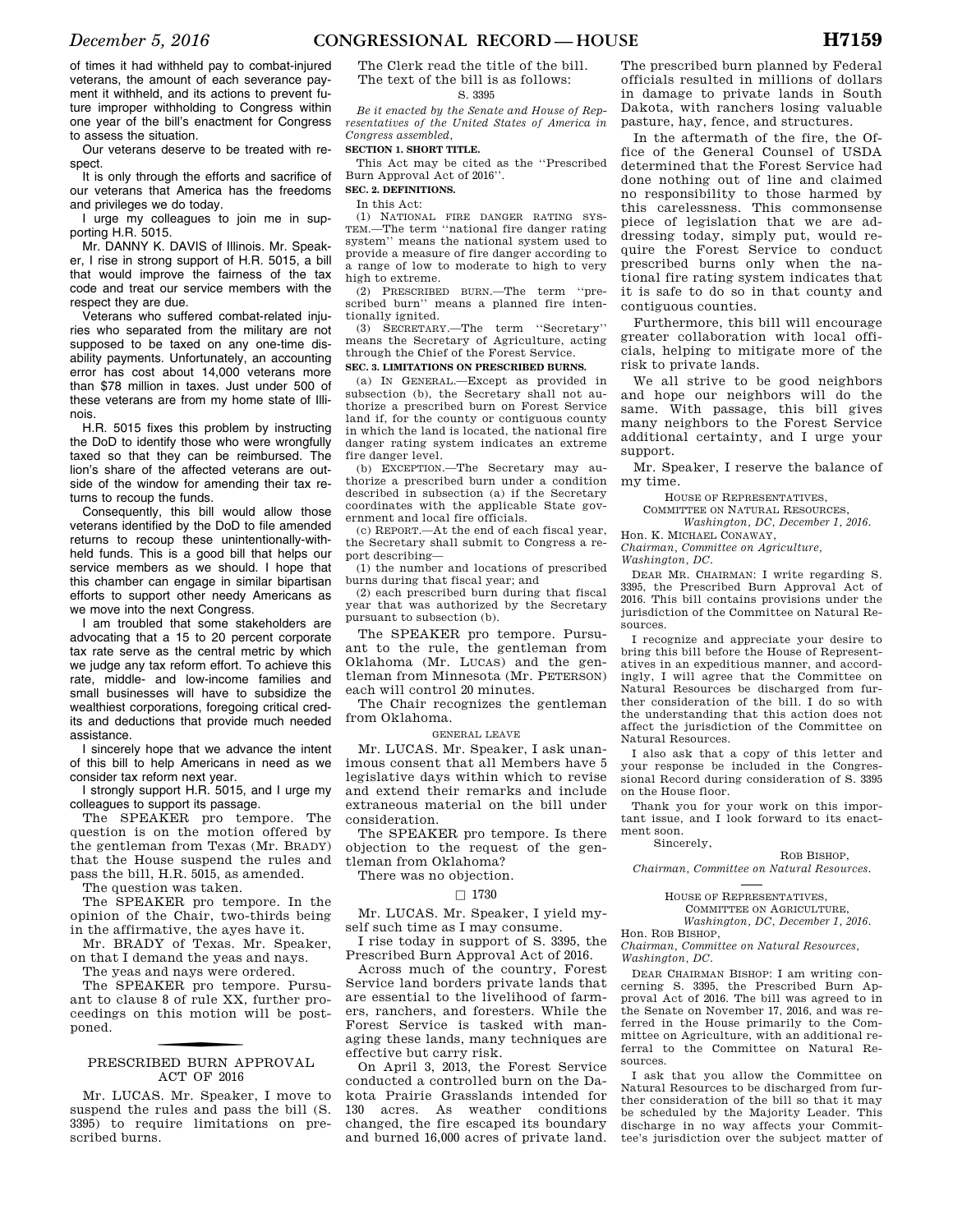the bill, and it will not serve as precedent for future referrals. In addition, should a conference on the bill be necessary, I would support your request to have the Committee on Natural Resources represented on the conference committee. Finally, I would be pleased to include this letter and any response in Congressional Record to memorialize our mutual understanding.

Thank you for your consideration and for your continued cooperation between our committees. Sincerely,

### K. MICHAEL CONAWAY, *Chairman.*

Mr. PETERSON. Mr. Speaker, I yield myself such time as I may consume.

Mr. Speaker, the Prescribed Burn Approval Act of 2016, S. 3395, will help alleviate unintentional disasters when prescribed burns don't go exactly as planned. This is commonsense legislation, and I urge my colleagues to vote in support of it.

Prescribed burns are an important tool used by the Forest Service to help manage our national forests and grasslands. However, there is the risk of damage to nearby private property when prescribed burns get out of control, which happened, as was described recently, in the upper Midwest.

This bill will allow the Forest Service to continue to use prescribed burns while taking practical steps to prevent disasters. S. 3395 prohibits the Forest Service from utilizing prescribed burns in areas of high fire risk, unless the Forest Service coordinates with State governments and local officials.

Having local officials and responders aware of activities can help them be prepared and equipped to assist, if necessary. Frankly, this is something I would hope the Forest Service is already doing, but this bill is a good step. It will make sure that it happens in the future.

Again, I urge my colleagues to support the bill.

I yield back the balance of my time. Mr. LUCAS. Mr. Speaker, I yield 3 minutes to the gentlewoman from South Dakota (Mrs. NOEM), who not only understands these issues but lives these issues.

Mrs. NOEM. Mr. Speaker, I thank the chairman for yielding to me today.

Mr. Speaker, today, I rise in support of S. 3395, the Prescribed Burn Approval Act. This is a commonsense bill that will prohibit the U.S. Forest Service from authorizing prescribed burns in an area that is labeled an extreme fire danger except under circumstances that have local coordination. Unfortunately, we have seen instances where the Forest Service has acted recklessly by starting prescribed burns under extremely hazardous conditions.

The Pautre fire in South Dakota is one such example. Despite the hot and windy conditions and being warned repeatedly from local ranchers and local officials that it was too windy and too dry to be starting a controlled burn, the Forest Service still carried out a prescribed burn that was intended to cover just 130 acres of dead crested wheatgrass.

Within hours, the fire escalated out of control. More than 10,000 acres of Forest Service land, grazing association controlled land, and private land was consumed by the wildfire. Millions of dollars of damage was done not only to the land but to fences and families. Families were devastated.

Multiple firefighting units and personnel were put in harm's way. This burn should not have occurred that day without the collaboration and additional precautions that such a burn will require. It should happen in consultation with local officials and those who know the land best, those who live on the land and work the land each and every day—local farmers and ranchers.

It only makes sense that the Forest Service has the responsibility to coordinate with local and State fire officials in circumstances where the threat of wildfire is high. This bill is a step in the right direction to make certain that necessary precautions are taken.

Furthermore, this bill would add transparency and a degree of accountability to the Forest Service's actions by ensuring that Congress is aware of the prescribed burns that are done under hazardous conditions.

I would like to thank Senator THUNE for his work on this bill and the chairman for bringing this bill forward.

I urge my colleagues to vote in favor. Mr. PETERSON. Mr. Speaker, I have no further speakers, and I yield back the balance of my time.

Mr. LUCAS. Mr. Speaker, I yield myself such time as I may consume.

It is worth noting that before there were ever farmers and ranchers on the plains, before Coronado ever came up from the south, or Lewis and Clark crossed through the north, and even before our Native American friends first appeared in North America fire has been an important management tool in the ecosystem of the Great Plains whether the northern plains where my colleague, Mrs. NOEM, lives or the southern plains where I live—an important tool. Maintaining the health of the grasslands, addressing the woody plants that are invasive, this is an important tool.

This is why today we rise together to ask for our colleagues to vote for this bill, to provide the ability for everyone who occupies the plains to comfortably work together to use this tool to maintain the health of the Great Plains.

Mr. Speaker, I urge all of my colleagues to join us in passing the bill.

I yield back the balance of my time. The SPEAKER pro tempore. The question is on the motion offered by the gentleman from Oklahoma (Mr. LUCAS) that the House suspend the rules and pass the bill, S. 3395.

The question was taken; and (twothirds being in the affirmative) the rules were suspended and the bill was passed.

A motion to reconsider was laid on the table.

DEPARTMENT OF STATE OPER-ATIONS AUTHORIZATION AND EMBASSY SECURITY ACT, FIS-CAL YEAR 2016

Mr. ROYCE. Mr. Speaker, I move to suspend the rules and pass the bill (S. 1635) to authorize the Department of State for fiscal year 2016, and for other purposes, as amended.

The Clerk read the title of the bill.

The text of the bill is as follows:

### S. 1635

*Be it enacted by the Senate and House of Representatives of the United States of America in Congress assembled,* 

### **SECTION 1. SHORT TITLE; TABLE OF CONTENTS.**

(a) SHORT TITLE.—This Act may be cited as the ''Department of State Authorities Act, Fiscal Year 2017''.

(b) TABLE OF CONTENTS.—The table of contents for this Act is as follows:

Sec. 1. Short title; Table of contents.

Sec. 2. Definitions.

- TITLE I—EMBASSY SECURITY AND
- PERSONNEL PROTECTION Subtitle A—Review and Planning

Requirements

- Sec. 101. Designation of high risk, high threat posts.
- Sec. 102. Contingency plans for high risk, high threat posts.
- 
- Sec. 103. Direct reporting. Sec. 104. Accountability Review Board recommendations related to unsatisfactory leadership.
- Subtitle B—Physical Security and Personnel Requirements
- Sec. 111. Capital security cost sharing pro-
- gram. Sec. 112. Local guard contracts abroad under
- diplomatic security program. Sec. 113. Transfer authority.
- Sec. 114. Security enhancements for soft tar-
- gets. Sec. 115. Exemption from certain procure-
- ment protest procedures for noncompetitive contracting in emergency circumstances.
- Sec. 116. Sense of Congress regarding minimum security standards for temporary United States diplomatic and consular posts.
- Sec. 117. Assignment of personnel at high
- risk, high threat posts. Sec. 118. Annual report on embassy con-
- struction costs. Sec. 119. Embassy security, construction, and maintenance.

Subtitle C—Security Training

- Sec. 121. Security training for personnel assigned to high risk, high threat posts.
- Sec. 122. Sense of Congress regarding language requirements for diplomatic security personnel assigned to high risk, high threat post.
- Subtitle D—Expansion of the Marine Corps Security Guard Detachment Program
- Sec. 131. Marine Corps Security Guard Program.
- TITLE II—OFFICE OF INSPECTOR GEN-ERAL OF THE DEPARTMENT OF STATE AND BROADCASTING BOARD OF GOV-ERNORS
- Sec. 201. Competitive hiring status for former employees of the Office of the Special Inspector Gen-
- eral for Iraq Reconstruction. Sec. 202. Certification of independence of information technology systems of the Office of Inspector General of the Department of State and Broadcasting Board of Governors.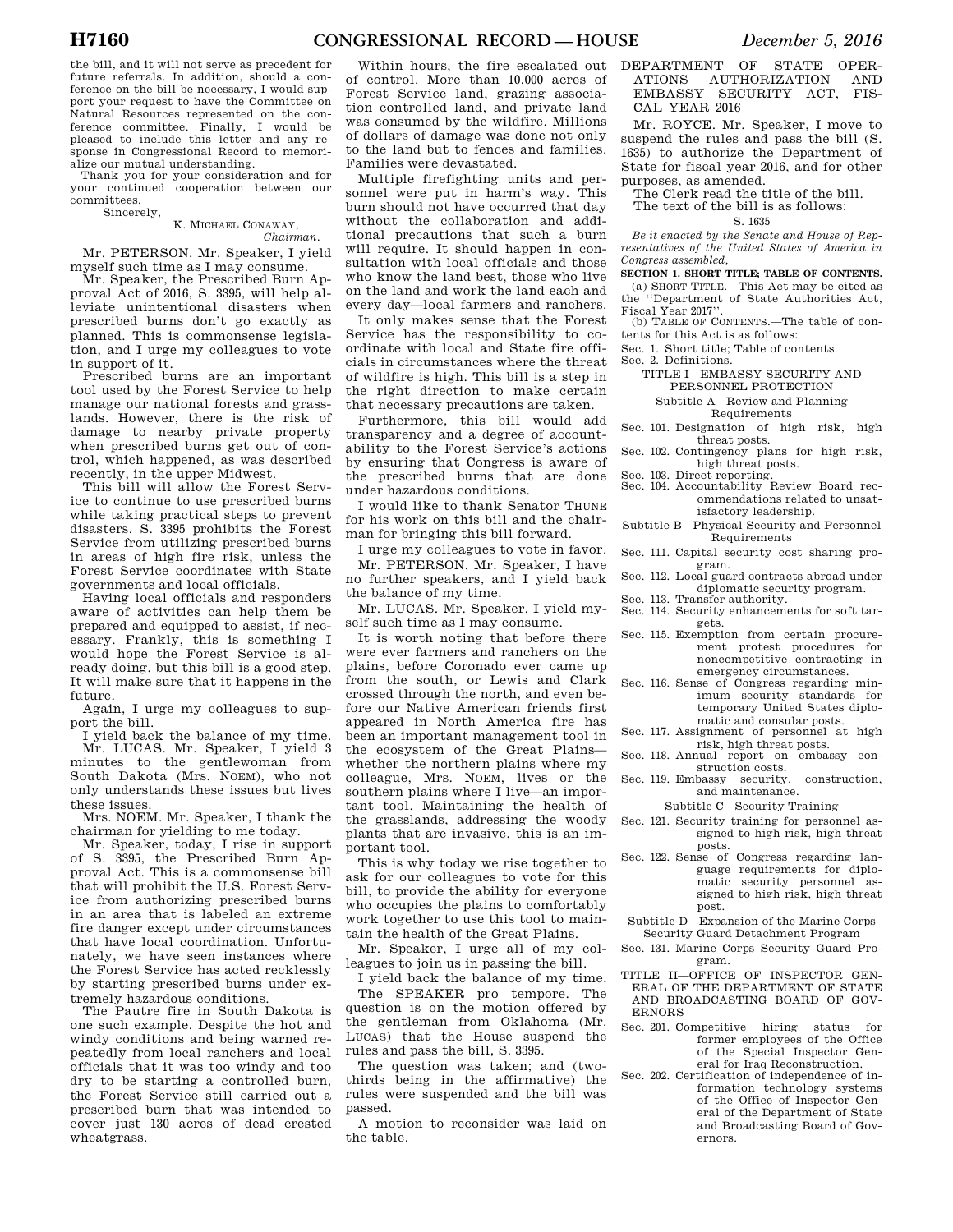- Sec. 203. Protecting the integrity of internal investigations.
- Sec. 204. Report on Inspector General inspection and auditing of Foreign Service posts and bureaus and other offices of the Department.
- Sec. 205. Implementing GAO and OIG recommendations.
- Sec. 206. Inspector General salary limitations.

TITLE III—INTERNATIONAL ORGANIZATIONS

- Sec. 301. Oversight of and accountability for peacekeeper abuses.
- Sec. 302. Reimbursement of contributing countries.
- Sec. 303. Withholding of assistance.
- Sec. 304. United Nations peacekeeping as-
- sessment formula. Sec. 305. Reimbursement or application of credits.
- Sec. 306. Report on United States contributions to the United Nations relating to peacekeeping operations.
- Sec. 307. Whistleblower protections for United Nations personnel.
- Sec. 308. Encouraging employment of United States citizens at the United Nations.
- Sec. 309. Statement of policy on Member State's voting practices at the United Nations.
- Sec. 310. Qualifications of the United Nations Secretary General.
- Sec. 311. Policy regarding the United Nations Human Rights Council.
- Sec. 312. Additional report on other United States contributions to the United Nations.
- Sec. 313. Comparative report on peacekeeping operations.

TITLE IV—PERSONNEL AND

ORGANIZATIONAL ISSUES

Sec. 401. Locally-employed staff wages.

- Sec. 402. Expansion of civil service opportunities.
- Sec. 403. Promotion to the Senior Foreign Service.
- Sec. 404. Lateral entry into the Foreign Service.
- Sec. 405. Reemployment of annuitants and workforce rightsizing.
- Sec. 406. Integration of foreign economic policy.
- Sec. 407. Training support services.
- Sec. 408. Special agents.
- Sec. 409. Limited appointments in the Foreign Service.
- Sec. 410. Report on diversity recruitment, employment, retention, and promotion.
- Sec. 411. Market data for cost-of-living adjustments.
- Sec. 412. Technical amendment to Federal Workforce Flexibility Act.
- Sec. 413. Retention of mid- and senior-level professionals from traditionally under-represented minority
- groups. Sec. 414. Employee assignment restrictions.
- Sec. 415. Security clearance suspensions.
- Sec. 416. Sense of Congress on the integra-
- tion of policies related to the participation of women in preventing and resolving conflicts. Sec. 417. Foreign Service families workforce
- study. Sec. 418. Special envoys, representatives, advisors, and coordinators of the
- Department. Sec. 419. Combating anti-Semitism.
- TITLE V—CONSULAR AUTHORITIES
- Sec. 501. Codification of enhanced consular immunities.
- Sec. 502. Passports made in the United States.
- TITLE VI—WESTERN HEMISPHERE DRUG POLICY COMMISSION
- Sec. 601. Establishment. Sec. 602. Duties.
- Sec. 603. Membership.
- Sec. 604. Powers.
- Sec. 605. Staff.
- Sec. 606. Sunset.
	- TITLE VII—MISCELLANEOUS PROVISIONS
		-
- Sec. 701. Foreign relations exchange programs.
- Sec. 702. United States Advisory Commission on Public Diplomacy.
- Sec. 703. Broadcasting Board of Governors.
- Sec. 704. Rewards for Justice.
- Sec. 705. Extension of period for reimbursement of seized commercial fishermen.
- Sec. 706. Expansion of the Charles B. Rangel International Affairs Program, the Thomas R. Pickering Foreign Affairs Fellowship Program, and the Donald M. Payne International Development Fellowship Program.
- Sec. 707. GAO report on Department critical telecommunications equipment or services obtained from suppliers closely linked to a leading cyber-threat actor.
- Sec. 708. Implementation plan for information technology and knowledge management.
- Sec. 709. Ransoms to foreign terrorist organizations.
- Sec. 710. Strategy to combat terrorist use of social media.
- Sec. 711. Report on Department information technology acquisition practices.
- Sec. 712. Public availability of reports on nominees to be chiefs of mission.
- Sec. 713. Recruitment and retention of individuals who have lived, worked, or studied in predominantly Muslim countries or communities.
- Sec. 714. Sense of Congress regarding coverage of appropriate therapies for dependents with autism spectrum disorder (ASD).
- Sec. 715. Repeal of obsolete reports.
- Sec. 716. Prohibition on additional funding. **SEC. 2. DEFINITIONS.**

In this Act:

- (1) APPROPRIATE CONGRESSIONAL COMMIT-TEES.—The term ''appropriate congressional committees'' means—
- (A) the Committee on Foreign Relations of the Senate; and
- (B) the Committee on Foreign Affairs of the House of Representatives.
- (2) DEPARTMENT.—Unless otherwise specified, the term ''Department'' means the Department of State.

(3) FOREIGN SERVICE.—The term ''Foreign Service'' has the meaning given such term in section 102 of the Foreign Service Act of 1980 (22 U.S.C. 3902).

(4) INSPECTOR GENERAL.—Unless otherwise specified, the term ''Inspector General'' means the Office of Inspector General of the Department of State and the Broadcasting Board of Governors.

(5) PEACEKEEPING CREDITS.—The term ''peacekeeping credits'' means the amounts by which United States assessed peacekeeping contributions exceed actual expenditures, apportioned to the United States, of peacekeeping operations by the United Nations during a United Nations peacekeeping fiscal year.

(6) SECRETARY.—Unless otherwise specified, the term ''Secretary'' means the Secretary of State.

### **TITLE I—EMBASSY SECURITY AND PERSONNEL PROTECTION Subtitle A—Review and Planning Requirements**

### **SEC. 101. DESIGNATION OF HIGH RISK, HIGH THREAT POSTS.**

(a) IN GENERAL.—Title I of the Omnibus Diplomatic Security and Antiterrorism Act of 1986 (22 U.S.C. 4801 et seq.; relating to diplomatic security) is amended by inserting after section 103 the following new sections: **''SEC. 104. DESIGNATION OF HIGH RISK, HIGH THREAT POSTS.** 

''(a) INITIAL DESIGNATION.—Not later than 30 days after the date of the enactment of this section, the Department of State shall submit to the appropriate congressional committees a report, in classified form, that contains a list of diplomatic and consular posts designated as high risk, high threat posts.

''(b) DESIGNATIONS BEFORE OPENING OR RE-OPENING POSTS.—Before opening or reopening a diplomatic or consular post, the Secretary shall determine if such post should be designated as a high risk, high threat post.

''(c) DESIGNATING EXISTING POSTS.—The Secretary shall regularly review existing diplomatic and consular posts to determine if any such post should be designated as a high risk, high threat post if conditions at such post or the surrounding security environment require such a designation.

''(d) DEFINITIONS.—In this section:

''(1) APPROPRIATE CONGRESSIONAL COMMIT-TEES.—The term 'appropriate congressional committees' means the Committee on Foreign Affairs of the House of Representatives and the Committee on Foreign Relations of the Senate.

''(2) HIGH RISK, HIGH THREAT POST.—The term 'high risk, high threat post' means a United States diplomatic or consular post or other United States mission abroad, as determined by the Secretary, that, among other factors—

''(A) is located in a country—

''(i) with high to critical levels of political violence and terrorism; and

''(ii) the government of which lacks the ability or willingness to provide adequate security; and

''(B) has mission physical security platforms that fall below the Department of State's established standards.

### **''SEC. 105. BRIEFINGS ON EMBASSY SECURITY.**

''(a) BRIEFING.—The Secretary shall provide monthly briefings to the appropriate congressional committees on—

''(1) any plans to open or reopen a high risk, high threat post, including—

''(A) the importance and appropriateness of the objectives of the proposed post to the national security of the United States, and the type and level of security threats such post could encounter;

''(B) working plans to expedite the approval and funding for establishing and operating such post, implementing physical security measures, providing necessary security and management personnel, and the provision of necessary equipment;

''(C) security 'tripwires' that would determine specific action, including enhanced security measures or evacuation of such post, based on the improvement or deterioration of the local security environment; and

''(D) in coordination with the Secretary of Defense, an evaluation of available United States military assets and operational plans to respond to such posts in extremis;

''(2) personnel staffing and rotation cycles at high risk, high threat posts;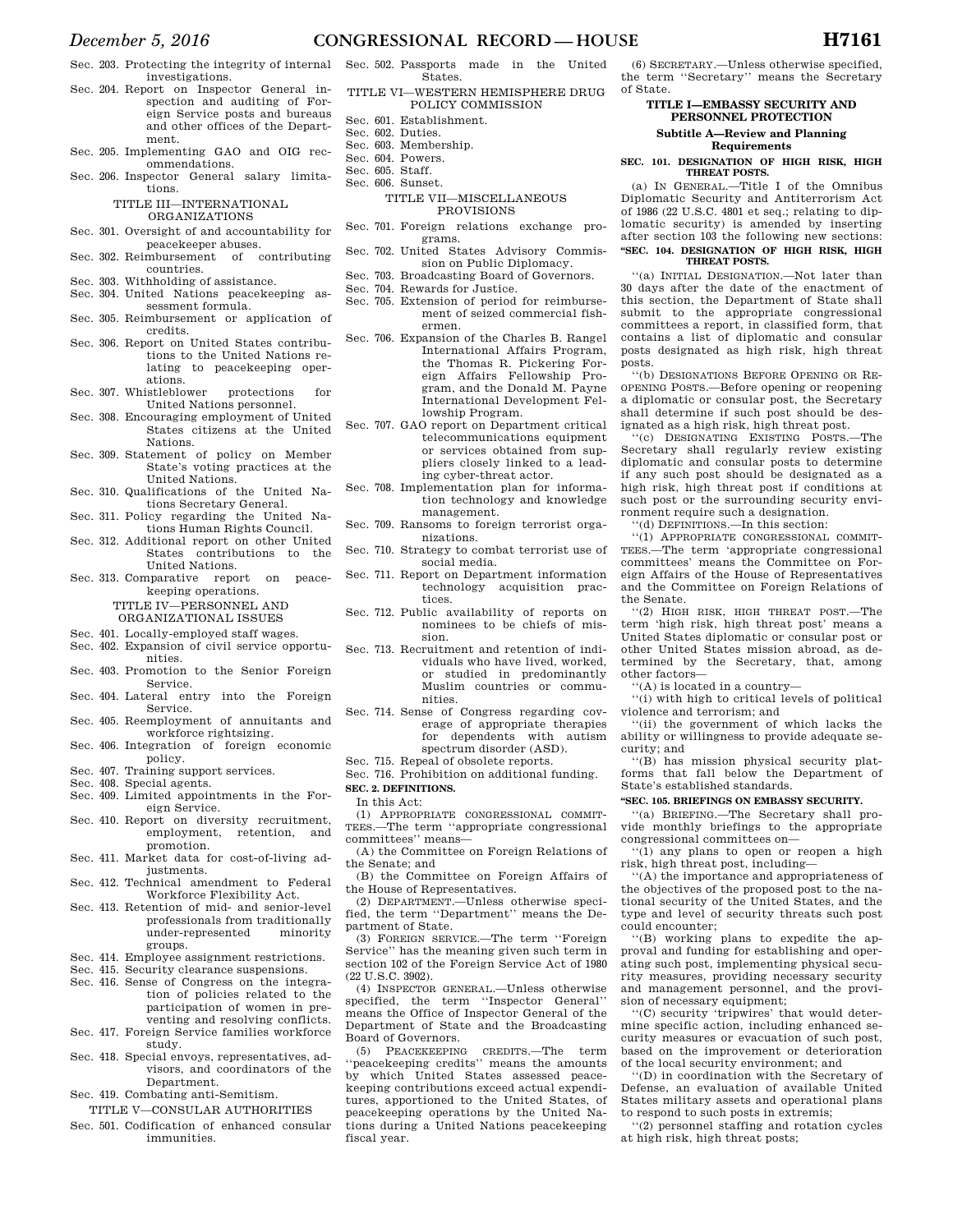''(3) the current security posture at posts of particular concern as determined by such committees; and

''(4) the progress towards implementation of the provisions specified in title I of the Department of State Authorities Act, Fiscal Year 2017.

''(b) CONGRESSIONAL NOTIFICATION.—

''(1) IN GENERAL.—Except as provided in paragraph (2), not later than 30 days before opening or reopening a high risk, high threat post, the Secretary shall notify the appropriate congressional committees of the decision to open or reopen such post.

''(2) EMERGENCY CIRCUMSTANCES.—If the Secretary determines that the national security interests of the United States require the opening or reopening of a high risk, high threat post in fewer than 30 days, then as soon as possible, but not later than 48 hours before such opening or reopening, the Secretary shall transmit to the appropriate congressional committees a notification detailing the decision to open or reopen such post, the nature of the critical national security interests at stake, and the circumstances that prevented the normal 30-day notice under paragraph (1).

''(c) APPROPRIATE CONGRESSIONAL COMMIT-TEES.—In this section, the term 'appropriate congressional committees' means—

''(1) the Committee on Foreign Affairs, the Committee on Armed Services, the Permanent Select Committee on Intelligence, and the Committee on Appropriations of the House of Representatives; and

''(2) the Committee on Foreign Relations, the Committee on Armed Services, the Select Committee on Intelligence, and the Committee on Appropriations of the Senate.''.

(b) CONFORMING AMENDMENT.—The table of contents of the Omnibus Diplomatic Security and Antiterrorism Act of 1986 is amended by inserting after the item relating to section 103 the following new items:

''Sec. 104. Designation of high risk, high threat posts.

### ''Sec. 105. Briefings on embassy security.''. **SEC. 102. CONTINGENCY PLANS FOR HIGH RISK, HIGH THREAT POSTS.**

Subsection (a) of section 606 of the Secure Embassy Construction and Counterterrorism Act of 1999 (22 U.S.C. 4865; relating to diplomatic security) is amended—

(1) in paragraph  $(1)(A)$ , in the first sentence—

(A) by inserting ''and from complex attacks (as such term is defined in section 416 of the Omnibus Diplomatic Security and Antiterrorism Act of 1986),'' after ''attacks from vehicles''; and

(B) by inserting ''or such a complex attack'' before the period at the end;

(2) in paragraph (7), by inserting before the period at the end the following: '', including at high risk, high threat posts (as such term is defined in section 104 of the Omnibus Diplomatic Security and Antiterrorism Act of 1986), including options for the deployment of additional military personnel or equipment to bolster security and rapid deployment of armed or surveillance assets in response to an attack''.

### **SEC. 103. DIRECT REPORTING.**

The Assistant Secretary for Diplomatic Security shall report directly to the Secretary, without being required to obtain the approval or concurrence of any other official of the Department, as threats and circumstances require.

### **SEC. 104. ACCOUNTABILITY REVIEW BOARD REC-OMMENDATIONS RELATED TO UN-SATISFACTORY LEADERSHIP.**

(a) IN GENERAL.—Subsection (c) of section 304 of the Diplomatic Security Act (22 U.S.C. 4834) is amended—

(1) in the matter preceding paragraph (1)— (A) by striking ''Whenever'' and inserting  $\lq\lq$ Tf''; and

(B) by striking ''has breached the duty of that individual'' and inserting ''has engaged in misconduct or unsatisfactorily performed the duties of employment of that individual, and such misconduct or unsatisfactory performance has significantly contributed to the serious injury, loss of life, or significant destruction of property, or the serious breach of security that is the subject of the Board's examination as described in subsection (a)":

(2) in paragraph (2), by striking ''finding'' each place it appears and inserting ''findings''; and

(3) in the matter following paragraph (3)— (A) by striking ''has breached a duty of that individual'' and inserting ''has engaged in misconduct or unsatisfactorily performed the duties of employment of that individual as described in this subsection''; and

(B) by striking ''to the performance of the duties of that individual''. (b) EFFECTIVE DATE.—The amendments

made by subsection (a) shall apply with respect to any Accountability Review Board that is convened under section 301 of the Diplomatic Security Act  $(22 \text{ II S C} 4831)$  on or after the date of the enactment of this Act.

### **Subtitle B—Physical Security and Personnel Requirements**

### **SEC. 111. CAPITAL SECURITY COST SHARING PROGRAM.**

(a) SENSE OF CONGRESS ON THE CAPITAL SE-CURITY COST SHARING PROGRAM.—It is the sense of Congress that the Capital Security Cost Sharing Program should prioritize the construction of new facilities and the maintenance of existing facilities at high risk, high threat posts.

(b) RESTRICTION ON CONSTRUCTION OF OF-FICE SPACE.—Paragraph (2) of section 604(e) of the Secure Embassy Construction and Counterterrorism Act of 1999 (title VI of division A of H.R. 3427, as enacted into law by section 1000(a)(7) of Public Law 106–113; 113 Stat. 1501A-453; 22 U.S.C. 4865 note) is amended by adding at the end the following new sentence: "A project to construct a diplomatic facility of the United States may not include office space or other accommodations for an employee of a Federal department or agency to the extent that the Secretary of State determines that such department or agency has not provided to the Department of State the full amount of funding required under paragraph (1), notwithstanding any authorization and appropriation of relevant funds by Congress.''.

### **SEC. 112. LOCAL GUARD CONTRACTS ABROAD UNDER DIPLOMATIC SECURITY PRO-GRAM.**

Section 136 of the Foreign Relations Authorization Act, Fiscal Years 1990 and 1991 (22 U.S.C. 4864) is amended by adding at the end the following new subsection:

'(h) AWARD OF LOCAL GUARD AND PROTEC-TIVE SERVICE CONTRACTS.—In evaluating proposals for local guard contracts under this section, the Secretary of State may award such contracts on the basis of best value as determined by a cost-technical tradeoff analysis (as described in Federal Acquisition Regulation part 15.101) and, with respect to such contracts for posts that are not high risk, high threat posts (as such term is defined in section 104 of the Omnibus Diplomatic Security and Antiterrorism Act of 1986 (22 U.S.C. 4801 et seq.; relating to diplomatic security)), subject to congressional notification 15-days prior to any such award.''.

### **SEC. 113. TRANSFER AUTHORITY.**

Section 4 of the Foreign Service Buildings Act, 1926 (22 U.S.C. 295) is amended by adding at the end the following new subsection:

''(j)(1) In addition to exercising any other transfer authority available to the Secretary of State, and subject to paragraphs (2) and (3), the Secretary may transfer to, and merge with, any appropriation for embassy security, construction, and maintenance such amounts appropriated for fiscal year 2018 for any other purpose related to the administration of foreign affairs on or after January 1, 2017, if the Secretary determines such transfer is necessary to provide for the security of sites and buildings in foreign countries under the jurisdiction and control of the Secretary.

''(2) Any funds transferred pursuant to paragraph (1)—

''(A) shall not exceed 20 percent of any appropriation made available for fiscal year 2018 for the Department of State under the heading 'Administration of Foreign Affairs', and no such appropriation shall be increased by more than 10 percent by any such transfer; and

''(B) shall be merged with funds in the heading to which transferred, and shall be available subject to the same terms and conditions as the funds with which merged.

'(3) Not later than 15 days before any transfer of funds pursuant to paragraph (1), the Secretary of State shall notify in writing the Committee on Foreign Relations and the Committee on Appropriations of the Senate and the Committee on Foreign Affairs and the Committee on Appropriations of the House of Representatives. Any such notification shall include a description of the particular security need necessitating the transfer at issue."

### **SEC. 114. SECURITY ENHANCEMENTS FOR SOFT TARGETS.**

Section 29 of the State Department Basic Authorities Act of 1956 (22 U.S.C. 2701) is amended, in the third sentence, by inserting ''physical security enhancements and'' after ''may include''.

### **SEC. 115. EXEMPTION FROM CERTAIN PROCURE-MENT PROTEST PROCEDURES FOR NONCOMPETITIVE CONTRACTING IN EMERGENCY CIRCUMSTANCES.**

A determination by the Department to use procedures other than competitive procedures under section 3304 of title 41, United States Code, in order to meet emergency security requirements, as determined by the Secretary or the Secretary's designee, including physical security upgrades, protective equipment, and other immediate threat mitigation projects, shall not be subject to challenge by protest under either subchapter V of chapter 35 of title 31, United States Code, or section 1491 of title 28, United States Code.

### **SEC. 116. SENSE OF CONGRESS REGARDING MIN-IMUM SECURITY STANDARDS FOR TEMPORARY UNITED STATES DIPLO-MATIC AND CONSULAR POSTS.**

It is the sense of Congress that—

(1) the Overseas Security Policy Board's security standards for facilities should apply to all facilities consistent with 12 FAM 311.2; and

(2) such facilities should comply with requirements for attaining a waiver or exception to applicable standards if it is in the national interest of the United States.

### **SEC. 117. ASSIGNMENT OF PERSONNEL AT HIGH RISK, HIGH THREAT POSTS.**

The Secretary to the extent practicable shall station key personnel for sustained periods of time at high risk, high threat posts (as such term is defined in section 104 of the Omnibus Diplomatic Security and Antiterrorism Act of 1986, as added by section 401 of this Act) in order to—

(1) establish institutional knowledge and situational awareness that would allow for a fuller familiarization of the local political and security environment in which such posts are located; and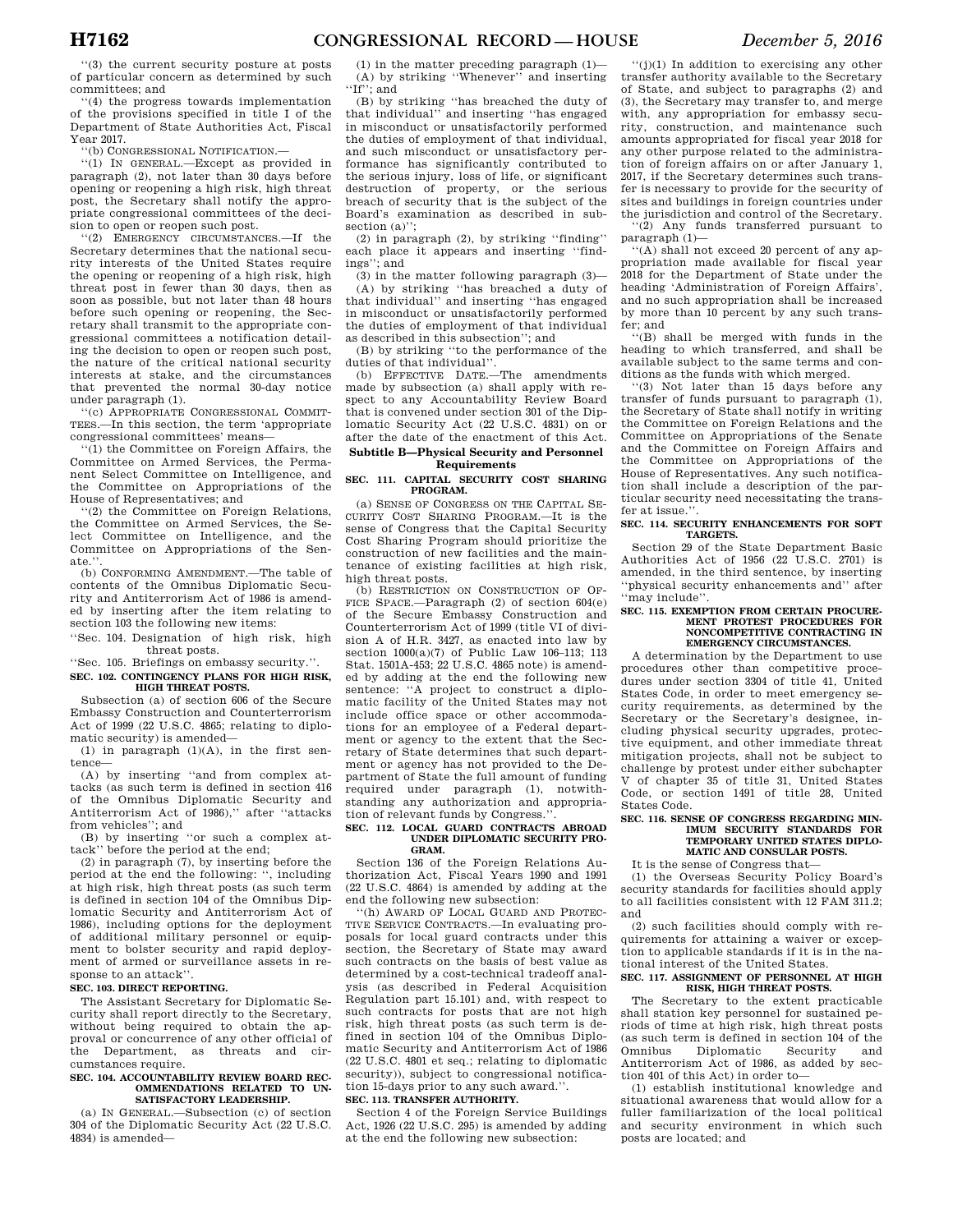(2) ensure that necessary security procedures are implemented.

### **SEC. 118. ANNUAL REPORT ON EMBASSY CON-STRUCTION COSTS.**

(a) IN GENERAL.—Not later than 180 days after the date of the enactment of this Act and annually thereafter, the Secretary shall submit to the appropriate congressional committees a comprehensive report regarding all ongoing embassy construction projects and major embassy security upgrade projects.

(b) CONTENTS.—Each report required under subsection (a) shall include the following with respect to each ongoing embassy construction projects and major embassy security upgrade projects:

(1) The initial cost estimate.

(2) The amount expended on the project to date.

(3) The projected timeline for completing the project.

(4) Any cost overruns incurred by the project.

(c) INITIAL REPORT.—The first report required under subsection (a) shall include an annex regarding all embassy construction projects and major embassy security upgrade projects completed during the 10-year period ending on the date of the enactment of this Act, including, for each such project, the following:

(1) The initial cost estimate.

(2) The amount actually expended on the project.

(3) Any additional time required to complete the project beyond the initial timeline. (4) Any cost overruns incurred by the project.

### **SEC. 119. EMBASSY SECURITY, CONSTRUCTION, AND MAINTENANCE.**

Section 1 of the Foreign Service Buildings Act, 1926 (22 U.S.C. 292), is amended by adding at the end the following new subsection:

''(c) AUTHORIZATION FOR IMPROVEMENTS AND CONSTRUCTION.—The Secretary of State may improve or construct facilities overseas for other Federal departments and agencies on an advance-of-funds or reimbursable basis if such advances or reimbursements are credited to the Embassy Security, Construction, and Maintenance account and remain available until expended.''.

### **Subtitle C—Security Training**

### **SEC. 121. SECURITY TRAINING FOR PERSONNEL ASSIGNED TO HIGH RISK, HIGH THREAT POSTS.**

(a) IN GENERAL.—Title IV of the Omnibus Diplomatic Security and Antiterrorism Act of 1986 (22 U.S.C. 4851 et seq.; relating to diplomatic security) is amended by adding at the end the following new sections:

### **''SEC. 416. SECURITY TRAINING FOR PERSONNEL ASSIGNED TO A HIGH RISK, HIGH THREAT POST.**

''(a) IN GENERAL.—Individuals assigned permanently to or who are in long-term temporary duty status as designated by the Secretary of State at a high risk, high threat post shall receive security training described in subsection (b) on a mandatory basis in order to prepare such individuals for living and working at such posts.

''(b) SECURITY TRAINING DESCRIBED.—Security training referred to in subsection (a)—

''(1) is training to improve basic knowledge and skills; and

''(2) may include—

''(A) an ability to recognize, avoid, and respond to potential terrorist situations, including a complex attack;

''(B) conducting surveillance detection;

''(C) providing emergency medical care; ''(D) ability to detect the presence of im-

provised explosive devices; ''(E) minimal firearms familiarization; and

''(F) defensive driving maneuvers.

''(c) EFFECTIVE DATE.—The requirements of this section shall take effect upon the date of the enactment of this section.

''(d) DEFINITIONS.—In this section and section 417:

''(1) COMPLEX ATTACK.—The term 'complex attack' has the meaning given such term by the North Atlantic Treaty Organization, as follows: 'An attack conducted by multiple hostile elements which employ at least two distinct classes of weapon systems (i.e., indirect fire and direct fire, improvised explosive devices, and surface to air fire).'.

''(2) HIGH RISK, HIGH THREAT POST.—The term 'high risk, high threat post' has the meaning given such term in section 104.

### **"SEC. 417. SECURITY MANAGEMENT TRAINING FOR OFFICIALS ASSIGNED TO A HIGH RISK, HIGH THREAT POST.**

''(a) IN GENERAL.—Officials described in subsection (c) who are assigned to a high risk, high threat post shall receive security training described in subsection (b) on a mandatory basis in order to improve the ability of such officials to make security-related management decisions.

''(b) SECURITY TRAINING DESCRIBED.—Security training referred to in subsection (a) may include—

''(1) development of skills to better evaluate threats;

''(2) effective use of security resources to mitigate such threats; and

''(3) improved familiarity of available security resources.

''(c) OFFICIALS DESCRIBED.—Officials referred to in subsection (a) are the following:

''(1) Members of the Senior Foreign Service appointed under section 302(a)(1) or 303 of the Foreign Service Act of 1980 (22 U.S.C.  $3942(a)(1)$  and  $3943$ ) or members of the Senior Executive Service (as such term is described in section 3132(a)(2) of title 5, United States Code).

''(2) Foreign Service officers appointed under section  $302(a)(1)$  of the Foreign Service Act of 1980 (22 U.S.C. 3942(a)(1)) holding a position in classes FS-1 or FS-2.

''(3) Foreign Service Specialists appointed by the Secretary under section 303 of the Foreign Service Act of 1980 (22 U.S.C. 3943) holding a position in classes FS-1 or FS-2.

''(4) Individuals holding a position in grades GS-14 or GS-15.

''(5) Personal services contractors and other contractors serving in positions or capacities similar to the officials described in

paragraphs (1) through (4). ''(d) EFFECTIVE DATE.—The requirements of this section shall take effect beginning on the date that is one year after the date of the enactment of this section.'

(b) CONFORMING AMENDMENT.—The table of contents of the Omnibus Diplomatic Security and Antiterrorism Act of 1986 is amended by inserting after the item relating to section 415 the following new items:

''Sec. 416. Security training for personnel assigned to a high risk, high threat post.

''Sec. 417. Security management training for officials assigned to a high risk, high threat post."

# **SEC. 122. SENSE OF CONGRESS REGARDING LAN-GUAGE REQUIREMENTS FOR DIPLO-MATIC SECURITY PERSONNEL AS-SIGNED TO HIGH RISK, HIGH THREAT POST.**

(a) IN GENERAL.—It is the sense of Congress that diplomatic security personnel assigned permanently to or who are in long-term temporary duty status as designated by the Secretary at a high risk, high threat post should receive language training described in subsection (b) in order to prepare such personnel for duty requirements at such post.

(b) LANGUAGE TRAINING DESCRIBED.—Language training referred to in subsection (a)

should prepare personnel described in such subsection to—

(1) speak the language at issue with sufficient structural accuracy and vocabulary to participate effectively in most formal and informal conversations on subjects germane to security; and

(2) read within an adequate range of speed and with almost complete comprehension on subjects germane to security.

### **Subtitle D—Expansion of the Marine Corps Security Guard Detachment Program**

**SEC. 131. MARINE CORPS SECURITY GUARD PRO-GRAM.** 

(a) IN GENERAL.—Pursuant to the responsibility of the Secretary for diplomatic security under section 103 of the Diplomatic Security Act (22 U.S.C. 4802; enacted as part of the Omnibus Diplomatic Security and Antiterrorism Act of 1986 (Public Law 99- 399)), the Secretary, in consultation with the Secretary of Defense, shall conduct an annual review of the Marine Corps Security Guard Program, including the following:

(1) An evaluation of whether the size and composition of the Marine Corps Security Guard Program is adequate to meet global diplomatic security requirements.

(2) An assessment of whether the Marine Corps security guards are appropriately deployed among United States embassies, consulates, and other diplomatic facilities to respond to evolving security developments and potential threats to United States interests abroad.

(3) An assessment of the mission objectives of the Marine Corps Security Guard Program and the procedural rules of engagement to protect diplomatic personnel under the Program.

(b) REPORTING REQUIREMENT.—Not later than 180 days after the date of the enactment of this Act and annually thereafter for three years, the Secretary, in consultation with the Secretary of Defense, shall submit to the Committee on Foreign Affairs, the Committee on Armed Services, and the Committee on Appropriations of the House of Representatives and the Committee on Foreign Relations, the Committee on Armed Services, and the Committee on Appropriations of the Senate an unclassified report, with a classified annex as necessary, that addresses the requirements specified in subsection (a).

### **TITLE II—OFFICE OF INSPECTOR GEN-ERAL OF THE DEPARTMENT OF STATE AND BROADCASTING BOARD OF GOV-ERNORS**

# **SEC. 201. COMPETITIVE HIRING STATUS FOR FORMER EMPLOYEES OF THE OF-FICE OF THE SPECIAL INSPECTOR GENERAL FOR IRAQ RECONSTRUC-TION.**

Notwithstanding any other provision of law, any employee of the Office of the Special Inspector General for Iraq Reconstruction who completes at least 12 months of continuous employment within the Office at any time prior to October 5, 2013, and was not terminated for cause shall acquire competitive status for appointment to any position in the competitive service for which the employee possesses the required qualifications.

# **SEC. 202. CERTIFICATION OF INDEPENDENCE OF INFORMATION TECHNOLOGY SYS-TEMS OF THE OFFICE OF INSPEC-TOR GENERAL OF THE DEPART-MENT OF STATE AND BROAD-CASTING BOARD OF GOVERNORS.**

Not later than one year after the date of the enactment of this Act and annually thereafter for four years, the Secretary shall submit to the appropriate congressional committees, with respect to the network, information systems, and files of the Office of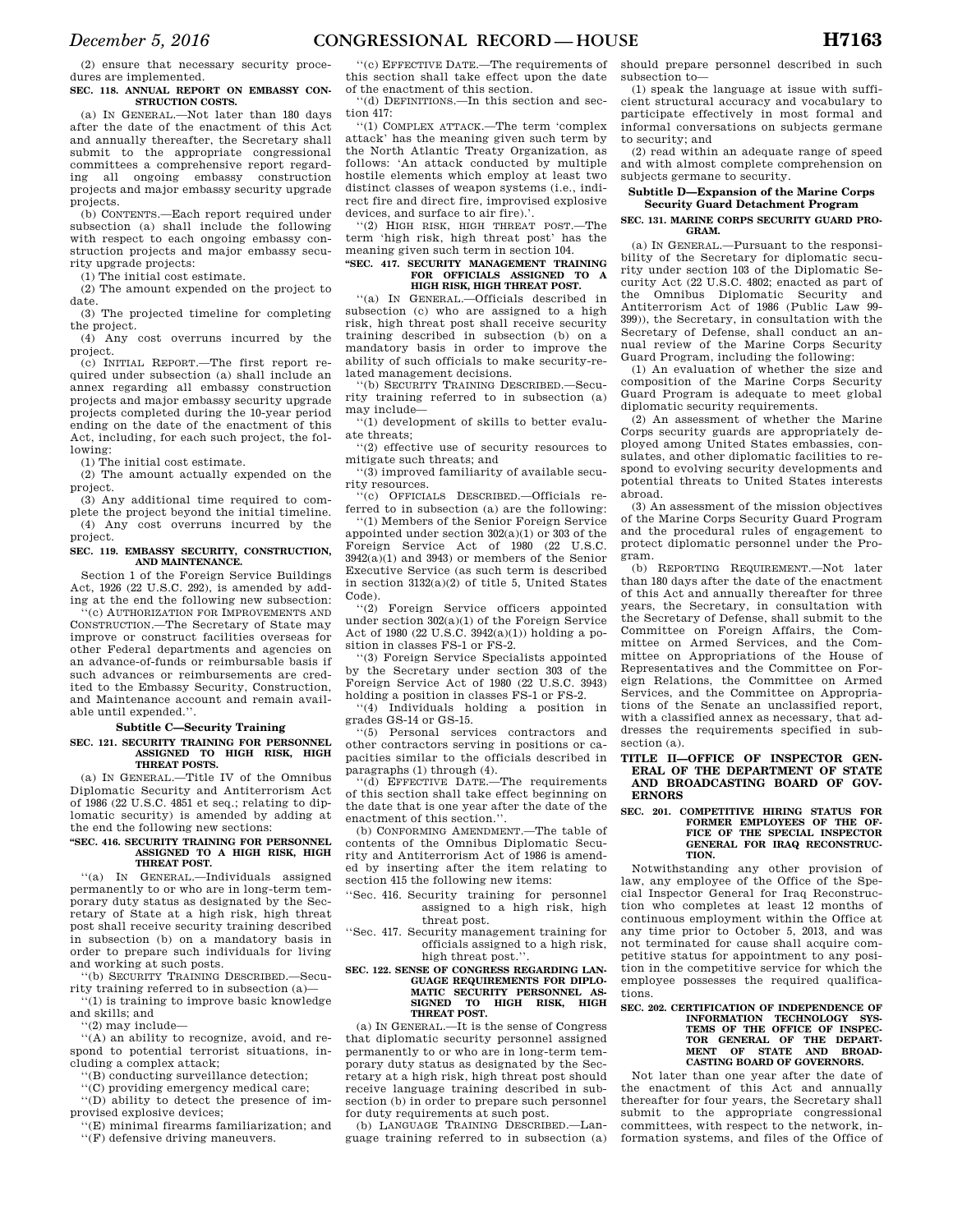Inspector General of the Department and Broadcasting Board of Governors managed by the Department, a certification that the Department has ensured the integrity and independence of such network, information systems, and files, including the prevention of access to such network, information systems, and files other than as authorized by the Inspector General or the Attorney General, or, for purposes of ensuring information and systems security pursuant to applicable statute, the Chief Information Officer of the Department.

### **SEC. 203. PROTECTING THE INTEGRITY OF IN-TERNAL INVESTIGATIONS.**

Subsection (c) of section 209 of the Foreign Service Act of 1980 (22 U.S.C. 3929) is amended by adding at the end the following new paragraph:

''(6) REQUIRED REPORTING OF ALLEGATIONS AND INVESTIGATIONS AND INSPECTOR GENERAL AUTHORITY.—

''(A) IN GENERAL.—The head of a bureau, post, or other office of the Department of State (in this paragraph referred to as a 'Department entity') shall submit to the Inspector General a report of any allegation of—

''(i) waste, fraud, or abuse in a Department program or operation;

''(ii) criminal or serious misconduct on the part of a Department employee at the FS-1, GS-15, or GM-15 level or higher;

''(iii) criminal misconduct on the part of a Department employee; and

''(iv) serious, noncriminal misconduct on the part of any Department employee who is authorized to carry a weapon, make arrests, or conduct searches, such as conduct that, if proved, would constitute perjury or material dishonesty, warrant suspension as discipline for a first offense, or result in loss of law enforcement authority.

''(B) DEADLINE.—The head of a Department entity shall submit to the Inspector General a report of an allegation described in subparagraph (A) not later than five business days after the date on which the head of such Department entity is made aware of such allegation.''.

### **SEC. 204. REPORT ON INSPECTOR GENERAL IN-SPECTION AND AUDITING OF FOR-EIGN SERVICE POSTS AND BUREAUS AND OTHER OFFICES OF THE DE-PARTMENT.**

(a) IN GENERAL.—Not later than 180 days after the date of the enactment of this Act, the Inspector General shall submit to the appropriate congressional committees a report on the requirement under section 209(a)(1) of the Foreign Service Act of 1980 (22 U.S.C. 3929(a)(1)) that the Inspector General inspect and audit, at least every five years, the administration of activities and operations of each Foreign Service post and each bureau or other office of the Department.

(b) CONSIDERATION OF MULTI-TIER SYS-TEM.—The report required under subsection (a) shall assess the advisability and feasibility of implementing a multi-tier system for inspecting Foreign Service posts and bureaus and other offices of the Department under section 209(a)(1) of the Foreign Service Act of 1980 featuring more or less frequent inspections and audits based on risk, including security risk, as may be determined by the Inspector General.

### **SEC. 205. IMPLEMENTING GAO AND OIG REC-OMMENDATIONS.**

(a) SENSE OF CONGRESS.—It is the sense of Congress that the Department has not implemented all of the recommendations made by the Government Accountability Office (GAO) and the Office of the Inspector General (OIG) related to embassy security and that some recommendations may yield potentially significant cost savings to the Department.

(b) BRIEFING.—The Secretary shall provide a briefing to the appropriate congressional

committees detailing the rationale for not implementing recommendations made by the GAO and OIG related to embassy security or those that may yield significant cost savings to the Department, if implemented.

### **SEC. 206. INSPECTOR GENERAL SALARY LIMITA-TIONS.**

Section 412 of the Foreign Service Act of 1980 (22 U.S.C. 3972) is amended by inserting after subsection (a) the following new subsection:

(b) The Inspector General of the United States Agency for International Development (USAID) shall limit the payment of special differentials to USAID Foreign Service criminal investigators to levels at which the aggregate of basic pay and special differential for any pay period would equal, for such criminal investigators, the bi-weekly pay limitations on premium pay regularly placed on other criminal investigators within the Federal law enforcement community. This provision shall be retroactive to January 1, 2013.'

### **TITLE III—INTERNATIONAL ORGANIZATIONS**

### **SEC. 301. OVERSIGHT OF AND ACCOUNTABILITY FOR PEACEKEEPER ABUSES.**

(a) STRATEGY TO ENSURE REFORM AND AC-COUNTABILITY.—Not later than 180 days after the date of the enactment of this Act, the Secretary shall submit, in unclassified form, to the appropriate congressional committees—

(1) a United States strategy for combating sexual exploitation and abuse in United Nations peacekeeping operations; and

(2) an implementation plan for achieving the objectives set forth in the strategy described in paragraph (1).

(b) OBJECTIVES.—The objectives of the strategy required under subsection (a) shall be the following:

(1) To dramatically reduce the incidence of sexual exploitation and abuse committed by civilian and military personnel assigned to United Nations peacekeeping operations.

(2) To ensure the introduction and implementation by the United Nations of improved training, oversight, and accountability mechanisms for United Nations peacekeeping operations and the personnel involved with such operations.

(3) To ensure swift justice for any such personnel who are found to have committed sexual exploitation or abuse.

(4) To assist the United Nations and troopor police-contributing countries, as necessary and appropriate, to improve their ability to prevent, identify, and prosecute sexual exploitation or abuse by personnel in-

volved in peacekeeping operations. (c) ELEMENTS.—The strategy required under subsection (a) shall include the following elements and objectives:

(1) The amendment of the model memorandum of understanding and review of all current memorandums of understanding for troop- or police-contributing countries participating in United Nations peacekeeping operations to strengthen provisions relating to the investigation, repatriation, prosecution, and discipline of troops or police that are credibly alleged to have engaged in cases of misconduct.

(2) The establishment of onsite courts-martial, as appropriate, for the prosecution of crimes committed by military peacekeeping personnel, that is consistent with each peacekeeping operations' status of forces agreement with its host country.

(3) The exploration of appropriate arrangements to waive the immunity of civilian employees of the United Nations and its specialized agencies, funds, and programs to enable the prosecution of such employees who are credibly alleged to have engaged in sexual exploitation, abuse, or other crimes.

(4) The creation of a United Nations Security Council ombudsman office that—

(A) is authorized to conduct ongoing oversight of peacekeeping operations;

(B) reports directly to the Security Council on—

(i) offenses committed by peacekeeping personnel or United Nations civilian staff or volunteers; and

(ii) the actions taken in response to such offenses; and

(C) provides reports to the Security Council on the conduct of personnel in each peacekeeping operation not less frequently than annually and before the expiration or renewal of the mandate of any such peacekeeping operation.

(5) The provision of guidance from the United Nations on the establishment of a standing claims commission for each peacekeeping operation—

(A) to address any grievances by a host country's civilian population against United Nations personnel in cases of alleged abuses by peacekeeping personnel; and

(B) to provide means for the government of the country of which culpable United Nations peacekeeping or civilian personnel are nationals to compensate the victims of such crimes.

(6) The adoption of a United Nations policy and plan that increases the number of troopor police-contributing countries that—

(A) obtain and maintain DNA samples from each national of such country who is a member of a United Nations military contingent or formed police unit, consistent with national laws, of such contingent or unit; and

(B) make such DNA samples available to investigators from the troop- or police contributing country (except that such should not be made available to the United Nations) if allegations of sexual exploitation or abuse arise.

(7) The adoption of a United Nations policy that bars troop- or police-contributing countries that fail to fulfill their obligation to ensure good order and discipline among their troops from providing any further troops for peace operations or restricts peacekeeper reimbursements to such countries until appropriate training, institutional reform, and oversight mechanisms to prevent such problems from recurring have been put in place.

(8) The implementation of appropriate risk reduction policies, including refusal by the United Nations to deploy uniformed personnel from any troop- or police-contributing country that does not adequately—

(A) investigate allegations of sexual exploitation or abuse involving nationals of such country; and

(B) ensure justice for those personnel determined to have been responsible for such sexual exploitation or abuse.

(d) IMPLEMENTATION.—The United States Permanent Representative to the United Nations shall use the voice, vote, and influence of the United States at the United Nations to advance the objectives of the strategy required by subsection (a).

(e) PEACEKEEPING TRAINING.—The United States should deny further United States peacekeeper training or related assistance, except for training specifically designed to reduce the incidence of sexual exploitation or abuse, or to assist in its identification or prosecution, to any troop- or police-contributing country that does not—

(1) implement and maintain effective measures to enhance the discovery of sexual exploitation and abuse offenses committed by peacekeeping personnel who are nationals of such country;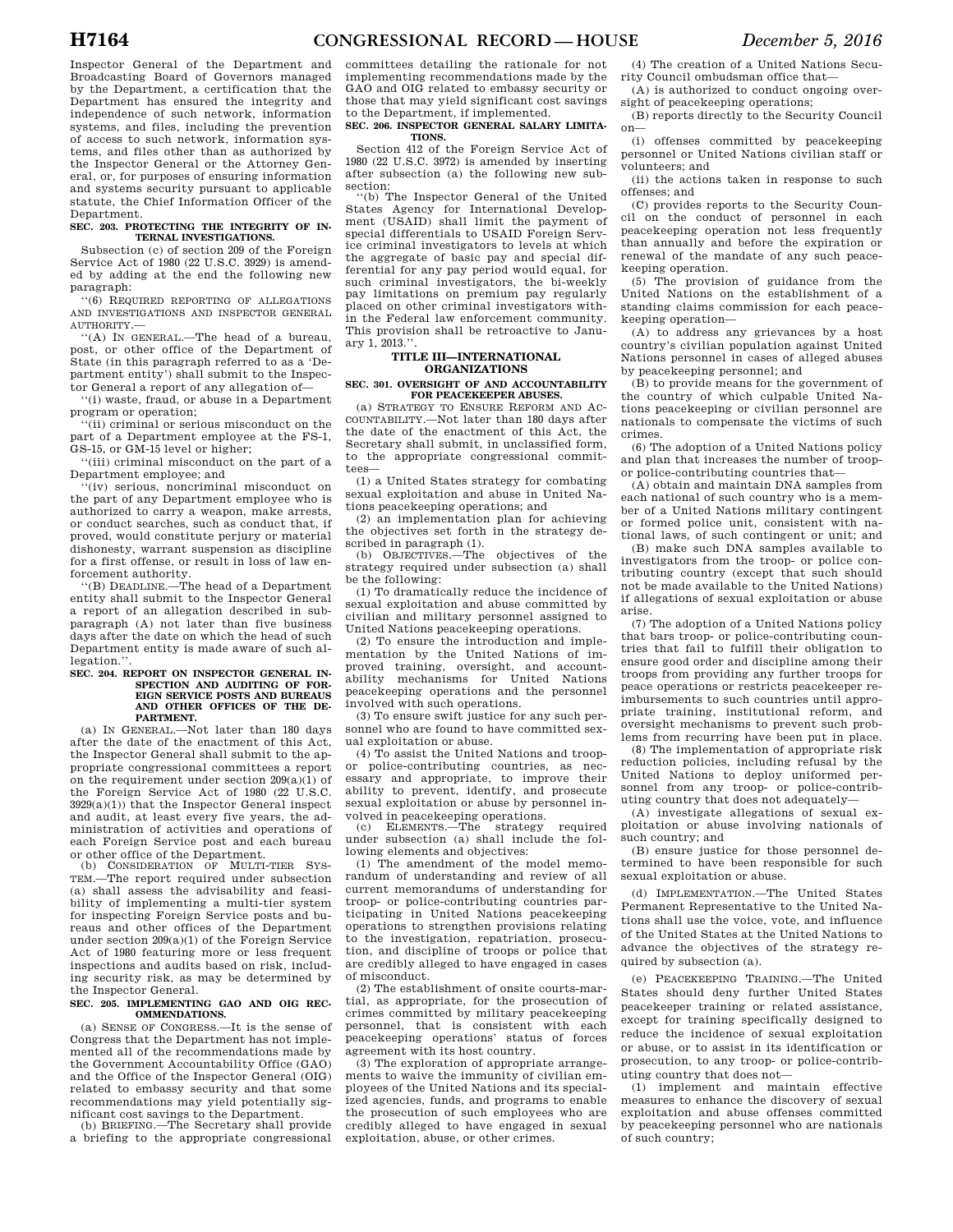(2) adequately respond to complaints about such offenses by carrying out swift and effective disciplinary action against the personnel who are found to have committed such offenses; and

(3) provide detailed reporting to the ombudsman described in subsection (c)(4) (or other appropriate United Nations official) that describes the offenses committed by the nationals of such country and such country's responses to such offenses.

(f) ASSISTANCE.—The United States should develop support mechanisms to assist troopor police-contributing countries, as necessary and appropriate—

(1) to improve their capacity to investigate allegations of sexual exploitation and abuse offenses committed by nationals of such countries while participating in a United Nations peacekeeping operation; and

(2) to appropriately hold accountable any individual who commits an act of sexual exploitation or abuse.

(g) HUMAN RIGHTS REPORTING.—In coordination with the ombudsman described in subsection (c)(4) (or other appropriate United Nations official), the Secretary shall identify, in the Department's annual country reports on human rights practices, the countries of origin of any peacekeeping personnel or units that—

(1) are characterized by noteworthy patterns of sexual exploitation or abuse; or

(2) have failed to institute appropriate institutional and procedural reforms after being made aware of any such patterns.

### **SEC. 302. REIMBURSEMENT OF CONTRIBUTING COUNTRIES.**

It is the policy of the United States that— (1) the present formula for determining the troop reimbursement rate paid to troop- and police-contributing countries for United Nations peacekeeping operations should be clearly explained and made available to the public on the United Nations Department of Peacekeeping Operations website;

(2) regular audits of the nationally-determined pay and benefits given to personnel from troop- and police-contributing countries participating in United Nations peacekeeping operations should be conducted to help inform the reimbursement rate referred to in paragraph (1); and

(3) the survey mechanism developed by the United Nations Secretary General's Senior Advisory Group on Peacekeeping Operations for collecting troop- and police-contributing country data on common and extraordinary expenses associated with deploying personnel to peacekeeping operations should be coordinated with the audits described in paragraph (2) to ensure proper oversight and accountability.

### **SEC. 303. WITHHOLDING OF ASSISTANCE.**

It is the policy of the United States that security assistance should not be provided to any unit of the security forces of a foreign country if such unit has engaged in a gross violation of human rights or in acts of sexual exploitation or abuse, including while serving in a United Nations peacekeeping operation.

### **SEC. 304. UNITED NATIONS PEACEKEEPING AS-SESSMENT FORMULA.**

The Secretary shall direct the United States Permanent Representative to the United Nations to use the voice, vote, and influence of the United States at the United Nations to urge the United Nations to share the raw data used to calculate Member State peacekeeping assessment rates and to make available the formula for determining peacekeeping assessments.

### **SEC. 305. REIMBURSEMENT OR APPLICATION OF CREDITS.**

Notwithstanding any other provision of law, the President shall direct the United

States Permanent Representative to the United Nations to use the voice, vote, and influence of the United States at the United Nations to seek and timely obtain a commit-ment from the United Nations to make available to the United States any peacekeeping credits that are generated from a closed peacekeeping operation.

### SEC. 306. REPORT ON UNITED STATES CONTRIBU-**TIONS TO THE UNITED NATIONS RE-LATING TO PEACEKEEPING OPER-ATIONS.**

(a) IN GENERAL.—Paragraph (1) of section 4(c) of the United Nations Participation Act of 1945 (22 U.S.C. 287b(c)) is amended—

(1) by amending subparagraph (A) to read as follows:

''(A) A description of all assistance from the United States to the United Nations to support peacekeeping operations that—

''(i) was provided during the previous fiscal year;

''(ii) is expected to be provided during the fiscal year or

''(iii) is included in the annual budget request to Congress for the forthcoming fiscal year.'';

(2) by amending subparagraph (D) to read as follows:

''(D) For assessed or voluntary contributions described in subparagraph (B)(iii) or (C)(iii) that exceed \$100,000 in value, including in-kind contributions—

''(i) the total amount or estimated value of all such contributions to the United Nations and to each of its affiliated agencies and related bodies;

''(ii) the nature and estimated total value of all in-kind contributions in support of United Nations peacekeeping operations and other international peacekeeping operations, including—

''(I) logistics;

''(II) airlift;

''(III) arms and materiel;

''(IV) nonmilitary technology and equipment;

''(V) personnel; and

''(VI) training;

''(iii) the approximate percentage of all such contributions to the United Nations and to each such agency or body when compared with all contributions to the United Nations and to each such agency or body from any source; and

''(iv) for each such United States Government contribution to the United Nations and to each such agency or body—

''(I) the amount or value of the contribution;

''(II) a description of the contribution, including whether it is an assessed or voluntary contribution;

''(III) the purpose of the contribution;

''(IV) the department or agency of the United States Government responsible for the contribution; and

''(V) the United Nations or United Nations affiliated agency or related body that received the contribution.''; and

(3) by adding at the end the following new subparagraph:

''(E) The report required under this subsection shall be submitted in unclassified form, but may include a classified annex.''.

(b) PUBLIC AVAILABILITY OF INFORMATION.— Not later than 14 days after submitting each report under section 4(c) of the United Nations Participation Act of 1945 (22 U.S.C.  $287b(c)$ ), the Director of the Office of Management and Budget shall post a text-based, searchable version of any unclassified information described in paragraph (1)(D) of such section (as amended by subsection (a) of this section) on a publicly available website.

### **SEC. 307. WHISTLEBLOWER PROTECTIONS FOR UNITED NATIONS PERSONNEL.**

The President shall direct the United States Permanent Representative to the

United Nations to use the voice, vote, and influence of the United States at the United Nations to—

(1) call for the removal of any official of the United Nations or of any United Nations agency, program, commission, or fund who the Secretary has determined has failed to uphold the highest standards of ethics and integrity established by the United Nations, including such standards specified in United Nations Codes of Conduct and Codes of Ethics, or whose conduct, with respect to preventing sexual exploitation and abuse by United Nations peacekeepers, has resulted in the erosion of public confidence in the United Nations;

(2) ensure that best practices with regard to whistleblower protections are extended to all personnel serving the United Nations or serving any United Nations agency, program, commission, or fund, especially personnel participating in United Nations peacekeeping operations, United Nations police officers, United Nations staff, contractors, and victims of misconduct, wrongdoing, or criminal behavior involving United Nations personnel;

(3) ensure that the United Nations implements protective measures for whistleblowers who report significant allegations of misconduct, wrongdoing, or criminal behavior by personnel serving the United Nations or serving any United Nations agency, program, commission, or fund, especially personnel participating in United Nations peacekeeping operations, United Nations staff, or contractors, specifically by implementing best practices for the protection of such whistleblowers from retaliation, including—

(A) protection against retaliation for internal and lawful public disclosures;

(B) legal burdens of proof;

(C) statutes of limitation for reporting retaliation;

(D) access to independent adjudicative bodies, including external arbitration; and

(E) results that eliminate the effects of proven retaliation;

(4) insist that the United Nations provides adequate redress to any whistleblower who has suffered from retribution in violation of the protective measures specified in paragraph (3), including reinstatement to any position from which such whistleblower was wrongfully removed, or reassignment to a comparable position at the same level of pay, plus any compensation for any arrearage in salary to which such whistleblower would have otherwise been entitled but for the wrongful retribution;

(5) call for public disclosure of the number and general description of—

(A) complaints submitted to the United Nations' Ethics Office, local Conduct and Discipline teams, or other entity designated to receive complaints from whistleblowers;

(B) determinations that probable cause exists to conduct an investigation, and specification of the entity conducting such investigation, including the Office of Internal Oversight Services, the Office of Audit and Investigations (for UNDP), the Office of Internal Audit (for UNICEF), and the Inspector General's Office (for UNHCR);

(C) dispositions of such investigations, including dismissal and referral for adjudication, specifying the adjudicating entity, such as the United Nations Dispute Tribunal; and

(D) results of adjudication, including disciplinary measures proscribed and whether such measures were effected, including information with respect to complaints regarding allegations of sexual exploitation and abuse by United Nations peacekeepers, allegations of fraud in procurement and contracting, and all other allegations of misconduct, wrongdoing, or criminal behavior;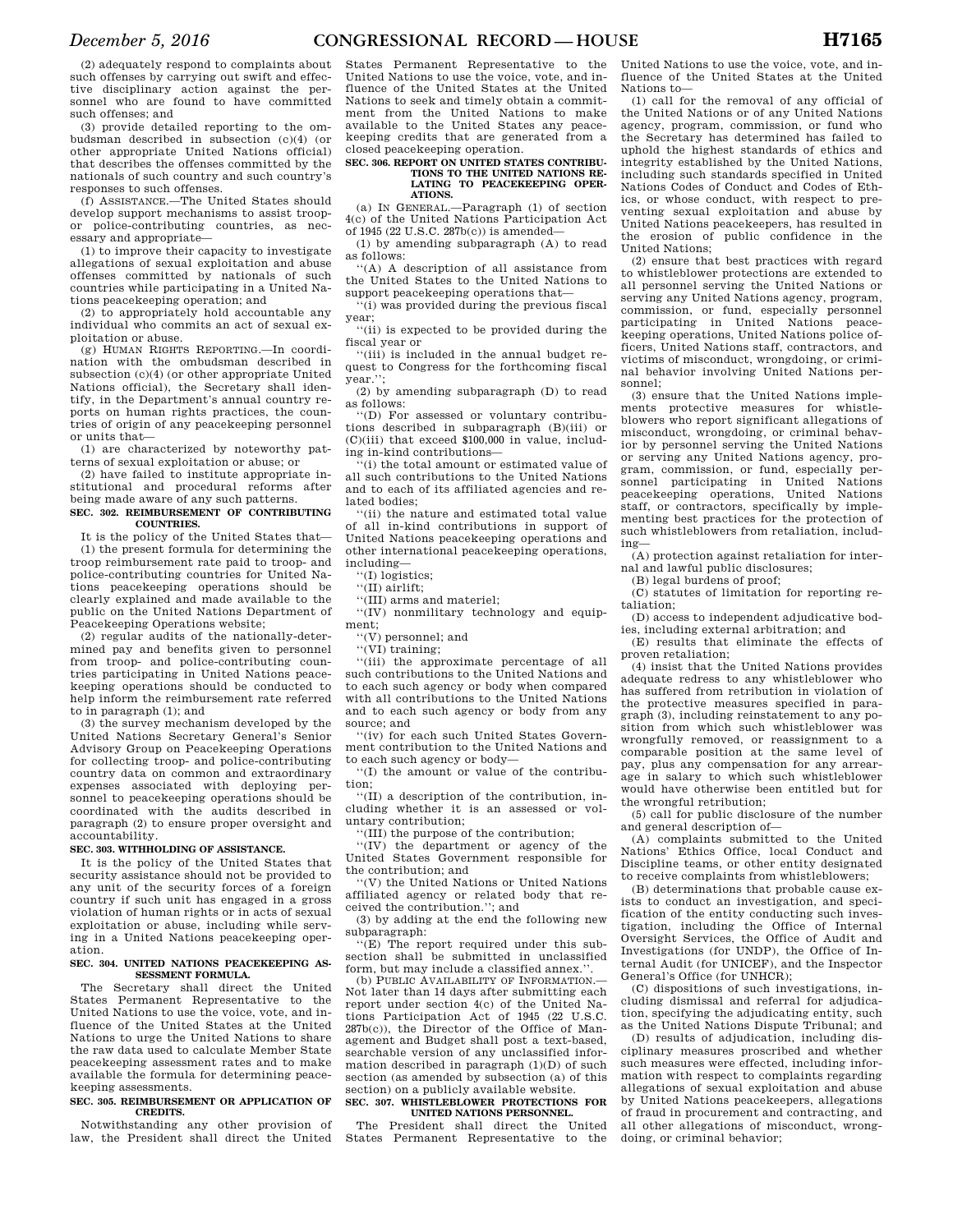(6) insist that the full, unredacted text of any investigation or adjudication referred to in paragraph (5) are made available to Member States upon request; and

(7) call for an examination of the feasibility of establishing a stand-alone agency at the United Nations, independent of the Secretary General, to investigate all allegations of misconduct, wrongdoing, or criminal behavior, reporting to the Member States of the General Assembly, paid for from the United Nations regular budget, to replace existing investigative bodies, including the Office of Internal Oversight Services, the Office of Audit and Investigations, the Office of Internal Audit, and the Office of Inspector General of the Department of State and the Broadcasting Board of Governors.

### **SEC. 308. ENCOURAGING EMPLOYMENT OF UNITED STATES CITIZENS AT THE UNITED NATIONS.**

Section 181 of the Foreign Relations Authorization Act, Fiscal Years 1992 and 1993 (22 U.S.C. 276c-4) is amended to read as follows:

### **''SEC. 181. EMPLOYMENT OF UNITED STATES CITIZENS BY CERTAIN INTER-NATIONAL ORGANIZATIONS.**

''Not later than 180 days after the date of the enactment of the Department of State Authorization Act, Fiscal Year 2017, and annually thereafter for three years, the Secretary of State shall submit to Congress a report that provides—

''(1) for each international organization that had a geographic distribution formula in effect on January 1, 1991, an assessment of whether that organization—

''(A) is taking good faith steps to increase the staffing of United States citizens, including, as appropriate, as assessment of any additional steps the organization could be taking to increase such staffing; and

'(B) has met the requirements of its geographic distribution formula; and

''(2) an assessment of United States representation among professional and seniorlevel positions at the United Nations, including—

''(A) an assessment of the proportion of United States citizens employed at the United Nations Secretariat and at all United Nations specialized agencies, funds, and programs relative to the total employment at the United Nations Secretariat and at all such agencies, funds, and programs;

''(B) an assessment of compliance by the United Nations Secretariat and such agencies, funds, and programs with any applicable geographic distribution formula; and

''(C) a description of any steps taken or planned to be taken by the United States to increase the staffing of United States citizens at the United Nations Secretariat and such agencies, funds and programs.'

### **SEC. 309. STATEMENT OF POLICY ON MEMBER STATE'S VOTING PRACTICES AT THE UNITED NATIONS.**

It is the policy of the United States to strongly consider a Member State's voting practices at the United Nations before entering into any agreements with the Member State.

### **SEC. 310. QUALIFICATIONS OF THE UNITED NA-TIONS SECRETARY GENERAL.**

(a) SENSE OF CONGRESS.—The Secretary shall direct the United States Permanent Representative to the United Nations to use the voice, vote, and influence of the United States at the United Nations to urge each future candidate for the position of the United Nations Secretary General to circulate to the Member States of the General Assembly a description of his or her priorities and objectives for leading the organization and ensuring that it upholds the principles outlined by the United Nations Charter, including specific recommendations to improve stra-

tegic planning and enact far-reaching management, performance, and accountability reforms.

(b) PROPOSAL FOR UNITED NATIONS RE-FORM.—The descriptions referred to in subsection (a) shall include the following elements:

(1) A process for determining the goals, objectives, and benchmarks for the timely withdrawal of peacekeeping forces prior to the approval by the United Nations Security Council of a new or expanded peacekeeping operation.

(2) A proposal for ensuring that the numbers and qualifications of staff are clearly aligned with the specific needs of each United Nations agency, mission, and program, including measures to ensure that such agencies, missions, and programs have the flexibility needed to hire and release employees as workforce needs change over time.

(c) STATEMENT OF POLICY.—It is the policy of the United States to withhold support for any candidate for the position of United Nations Secretary General unless such candidate has produced a clear vision for leading the United Nations, including a robust reform agenda as described in subsection (b), and circulated such l to the Member States of the General Assembly.

### **SEC. 311. POLICY REGARDING THE UNITED NA-TIONS HUMAN RIGHTS COUNCIL.**

(a) SENSE OF CONGRESS.—It is the sense of Congress that the United States should use its voice, vote, and influence at the United Nations to work to ensure that—

(1) the United Nations Human Rights Council takes steps to remove permanent items on the United Nations Human Rights Council's agenda or program of work that target or single out a specific country or a specific territory or territories;

(2) the United Nations Human Rights Council does not include a Member State of the United Nations—

(A) subject to sanctions by the United Nations Security Council;

(B) under a United Nations Security Council-mandated investigation for human rights abuses;

(C) which the Secretary has determined, for purposes of section 6(j) of the Export Administration Act of 1979 (as continued in effect pursuant to the International Emergency Economic Powers Act), section 40 of the Arms Export Control Act, section 620A of the Foreign Assistance Act of 1961, or other provision of law, is a government that has repeatedly provided support for acts of international terrorism; or

(D) which the President has designated as a country of particular concern for religious freedom under section 402(b) of the International Religious Freedom Act of 1998; and

(3) the percentage of United States citizens employed at the senior level in each of the Research and Right to Development Division, the Human Rights Treaties Division, the Field Operations and Technical Cooperation Division, and the Human Rights Council and Special Procedures Division of the United Nations Human Rights Office of the High Commissioner during the most recently completed plenary session of the United Nations General Assembly is at least equivalent to the percentage of the total United States assessed contribution to the United Nations regular budget during such plenary session of the United Nations General Assembly.

(b) REPORT.—Not later than 90 days after the date of the enactment of this Act, and annually thereafter for each of the following five years, the Secretary shall submit to the appropriate congressional committees a report that describes—

(1) the resolutions that were considered in the United Nations Human Rights Council during the previous 12 months;

(2) the steps that have been taken during that 12-month period to remove permanent items on the United Nations Human Rights Council's agenda or program of work that target or single out a specific country or a specific territory or territories;

(3) a detailed list of any country currently on, or running for a seat on, the United Nations Human Rights Council that meets any of the criteria described in subparagraph (A),  $(B)$ ,  $(C)$ ,  $or$   $(D)$  of subsection  $(a)(3)$ ; and

(4) the current employment breakdown by nationality at each of the four major divisions of the United Nations Human Rights Office of the High Commissioner as specified in subsection (a)(4).

### **SEC. 312. ADDITIONAL REPORT ON OTHER UNITED STATES CONTRIBUTIONS TO THE UNITED NATIONS.**

(a) IN GENERAL.—Not later than 90 days after the date of the enactment of this Act and annually thereafter, the Director of the Office of Management and Budget shall submit to Congress a report on all assessed and voluntary contributions with a value greater than \$100,000, including in-kind, of the United States Government to the United Nations and its affiliated agencies and related bodies during the previous fiscal year.

(b) CONTENT.—The report required under subsection (a) shall include the following elements:

(1) The total amount of all assessed and voluntary contributions, including in-kind, of the United States Government to the United Nations and its affiliated agencies and related bodies during the previous fiscal year.

(2) The approximate percentage of United States Government contributions to each United Nations affiliated agency or body in such fiscal year when compared with all contributions to each such agency or body from any source in such fiscal year.

(3) For each such United States Government contribution—

(A) the amount of each such contribution; (B) a description of each such contribution (including whether assessed or voluntary);

(C) the department or agency of the United States Government responsible for each such contribution;

(D) the purpose of each such contribution; and

(E) the United Nations or its affiliated agency or related body receiving the contribution.

(c) SCOPE OF INITIAL REPORT.—The first report required under subsection (a) shall include the information required under this section for the previous three fiscal years.

(d) PUBLIC AVAILABILITY OF INFORMATION.— Not later than 14 days after submitting a report required under subsection (a), the Director of the Office of Management and Budget shall post a public version of such report on a text-based, searchable, and publicly avail-able Internet Web site.

### SEC. 313. COMPARATIVE REPORT ON PEACE. **KEEPING OPERATIONS.**

Not later than one year after the date of the enactment of this Act, the Comptroller General of the United States shall submit to the appropriate congressional committees a report on the costs, strengths, and limitations of United States and United Nations peacekeeping operations, which shall include—

(1) a comparison of the costs of current United Nations peacekeeping operations and the estimated cost of comparable United States peacekeeping operations; and

(2) an analysis of the strengths and limitations of—

(A) a peacekeeping operation led by the United States; and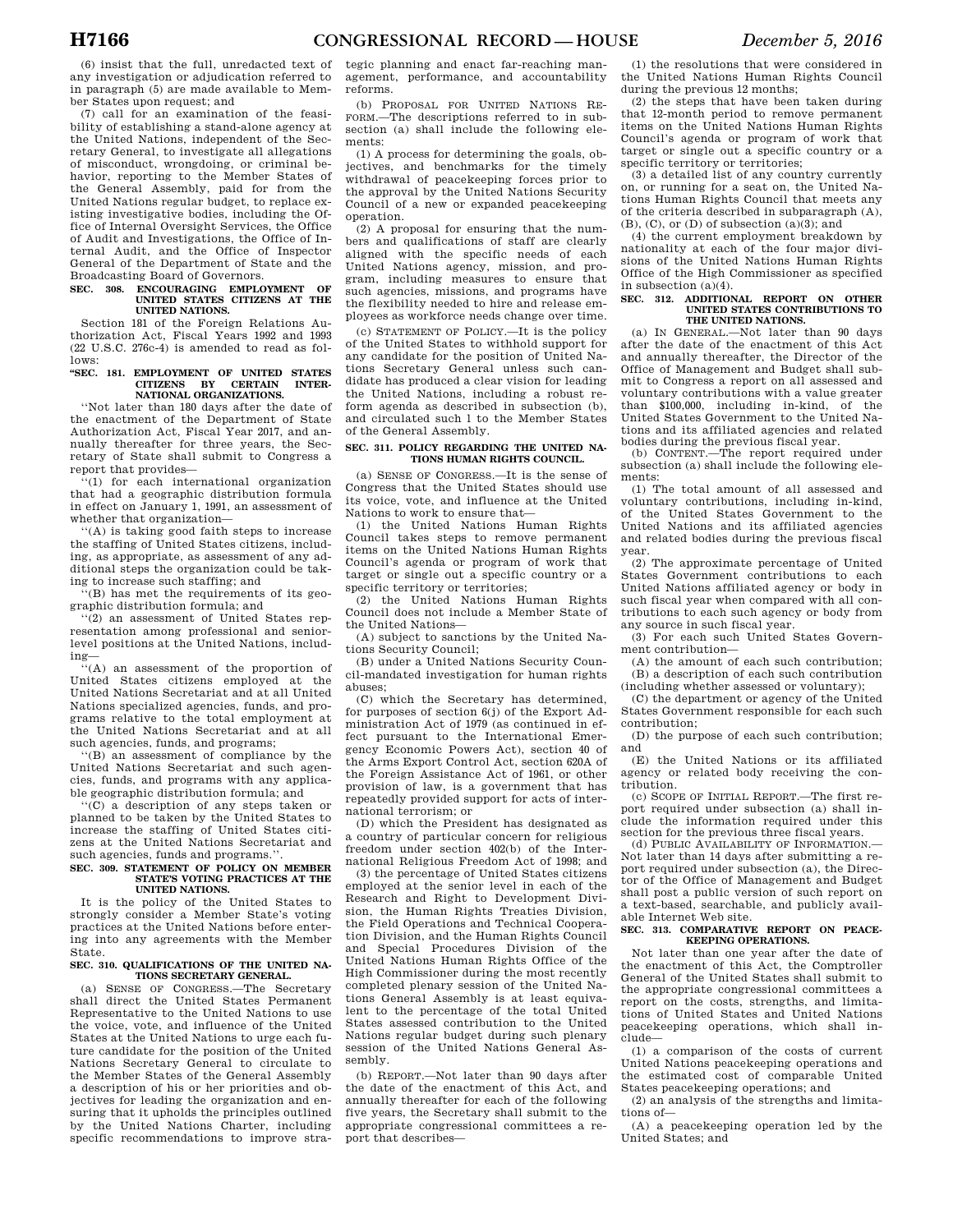(B) a peacekeeping operation led by the United Nations.

### **TITLE IV—PERSONNEL AND ORGANIZATIONAL ISSUES**

**SEC. 401. LOCALLY-EMPLOYED STAFF WAGES.**  (a) MARKET-RESPONSIVE STAFF WAGES. Not later than 180 days after the date of enactment of this Act and periodically thereafter, the Secretary shall establish and implement a prevailing wage rates goal for positions in the local compensation plan, as described in section 408 of the Foreign Service Act of 1980 (22 U.S.C. 3968), at each diplomatic post that—

(1) is based on the specific recruiting and retention needs of each such post and local labor market conditions, as determined annually; and

(2) is not less than the 50th percentile of the prevailing wage for comparable employment in the labor market surrounding each such post.

(b) EXCEPTION.—The prevailing wage rate goal established under subsection (a) shall not apply if compliance with such subsection would be inconsistent with applicable United States law, the law in the locality of employment, or the public interest.

(c) RECORDKEEPING REQUIREMENT.—The analytical assumptions underlying the calculation of wage levels at each diplomatic post under subsection (a), and the data upon which such calculation is based—

(1) shall be filed electronically and retained for not less than five years; and

(2) shall be made available to the appropriate congressional committees upon request.

### **SEC. 402. EXPANSION OF CIVIL SERVICE OPPOR-TUNITIES.**

It is the sense of Congress that the Department should—

(1) expand the Overseas Development Program from 20 positions to not fewer than 40 positions within one year of the date of the enactment of this Act;

(2) analyze the costs and benefits of further expansion of the Overseas Development Program; and

(3) expand the Overseas Development Program to more than 40 positions if the benefits identified in paragraph (2) outweigh the costs identified in such paragraph.

### **SEC. 403. PROMOTION TO THE SENIOR FOREIGN SERVICE.**

Section 601(c) of the Foreign Service Act of 1980 (22 U.S.C. 4001(c)) is amended by adding at the end the following new paragraph:

 $(6)(A)$  The promotion of any individual joining the Service on or after January 1, 2017, to the Senior Foreign Service shall be contingent upon such individual completing at least one tour in—

''(i) a global affairs bureau; or

''(ii) a global affairs position.

''(B) The requirements under subparagraph (A) shall not apply if the Secretary certifies that the individual proposed for promotion to the Senior Foreign Service—

''(i) has met all other requirements applicable to such promotion; and

''(ii) was unable to complete a tour in a global affairs bureau or global affairs position because there was not a reasonable opportunity for such individual to be assigned to such a position.

(C) In this paragraph-

''(i) the term 'global affairs bureau' means any bureau of the Department that is under the responsibility of—

''(I) the Under Secretary for Economic Growth, Energy, and Environment;

''(II) the Under Secretary for Arms Control and International Security Affairs; ''(III) the Under Secretary for Manage-

ment; ''(IV) the Assistant Secretary for Inter-

national Organization Affairs;

''(V) the Under Secretary for Public Diplomacy and Public Affairs; or

''(VI) the Under Secretary for Civilian, Security, Democracy, and Human Rights; and

''(ii) the term 'global affairs position' means any position funded with amounts appropriated to the Department under the heading 'Diplomatic Policy and Support'.''.

### **SEC. 404. LATERAL ENTRY INTO THE FOREIGN SERVICE.**

(a) SENSE OF CONGRESS.—It is the sense of Congress that the Foreign Service should permit mid-career entry into the Foreign Service for qualified individuals who are willing to bring their outstanding talents and experiences to the work of the Foreign Service.

(b) PILOT PROGRAM.—Not later than 180 days after the date of the enactment of this Act, the Secretary shall establish a threeyear pilot program for lateral entry into the Foreign Service that—

(1) targets mid-career individuals from the civil service and private sector who have skills and experience that would be extremely valuable to the Foreign Service;

(2) is in full comportment with current Foreign Service intake procedures, including the requirement to pass the Foreign Service exam;

(3) offers participants in such pilot program placement in the Foreign Service at a grade level higher than FS–4 if such placement is warranted by the education and qualifying experience of such individuals;

(4) requires only one directed assignment in a position appropriate to such pilot program participant's grade level;

(5) includes, as part of the required initial training, a class or module that specifically prepares participants in such pilot program for life in the Foreign Service, including conveying to such participants essential elements of the practical knowledge that is normally acquired during a Foreign Service officer's initial assignments; and

(6) includes an annual assessment of the progress of such pilot program by a review board consisting of Department officials with appropriate expertise, including employees of the Foreign Service, in order to evaluate such pilot program's success.

(c) ANNUAL REPORTING.—Not later than one year after the date of the enactment of this Act and annually thereafter for the duration of the pilot program described in subsection (b), the Secretary shall submit to the appropriate congressional committees a report that describes the following:

(1) The cumulative number of accepted and unaccepted applicants to such pilot program. (2) The cumulative number of pilot pro-

gram participants placed into each Foreign Service cone.

(3) The grade level at which each pilot program participant entered the Foreign Service.

(4) Information about the first assignment to which each pilot program participant was directed.

(5) The structure and operation of such pilot program, including—

(A) the operation of such pilot program to date; and

(B) any observations and lessons learned about such pilot program that the Secretary considers relevant.

(d) LONGITUDINAL DATA.—The Secretary shall—

(1) collect and maintain data on the career progression of each pilot program participant for the length of each participant's Foreign Service career; and

(2) make the data described in paragraph (1) available to the appropriate congressional committees upon request.

### **SEC. 405. REEMPLOYMENT OF ANNUITANTS AND WORKFORCE RIGHTSIZING.**

(a) WAIVER OF ANNUITY LIMITATIONS.—Subsection (g) of section 824 of the Foreign Service Act of 1980 (22 U.S.C. 4064) is amended—

(1) in paragraph (1)(B), by striking ''to facilitate the'' and all that follows through ''Afghanistan,'';

(2) by striking paragraph (2); and

(3) by redesignating paragraph (3) as paragraph (2).

(b) REPEAL OF SUNSET PROVISION.—Subsection (a) of section 61 of the State Department Basic Authorities Act of 1956 (22 U.S.C. 2733) is amended to read as follows:

''(a) AUTHORITY.—The Secretary of State may waive the application of section 8344 or 8468 of title 5, United States Code, on a caseby-case basis, for employment of an annuitant in a position in the Department of State for which there is exceptional difficulty in recruiting or retaining a qualified employee, or when a temporary emergency hiring need exists."

(c) RIGHTSIZING REPORT.—On the date on which the President's annual budget request is submitted to Congress each year through 2022, the Secretary shall submit to the appropriate congressional committees a report that describes the implementation status of all rightsizing recommendations made by the Office of Management, Policy, Rightsizing, and Innovation of the Department related to overseas staffing levels, including whether each such recommendation was accepted or rejected by the relevant chief of mission and regional bureau.

### **SEC. 406. INTEGRATION OF FOREIGN ECONOMIC POLICY.**

(a) IN GENERAL.—The Secretary, in conjunction with the Under Secretary of Economic Growth, Energy, and the Environment, shall establish—

(1) foreign economic policy priorities for each regional bureau, including for individual countries, as appropriate; and

(2) policies and guidance for integrating such foreign economic policy priorities throughout the Department.

(b) DEPUTY ASSISTANT SECRETARY.—Within each regional bureau of the Department, the Secretary shall task an existing Deputy Assistant Secretary with appropriate training and background in economic and commercial affairs with the responsibility for economic matters and interests within the responsibilities of each such regional bureau, including the integration of the foreign economic policy priorities established pursuant to subsection (a).

(c) TRAINING.—The Secretary shall establish curriculum at the George P. Shultz National Foreign Affairs Training Center to develop the practical foreign economic policy expertise and skill sets of Foreign Service officers, including by making available distance-learning courses in commercial, economic, and business affairs, including in the following:

(1) The global business environment.

(2) The economics of development.

(3) Development and infrastructure finance.

(4) Current trade and investment agreements negotiations.

(5) Implementing existing multilateral and World Trade Organization agreements, and United States trade and investment agreements.

(6) Best practices for customs and export procedures.

(7) Market analysis and global supply chain management.

### **SEC. 407. TRAINING SUPPORT SERVICES.**

Subparagraph (B) of section 704(a)(4) of the Foreign Service Act of 1980 (22 U.S.C.  $4024(a)(4)$ ) is amended by striking "language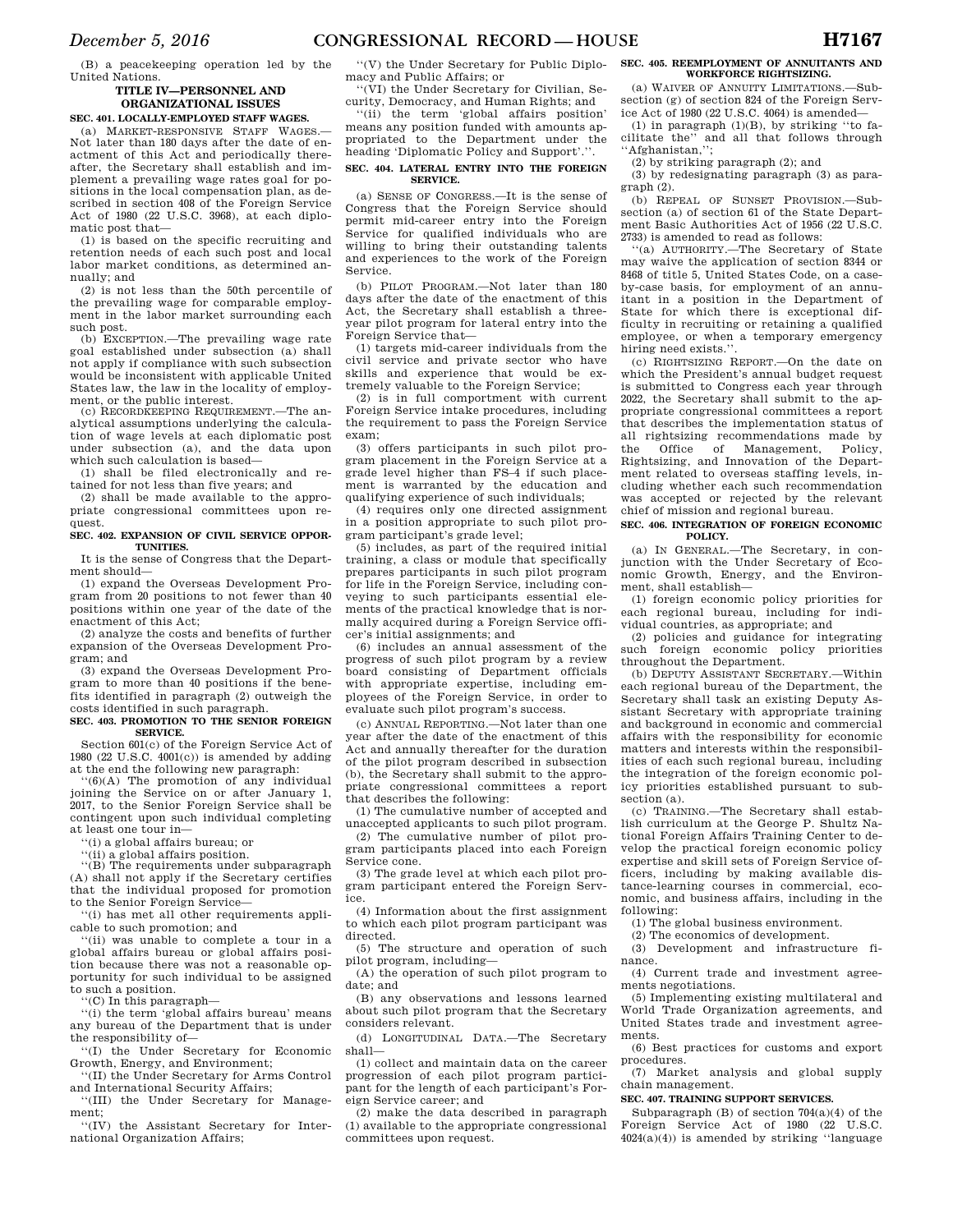instructors, linguists, and other academic and training specialists'' and inserting ''education and training specialists, including language instructors and linguists, and other specialists who perform work directly relating to the design, delivery, oversight, or coordination of training delivered by the institution''.

### **SEC. 408. SPECIAL AGENTS.**

(a) IN GENERAL.—Paragraph (1) of section 37(a) of the State Department Basic Authorities Act of 1956 (22 U.S.C. 2709(a)) is amended to read as follows:

''(1) conduct investigations concerning—

''(A) illegal passport or visa issuance or use;

''(B) identity theft or document fraud affecting or relating to the programs, functions, or authorities of the Department of State; or

''(C) Federal offenses committed within the special maritime and territorial jurisdiction of the United States (as defined in section 7(9) of title 18, United States Code), except as such jurisdiction relates to the premises of United States military missions and related residences;''.

(b) CONSTRUCTION.—Nothing in the amendment made by subsection (a) may be construed to limit the investigative authority of any Federal department or agency other than the Department.

### **SEC. 409. LIMITED APPOINTMENTS IN THE FOR-EIGN SERVICE.**

Section 309 of the Foreign Service Act of 1980 (22 U.S.C. 3949), is amended—

(1) in subsection (a) by striking ''sub-section (b)'' and inserting ''subsections (b) and  $(c)$ ":

 $(2)$  in subsection  $(b)$ -

(A) in paragraph (3)—

(i) by striking ''if continued service'' and inserting the following: ''if—

''(A) continued service'';

(ii) in such subparagraph (A) (as so inserted and designated by clause (i) of this subparagraph), by inserting ''or'' after the semicolon at the end; and

(iii) by adding at the end the following new subparagraph:

''(B) the individual is serving in the uniformed services (as defined in section 4303 of title 38, United States Code) and the limited appointment expires in the course of such service:":

(B) in paragraph (4), by striking ''and'' at the end;

(C) in paragraph (5), by striking the period at the end and inserting a semicolon; and

(D) by adding at the end the following new paragraph:

 $\cdot$ <sup>'</sup>( $\vec{6}$ ) in exceptional circumstances if the Secretary determines the needs of the Service require the extension of—

''(A) a limited noncareer appointment for a period not to exceed one year; or

''(B) a limited appointment of a career candidate for the minimum time needed to resolve a grievance, claim, investigation, or complaint not otherwise provided for in this section.''; and

(3) by adding at the end the following new subsection:

''(c)(1) Except as provided in paragraph (2) noncareer employees who have served for five consecutive years under a limited appointment under this section may be reappointed to a subsequent noncareer limited appointment if there is at least a one-year break in service before such new appointment.

''(2) The Secretary may waive the one-year break requirement under paragraph (1) in cases of special need.''.

### **SEC. 410. REPORT ON DIVERSITY RECRUITMENT, RETENTION, AND PROMOTION.**

(a) IN GENERAL.—The Secretary should provide oversight to the employment, retention, and promotion of traditionally under-represented minority groups.

(b) ADDITIONAL RECRUITMENT AND OUT-REACH REQUIRED.—The Department should conduct recruitment activities that—

(1) develop and implement effective mechanisms to ensure that the Department is able effectively to recruit and retain highly qualified candidates from a wide diversity of institutions; and

(2) improve and expand recruitment and outreach programs at minority-serving institutions.

(c) REPORT.—Not later than 180 days after the date of the enactment of this Act and quadrennially thereafter, the Secretary shall submit to Congress a comprehensive report that describes the efforts, consistent with existing law, including procedures, effects, and results of the Department since the period covered by the prior such report, to promote equal opportunity and inclusion for all American employees in direct hire and personal service contractors status, particularly employees of the Foreign Service, including equal opportunity for all traditionally under-represented minority groups.

### **SEC. 411. MARKET DATA FOR COST-OF-LIVING AD-JUSTMENTS.**

(a) REPORT.—Not later than 180 days after the date of the enactment of this Act, the Secretary shall submit to the appropriate congressional committees a report that examines the feasibility and cost effectiveness of using private sector market data to determine cost of living adjustments for Foreign Service officers and Federal Government civilians who are stationed abroad.

(b) CONTENT.—The report required under subsection (a) shall include—

(1) a list of at least four private sector providers of international cost-of-living data that the Secretary determines are qualified to provide such data;

(2) a list of cities in which the Department maintains diplomatic posts for which private sector cost-of-living data is not available;

(3) a comparison of—

(A) the cost of purchasing cost-of-living data from each provider listed in paragraph (1); and

(B) the cost (including Department labor costs) of producing such rates internally; and

(4) for countries in which the Department provides a cost-of-living allowance greater than zero and the World Bank estimates that the national price level of the country is less than the national price level of the United States, a comparison of cost-of-living allowances, excluding housing costs, of the private sector providers referred to in paragraph (1) to rates constructed by the Department's Office of Allowances.

(c) WAIVER.—If the Secretary determines that compliance with subsection (b)(4) at a particular location is cost-prohibitive, the Secretary may waive the requirement under such subsection for such location if the Secretary submits to the appropriate congressional committees written notice and an explanation of the reasons for such waiver.

### **SEC. 412. TECHNICAL AMENDMENT TO FEDERAL WORKFORCE FLEXIBILITY ACT.**

Chapter 57 of title 5, United States Code, is amended—

(1) in subparagraph  $(A)$  of section  $5753(a)(2)$ , by inserting '', excluding members of the Foreign Service other than chiefs of mission and ambassadors at large'' before the semicolon at the end; and

(2) in subparagraph  $(A)$  of section  $5754(a)(2)$ , by inserting '', excluding members of the Foreign Service other than chiefs of mission and ambassadors at large'' before the semicolon at the end.

### **SEC. 413. RETENTION OF MID- AND SENIOR-LEVEL PROFESSIONALS FROM TRA-DITIONALLY UNDER-REPRESENTED MINORITY GROUPS.**

The Secretary should provide attention and oversight to the employment, retention, and promotion of traditionally under-represented minority groups to promote a diverse representation among mid- and seniorlevel career professionals through programs such as—

(1) the International Career Advancement Program;

(2) Seminar XXI at the Massachusetts Institute of Technology's Center for International Studies; and

(3) other highly respected international leadership programs.

### **SEC. 414. EMPLOYEE ASSIGNMENT RESTRIC-TIONS.**

(a) APPEAL OF ASSIGNMENT RESTRICTION.— The Secretary shall establish a right and process for employees to appeal any assignment restriction or preclusion.

(b) CERTIFICATION.—Upon full implementation of a right and process for employees to appeal an assignment restriction or preclusion under subsection (a), the Secretary shall submit to the appropriate congressional committee a report that—

(1) certifies that such process has been fully implemented;

(2) includes a detailed description of such process; and

(3) details the number and nature of assignment restrictions and preclusions for the previous three years.

(c) NOTICE.—The Secretary shall—

(1) publish in the Foreign Affairs Manual information relating to the right and process established pursuant to subsection (a); and

(2) include a reference to such publication in the report required under subsection (b).

(d) PROHIBITING DISCRIMINATION.—Paragraph (2) of section 502(a) of the Foreign Service Act of 1980 (22 U.S.C. 3982(a)) is amended—

(1) by inserting ''or prohibited from being assigned to'' after ''assigned to''; and (2) by striking ''exclusively''.

### **SEC. 415. SECURITY CLEARANCE SUSPENSIONS.**

(a) IN GENERAL.—Section 610 of the Foreign Service Act of 1980 (22 U.S.C. 4010) is amended—

(1) by striking the section heading and inserting the following: ''**SEPARATION FOR CAUSE; SUSPENSION**''; and

(2) by adding at the end the following new subsection:

''(c)(1) In order to promote the efficiency of the Service, the Secretary may suspend a member of the Service when—

''(A) the member's security clearance is suspended; or

''(B) there is reasonable cause to believe that the member has committed a crime for which a sentence of imprisonment may be imposed.

 $(2)$  Any member of the Service for whom a suspension is proposed under this subsection shall be entitled to—

''(A) written notice stating the specific reasons for the proposed suspension;

''(B) a reasonable time to respond orally and in writing to the proposed suspension;

''(C) obtain at such member's own expense representation by an attorney or other representative; and

''(D) a final written decision, including the specific reasons for such decision, as soon as practicable.

''(3) Any member suspended under this subsection may file a grievance in accordance with the procedures applicable to grievances under chapter 11 of title I.

''(4) If a grievance is filed pursuant to paragraph (3)—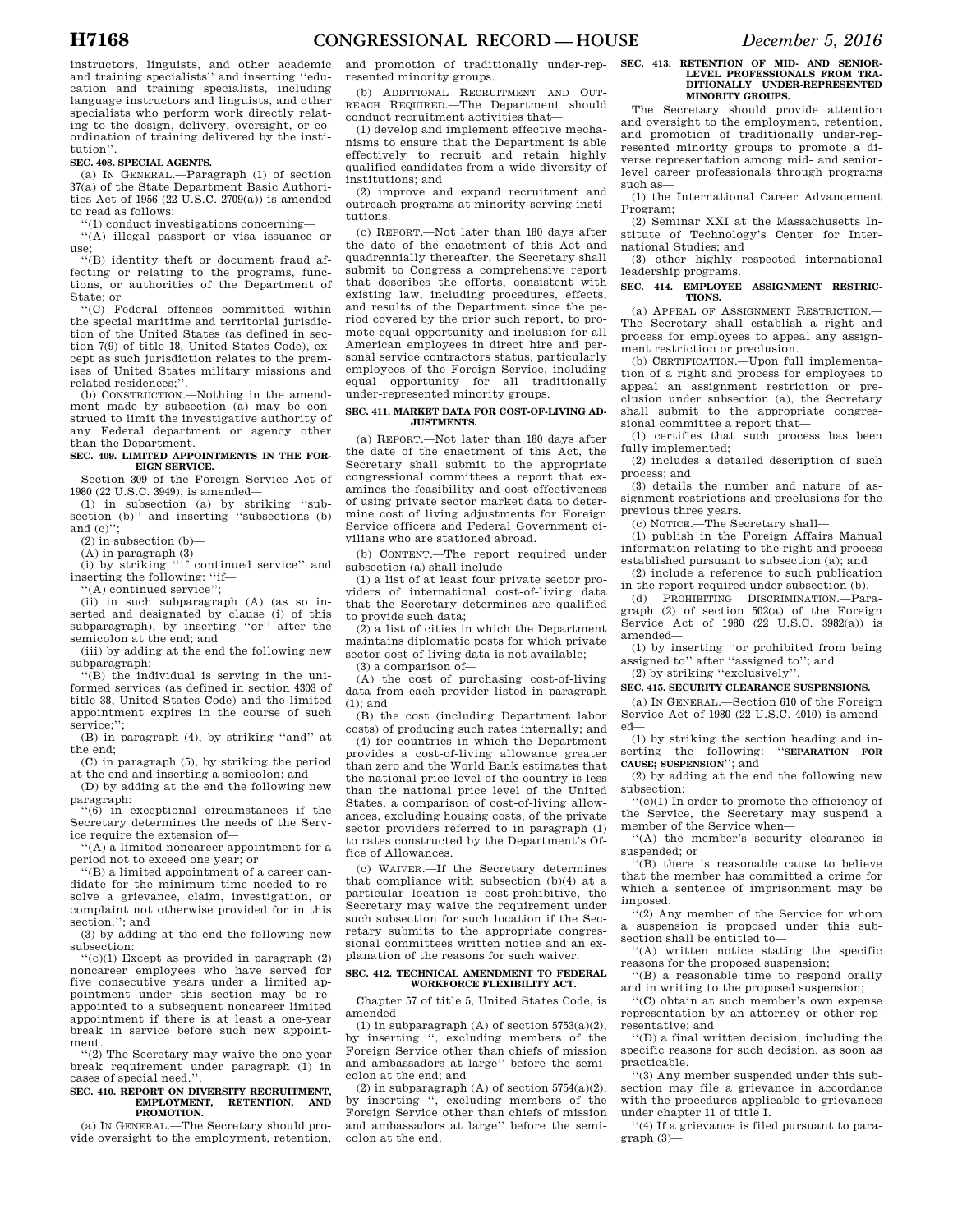''(A) the review by the Foreign Service Grievance Board shall be limited to a determination of whether the provisions of paragraphs (1) and (2) have been fulfilled; and

''(B) the Board may not exercise the authority provided under section 1106(8).

''(5) In this subsection:

''(A) The term 'reasonable time' means—

''(i) with respect to a member of the Service assigned to duty in the United States, 15 days after receiving notice of the proposed suspension; and

''(ii) with respect to a member of the Service assigned to duty outside the United States, 30 days after receiving notice of the proposed suspension.

(B) The terms 'suspend' and 'suspension' mean placing a member of the Foreign Service in a temporary status without duties.''.

(b) CLERICAL AMENDMENT.—The table of contents in section 2 of the Foreign Service Act of 1980 is amended by striking the item relating to section 610 and inserting the following new item:

''Sec. 610. Separation for cause; Suspen- $\sin^n$ 

### **SEC. 416. SENSE OF CONGRESS ON THE INTEGRA-TION OF POLICIES RELATED TO THE PARTICIPATION OF WOMEN IN PRE-VENTING AND RESOLVING CON-FLICTS.**

It is the sense of Congress that—

(1) within each regional bureau of the Department, the Secretary should task an existing Deputy Assistant Secretary with the responsibility for overseeing the integration of policy priorities related to the importance of the participation of women in preventing and resolving conflicts; and

(2) the Director of the George P. Shultz National Foreign Affairs Training Center should incorporate at least one training session related to the importance of the participation of women in preventing and resolving conflicts into—

(A) the A-100 course attended by Foreign Service Officers; and

(B) with respect to Foreign Service Officers who have completed the A-100 course, at least one training course that will be completed not later than the date that is 1 year after the date of the enactment of this Act. **SEC. 417. FOREIGN SERVICE FAMILIES WORK-FORCE STUDY.** 

Not later than 180 days after the date of the enactment of this Act, the Secretary shall submit to the appropriate congressional committees a report on workforce issues and challenges to career opportunities pertaining to tandem couples in the Foreign Service as well as couples with respect to which only one spouse is in the Foreign Service.

### **SEC. 418. SPECIAL ENVOYS, REPRESENTATIVES, ADVISORS, AND COORDINATORS OF THE DEPARTMENT.**

Not later than 90 days after the date of the enactment of this Act, the Secretary shall submit to the appropriate congressional committees a report on special envoys, representatives, advisors, and coordinators of the Department, that includes—

(1) a tabulation of the current names, ranks, positions, and responsibilities of all special envoy, representative, advisor, and coordinator positions at the Department, with a separate accounting of all such positions at the level of Assistant Secretary (or equivalent) or above; and

(2) for each position identified pursuant to paragraph (1)—

(A) the date on which such position was created;

(B) the mechanism by which such position was created, including the authority under which such position was created;

(C) such positions authorized under section (d) of section 1 of the State Department

Basic Authorities Act of 1956 (22 U.S.C. 2651a);

(D) a description of whether, and the extent to which, the responsibilities assigned to such position duplicate the responsibilities of other current officials within the Department, including other special envoys, representatives, advisors, and coordinators;

(E) which current official of the Department would be assigned the responsibilities of such position in the absence of such position;

(F) to which current official of the Department such position directly reports;

(G) the total number of staff assigned to support such position; and

(H) with the exception of positions created by statute, a detailed explanation of the necessity of such position to the effective conduct of the foreign affairs of the United **States**.

### **SEC. 419. COMBATING ANTI-SEMITISM.**

Not later than 180 days after the date of the enactment of this Act, the Special Envoy to Monitor and Combat Anti-Semitism of the Office to Monitor and Combat Anti-Semitism of the Department shall provide to the appropriate congressional committees a briefing on United States support to, and opportunities to coordinate with, American and European Jewish and other civil society organizations, focusing on youth, to combat anti-Semitism and other forms of religious, ethnic, or racial intolerance in Europe.

### **TITLE V—CONSULAR AUTHORITIES**

### **SEC. 501. CODIFICATION OF ENHANCED CON-SULAR IMMUNITIES.**

Section 4 of the Diplomatic Relations Act (22 U.S.C. 254c) is amended— (1) by striking ''The President'' and insert-

ing the following:

 $f(a)$  In GENERAL.—The President''; and

(2) by adding at the end the following new subsection:

''(b) CONSULAR IMMUNITY.—

''(1) IN GENERAL.—The Secretary of State, with the concurrence of the Attorney General, may, on the basis of reciprocity and under such terms and conditions as the Secretary may determine, specify privileges and immunities for a consular post, the members of a consular post, and their families which result in more favorable or less favorable treatment than is provided in the Vienna Convention on Consular Relations, of April 24, 1963 (T.I.A.S. 6820), entered into force for the United States on December 24, 1969.

''(2) CONSULTATION.—Before exercising the authority under paragraph (1), the Secretary of State shall consult with the Committee on Foreign Affairs of the House of Representatives and the Committee on Foreign Relations of the Senate regarding the circumstances that may warrant the need for privileges and immunities providing more favorable or less favorable treatment than is provided in the Vienna Convention.''.

### **SEC. 502. PASSPORTS MADE IN THE UNITED STATES.**

(a) SENSE OF CONGRESS.—It is the sense of Congress that all components of United States passports, including all passport security features, should be printed, manufactured, and assembled exclusively within the United States by United States companies and personnel, contractors, and subcontractors with appropriate security clearances.

(b) BRIEFINGS.—The Secretary, in coordination with the heads of other relevant Federal agencies, shall provide a briefing, which may be given in a classified environment if necessary, to the appropriate congressional committees that includes the following details:

(1) A list of all components of the United States passport made outside the United States.

(2) The costs of all components of the United States passports made outside the United States.

(3) Comparable costs to produce and procure in the United States the items identified in paragraphs (1) and (2).

### **TITLE VI—WESTERN HEMISPHERE DRUG POLICY COMMISSION**

**SEC. 601. ESTABLISHMENT.** 

There is established an independent commission to be known as the ''Western Hemisphere Drug Policy Commission'' (in this title referred to as the ''Commission''). **SEC. 602. DUTIES.** 

(a) REVIEW OF ILLICIT DRUG CONTROL POLI-CIES.—The Commission shall conduct a comprehensive review of United States foreign policy in the Western Hemisphere to reduce the illicit drug supply and drug abuse and reduce the damage associated with illicit drug markets and trafficking. The Commission shall also identify policy and program options to improve existing international counternarcotics policy. The review shall include the following topics:

(1) An evaluation of United States-funded international illicit drug control programs in the Western Hemisphere, including drug interdiction, crop eradication, alternative development, drug production surveys, police and justice sector training, demand reduction, and strategies to target drug kingpins.

(2) An evaluation of the impact of United States counternarcotics assistance programs in the Western Hemisphere, including the Colombia Strategic Development Initiative, the Merida Initiative, the Caribbean Basin Security Initiative and the Central America Regional Security Initiative, in curbing drug production, drug trafficking, and drug-re-lated violence and improving citizen security.

(3) An evaluation of how the President's annual determination of major drug-transit and major illicit drug producing countries pursuant to section 706 of the Foreign Relations Authorization Act, Fiscal Year 2003 (22 U.S.C. 2291j–1) serves United States interests with respect to United States international illicit drug control policies.

(4) An evaluation of whether the proper indicators of success are being used to evaluate United States international illicit drug control policy.

(5) An evaluation of United States efforts to stop illicit proceeds from drug trafficking organizations from entering the United States financial system.

(6) An evaluation of the links between the illegal narcotics trade in the Western Hemisphere and terrorist activities around the world.

(7) An evaluation of United States efforts to combat narco-terrorism in the Western Hemisphere.

(8) An evaluation of the financing of foreign terrorist organizations by drug trafficking organizations and an evaluation of United States efforts to stop such activities. (9) An evaluation of alternative drug policy models in the Western Hemisphere.

(10) An evaluation of the impact of local drug consumption in Latin America and the Caribbean in promoting violence and insecurity.

(11) Recommendations on how best to improve United States counternarcotics policies in the Western Hemisphere.

(b) COORDINATION WITH GOVERNMENTS, INTERNATIONAL ORGANIZATIONS, AND NON-GOVERNMENTAL ORGANIZATIONS IN THE WEST-ERN HEMISPHERE.—In conducting the review required under subsection (a), the Commission is encouraged to consult with—

(1) government, academic, and nongovernmental leaders, as well as leaders from international organizations, from throughout the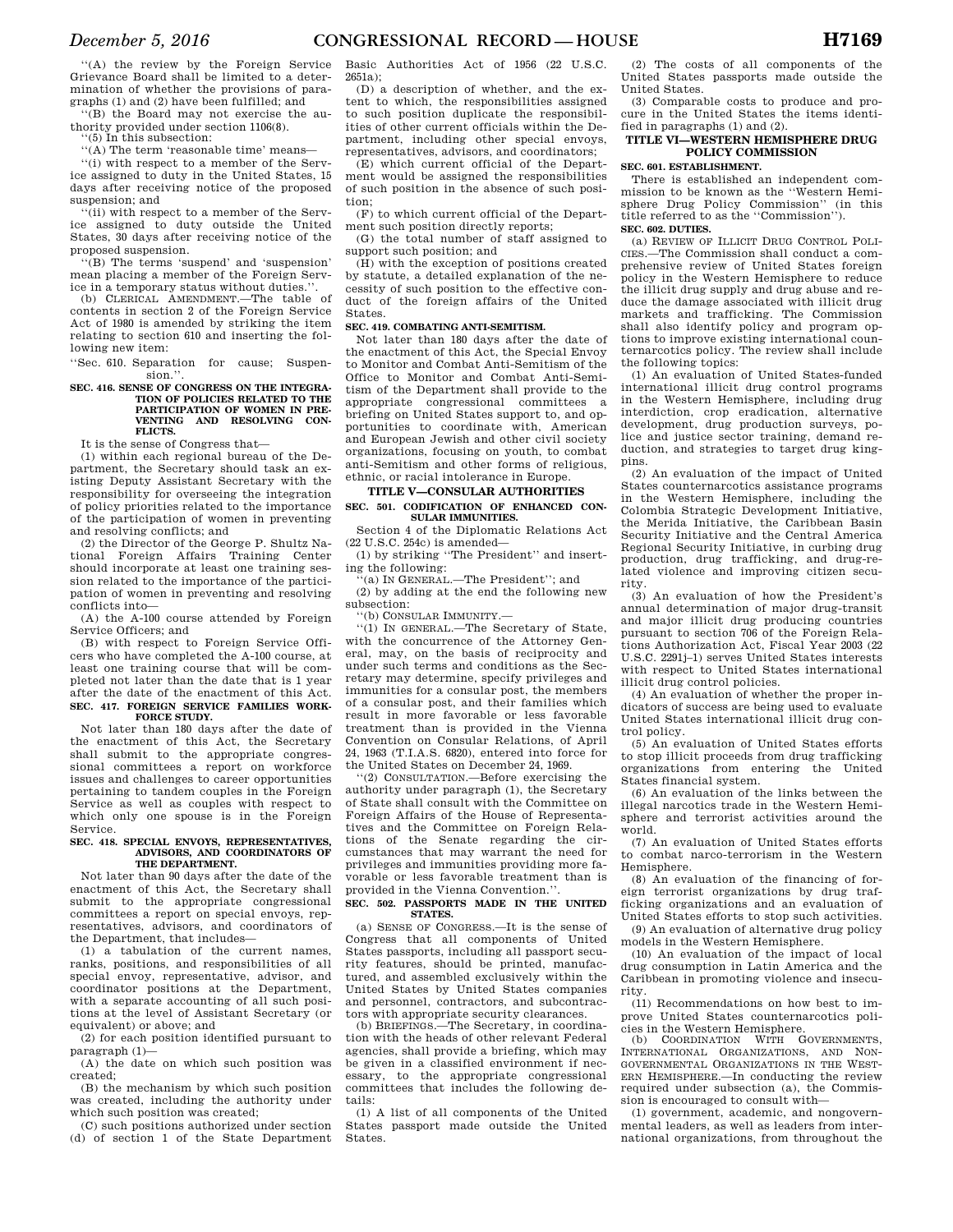United States, Latin America, and the Caribbean; and

(2) the Inter-American Drug Abuse Control Commission (CICAD).  $(c)$  REPORT $-$ 

(1) IN GENERAL.—Not later than 18 months after the first meeting of the Commission, the Commission shall submit to the Committee on Foreign Affairs of the House of Representatives, the Committee on Foreign Relations of the Senate, the Secretary, and the Director of the Office of National Drug Control Policy a report that contains—

(A) a detailed statement of the recommendations, findings, and conclusions of the Commission under subsection (a); and

(B) summaries of the input and recommendations of the leaders and organizations with which the Commission consulted under subsection (b).

(2) PUBLIC AVAILABILITY.—The report required under this subsection shall be made available to the public.

### **SEC. 603. MEMBERSHIP.**

(a) NUMBER AND APPOINTMENT —The Commission shall be composed of ten members to be appointed as follows:

(1) The majority leader and minority leader of the Senate shall each appoint two members.

(2) The Speaker and the minority leader of the House of Representatives shall each appoint two members.

(3) The President shall appoint two members.

(b) PROHIBITION.—

(1) IN GENERAL.—The Commission may not include—

(A) Members of Congress; or

(B) Federal, State, or local government officials.

(2) MEMBER OF CONGRESS.—In this subsection, the term "Member of Congress" includes a Delegate or Resident Commissioner to the Congress.

(c) APPOINTMENT OF INITIAL MEMBERS.— The initial members of the Commission shall be appointed not later than 30 days after the date of the enactment of this Act.

(d) VACANCIES.—Any vacancies shall not affect the power and duties of the Commission, but shall be filled in the same manner as the original appointment. An appointment required by subsection (a) should be made within 90 days of a vacancy on the Commission.

(e) PERIOD OF APPOINTMENT.—Each member shall be appointed for the life of the Commission.

(f) INITIAL MEETING AND SELECTION OF CHAIRPERSON.

(1) IN GENERAL.—Not later than 60 days after the date of the enactment of this Act, the Commission shall hold an initial meeting to develop and implement a schedule for completion of the review and report required under section 362.

(2) CHAIRPERSON.—At the initial meeting, the Commission shall select a Chairperson from among its members.

(g) QUORUM.—Six members of the Commission shall constitute a quorum.

(h) COMPENSATION.—Members of the Commission—

(1) shall not be considered to be a Federal employee for any purpose by reason of service on the Commission; and

(2) shall serve without pay.

(i) TRAVEL EXPENSES.—Members shall receive travel expenses, including per diem in lieu of subsistence, in accordance with sections 5702 and 5703 of title 5, United States Code, while away from their homes or regular places of business in performance of services for the Commission.

### **SEC. 604. POWERS.**

(a) MEETINGS.—The Commission shall meet at the call of the Chairperson or a majority of its members.

(b) HEARINGS.—The Commission may hold such hearings and undertake such other activities as the Commission determines necessary to carry out its duties.

(c) OTHER RESOURCES.—

(1) DOCUMENTS, STATISTICAL DATA, AND OTHER SUCH INFORMATION.—

(A) IN GENERAL.—The Library of Congress, the Office of National Drug Control Policy, the Department, and any other Federal department or agency shall, in accordance with the protection of classified information, provide reasonable access to documents, statistical data, and other such information the Commission determines necessary to carry out its duties.

(B) OBTAINING INFORMATION.—The Chairperson of the Commission shall request the head of an agency described in subparagraph (A) for access to documents, statistical data, or other such information described in such subparagraph that is under the control of such agency in writing when necessary.

(2) OFFICE SPACE AND ADMINISTRATIVE SUP-PORT.—The Administrator of General Services shall make office space available for day-to-day activities of the Commission and for scheduled meetings of the Commission. Upon request, the Administrator shall provide, on a reimbursable basis, such administrative support as the Commission requests to fulfill its duties.

(d) AUTHORITY TO USE UNITED STATES MAILS.—The Commission may use the United States mails in the same manner and under the same conditions as other departments and agencies of the United States.

(e) AUTHORITY TO CONTRACT.—

(1) IN GENERAL.—Subject to the Federal Property and Administrative Services Act of 1949, the Commission is authorized to enter into contracts with Federal and State agencies, private firms, institutions, and individuals for the conduct of activities necessary to the discharge of its duties under section 602.

(2) TERMINATION.—A contract, lease, or other legal agreement entered into by the Commission may not extend beyond the date of termination of the Commission.

### **SEC. 605. STAFF.**

(a) DIRECTOR.—The Commission shall have a Director who shall be appointed by a majority vote of the Commission. The Director shall be paid at a rate not to exceed the rate of basic pay for level IV of the Executive Schedule.

 $(b)$  STAFF.

(1) IN GENERAL.—With the approval of the Commission, the Director may appoint such personnel as the Director determines to be appropriate. Such personnel shall be paid at a rate not to exceed the rate of basic pay for level IV of the Executive Schedule.

(2) ADDITIONAL STAFF.—The Commission may appoint and fix the compensation of such other personnel as may be necessary to enable the Commission to carry out its duties, without regard to the provisions of title 5, United States Code, governing appointments in the competitive service, and without regard to the provisions of chapter 51 and subchapter III of chapter 53 of such title relating to classification and General Schedule pay rates, except that no rate of pay fixed under this subsection may exceed the equivalent of that payable to a person occupying a position at level V of the Executive Schedule.

(c) EXPERTS AND CONSULTANTS.—With the approval of the Commission, the Director may procure temporary and intermittent services under section 3109(b) of title 5, United States Code.

(d) DETAIL OF GOVERNMENT EMPLOYEES. Upon the request of the Commission, the head of any Federal agency may detail, with-

out reimbursement, any of the personnel of such agency to the Commission to assist in carrying out the duties of the Commission. Any such detail shall not interrupt or otherwise affect the civil service status or privileges of the personnel.<br>(e) VOLUNTEER

(e) VOLUNTEER SERVICES.—Notwithstanding section 1342 of title 31, United States Code, the Commission may accept and use voluntary and uncompensated services as the Commission determines necessary.

### **SEC. 606. SUNSET.**

The Commission shall terminate on the date that is 60 days after the date on which the Commission submits its report to Congress pursuant to section 602(c).

### **TITLE VII—MISCELLANEOUS PROVISIONS SEC. 701. FOREIGN RELATIONS EXCHANGE PRO-GRAMS.**

(a) EXCHANGES AUTHORIZED.—Title I of the State Department Basic Authorities Act of 1956 (22 U.S.C. 2651a et seq.) is amended by adding at the end the following new section: **''SEC. 63. FOREIGN RELATIONS EXCHANGE PRO-GRAMS.** 

''(a) AUTHORITY.—The Secretary may establish exchange programs under which officers or employees of the Department of State, including individuals appointed under title 5, United States Code, and members of the Foreign Service (as defined in section 103 of the Foreign Service Act of 1980 (22 U.S.C. 3903)), may be assigned, for not more than one year, to a position with any foreign government or international entity that permits an employee to be assigned to a position with the Department of State.

''(b) SALARY AND BENEFITS.—

''(1) MEMBERS OF FOREIGN SERVICE.—During a period in which a member of the Foreign Service is participating in an exchange program authorized pursuant to subsection (a), such member shall be entitled to the salary and benefits to which such member would receive but for the assignment under this section.

''(2) NON-FOREIGN SERVICE EMPLOYEES OF DEPARTMENT.—An employee of the Department of State other than a member of the Foreign Service participating in an exchange program authorized pursuant to subsection (a) shall be treated in all respects as if detailed to an international organization pursuant to section 3343(c) of title 5, United States Code.

''(3) FOREIGN PARTICIPANTS.—The salary and benefits of an employee of a foreign government or international entity participating in an exchange program authorized pursuant to subsection (a) shall be paid by such government or entity during the period in which such employee is participating in such program, and shall not be reimbursed by the Department of State.

''(c) NON-RECIPROCAL ASSIGNMENT.—The Secretary may authorize a non-reciprocal assignment of personnel pursuant to this section, with or without reimbursement from the foreign government or international entity for all or part of the salary and other expenses payable during such assignment, if such is in the interests of the United States.

''(d) RULE OF CONSTRUCTION.—Nothing in this section may be construed to authorize the appointment as an officer or employee of the United States of—

''(1) an individual whose allegiance is to any country, government, or foreign or international entity other than to the United States; or

''(2) an individual who has not met the requirements of sections 3331, 3332, 3333, and 7311 of title 5, United States Code, or any other provision of law concerning eligibility for appointment as, and continuation of employment as, an officer or employee of the United States.''.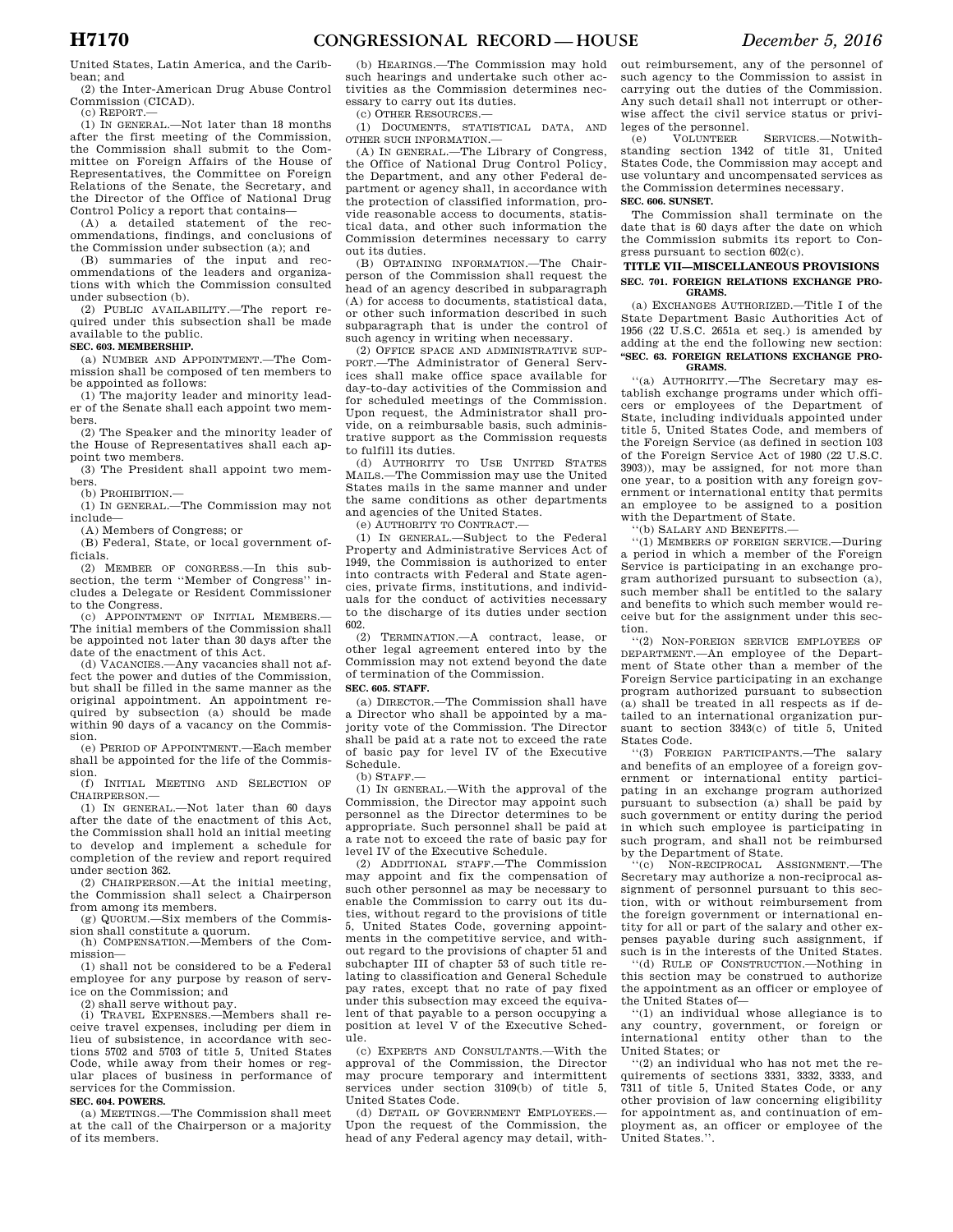### **SEC. 702. UNITED STATES ADVISORY COMMIS-SION ON PUBLIC DIPLOMACY.**

(a) IN GENERAL.—Section 1334 of the Foreign Affairs Reform and Restructuring Act of 1998 (22 U.S.C. 6553) is amended by striking ''October 1, 2015'' and inserting ''October 1,  $2020$ 

(b) RETROACTIVITY OF EFFECTIVE DATE. The amendment made by subsection (a) shall take effect as of October 1, 2016. Any lapse in powers, authorities, or responsibilities of the United States Advisory Commission on Public Diplomacy from the period beginning on October 1, 2016, and ending on the date of the enactment of this Act, shall be deemed to have not so lapsed.

### **SEC. 703. BROADCASTING BOARD OF GOV-ERNORS.**

(a) BROADCASTING TO ASIA.—Section 309 of the Foreign Relations Authorization Act, Fiscal Years 1994 and 1995 (22 U.S.C. 6208) is amended—

(1) in subsection (a)(1), by striking "the  $\,$ following countries'' and all that follows through the period at the end and inserting ''Asia.''; and

 $(2)$  in subsection  $(b)(1)$ , by striking "the respective countries of''.

(b) PROHIBITIONS.—

(1) IN GENERAL.—Notwithstanding any other provision of law, any change to the Federal status of—

(A) the Cuba Service established pursuant to section 4 of the Radio Broadcasting to Cuba Act (22 U.S.C. 1465b; Public Law 98–111) is prohibited unless such section is explicitly repealed and such service is dissolved by an Act of Congress enacted on or after the date of the enactment of this Act; and

(B) the Television Marti Service established by section 244(a) of Television Broadcasting to Cuba Act (22 U.S.C. 1465cc; Public Law 101–246) is prohibited unless such section is explicitly repealed and such service is dissolved by an Act of Congress enacted on or after the date of the enactment of this Act.

(2) DEFINITION.—In this subsection, the term ''change to the Federal status'', with respect to a service referred to in subparagraph (A) or (B) of paragraph (1), includes any significant restructuring, privatization, subordination to a private or private-public entity, or merger with a private or publicprivate entity of such service.

(c) SENSE OF CONGRESS.—It is the sense of Congress that the Broadcasting Board of Governors should start broadcasting in the Sindhi language.

### **SEC. 704. REWARDS FOR JUSTICE.**

(a) REWARDS AUTHORIZED.—

(1) IN GENERAL.—Section 36(b) of the State Department Basic Authorities Act of 1956 (22 U.S.C. 2708(b)) is amended in paragraphs (4) and (5) by striking ''or (9)'' each place it appears and inserting ''(9), or (10)''.

(2) REPORTS; DEFINITIONS.—Section 36 of the State Department Basic Authorities Act of 1956  $(22 \text{ H S C} 2708)$  is amended-

(A) in subsection (g), by adding at the end the following new paragraph:

''(4) REPORTS ON REWARDS AUTHORIZED.— Not less than 15 days after a reward is authorized under this section, the Secretary of State shall submit to the appropriate congressional committees a report, which may be submitted in classified form if necessary to protect intelligence sources and methods, detailing information about the reward, including the identity of the individual for whom the reward is being made, the amount of the reward, the acts with respect to which the reward is being made, and how the reward is being publicized.''; and

(B) in subsection (k)(2), by striking ''International Relations'' and inserting ''Foreign Affairs''.

(3) EFFECTIVE DATE.—The amendments made by paragraphs (1) and (2) take effect on

the date of the enactment of this Act and apply with respect to any reward authorized under section 36 of the State Department Basic Authorities Act of 1956 (as so amended) on or after such date.

### (b) EXTRADITIONS.—

(1) SENSE OF CONGRESS.—It is the sense of Congress that the refusal by other countries to extradite or otherwise render to the United States fugitives who have been indicted or convicted within the United States for serious crimes, including murder, hijacking, and acts of domestic terrorism, is an impediment to justice, undermines inter-national security, and deserves high level diplomatic efforts toward resolution.

(2) BRIEFING REQUIREMENT.—Not later than 90 days after the date of the enactment of this Act, the President shall provide to Congress a briefing related to the issues raised in paragraph (1), including—

(A) the number of fugitives and others for whom the United States Government is seeking extradition or rendition, both in total and listed by country;

(B) the average length of time such extradition or rendition requests have been outstanding, both in general and by country;

(C) discussion of diplomatic and other efforts the United States has undertaken to secure the return of such fugitives;

(D) discussion of factors that have been barriers to the resolution of such cases; and

(E) information on the number of United States citizens whose extradition has been sought by foreign governments during the past five years, both in total and listed by country, and a discussion of the outcome of such requests.

# **SEC. 705. EXTENSION OF PERIOD FOR REIM-BURSEMENT OF SEIZED COMMER-CIAL FISHERMEN.**

Subsection (e) of section 7 of the Fishermen's Protective Act of 1967 (22 U.S.C. 1977) is amended by striking ''2008'' and inserting ''2018''.

### SEC. 706. EXPANSION OF THE CHARLES B. RAN-**GEL INTERNATIONAL AFFAIRS PRO-GRAM, THE THOMAS R. PICKERING FOREIGN AFFAIRS FELLOWSHIP PROGRAM, AND THE DONALD M. PAYNE INTERNATIONAL DEVELOP-MENT FELLOWSHIP PROGRAM.**

(a) ADDITIONAL FELLOWSHIPS AUTHOR-IZED.—Beginning in fiscal year 2017, the Secretary shall—

(1) increase by ten the number of fellows selected for the Charles B. Rangel International Affairs Program;

(2) increase by ten the number of fellows selected for the Thomas R. Pickering Foreign Affairs Fellowship Program; and

(3) increase by five the number of fellows selected for the Donald M. Payne International Development Fellowship Program.

(b) RULE OF CONSTRUCTION.—Nothing in this section may be construed as authorizing the hiring of additional personnel at the Department beyond existing, projected hiring patterns.

### **SEC. 707. GAO REPORT ON DEPARTMENT CRIT-ICAL TELECOMMUNICATIONS EQUIP-MENT OR SERVICES OBTAINED FROM SUPPLIERS CLOSELY LINKED TO A LEADING CYBER-THREAT ACTOR.**

(a) REPORT REQUIRED.—Not later than 180 days after the date of the enactment of this Act, the Comptroller General of the United States shall submit to Congress a report on any critical telecommunications equipment, technologies, or services obtained or used by the Department or its subcontrators that is—

(1) manufactured by a foreign supplier, or a contractor or subcontractor of such supplier, that is closely linked to a leading cyberthreat actor; or

(2) from an entity that incorporates or utilizes information technology manufactured by a foreign supplier, or a contractor or subcontractor of such supplier, that is closely linked to a leading cyber-threat actor.

(b) FORM.—The report shall be submitted in unclassified form, but may include a classified annex.

(c) DEFINITIONS.—In this section:

(1) LEADING CYBER-THREAT ACTOR.—The term ''leading cyber-threat actor'' means a country identified as a leading threat actor in cyberspace in the report entitled ''Worldwide Threat Assessment of the US Intelligence Community'', dated February 9, 2016.

(2) CLOSELY LINKED.—The term ''closely linked'', with respect to a foreign supplier, contractor, or subcontrator and a leading cyber-threat actor, means the foreign supplier, contractor, or subcontractor—

(A) has ties to the military forces of such actor;

(B) has ties to the intelligence services of such actor;

(C) is the beneficiary of significant low interest or no-interest loans, loan forgiveness, or other support of such actor; or

(D) is incorporated or headquartered in the territory of such actor.

### **SEC. 708. IMPLEMENTATION PLAN FOR INFORMA-TION TECHNOLOGY AND KNOWL-EDGE MANAGEMENT.**

Not later than 90 days after the date of the enactment of this Act, the Secretary shall submit to the appropriate congressional committees an implementation plan, including timelines and resources, required to—

(1) establish a hub for analytics, data science, strategy, and knowledge management at the Department; and

(2) migrate suitable information technology (as such term is defined in section 11101(6) of title 40 United States Code) to a cloud computing service or a cloud-based solution.

### **SEC. 709. RANSOMS TO FOREIGN TERRORIST OR-GANIZATIONS.**

(a) IN GENERAL.—Not later than 90 days after the date of the enactment of this Act, the President, in consultation with the Secretary, shall transmit to the appropriate congressional committees a report covering the previous calendar providing the following details:

(1) Which foreign governments are believed to have facilitated, directly or indirectly, the payment of ransoms.

(2) Which foreign terrorist organizations received payments from foreign governments identified in paragraph (1).

(3) The amount of each such payment.

(4) The means of delivering such payments.

(5) A summary of the efforts of the United States to counter such payments.

(6) Recommendations for improving coordination among the foreign allies of the United States to not pay ransoms.

(b) FORM.—The report required by subsection (a) shall be submitted in unclassified form, may include a classified annex, shall be made available to the public by posting the unclassified form of such report on the website of the Department, and may be included in any other report that is required to be made public.

### **SEC. 710. STRATEGY TO COMBAT TERRORIST USE OF SOCIAL MEDIA.**

(a) IN GENERAL.—Not later than 90 days after the date of the enactment of this Act, the President shall transmit to the appropriate congressional committees a report on United States strategy to combat terrorists' and terrorist organizations' use of social media consistent with the President's 2011 ''Strategic Implementation Plan for Empowering Local Partners to Prevent Violent Extremism in the United States''.

(b) ELEMENTS.—The report required by subsection (a) shall include the following: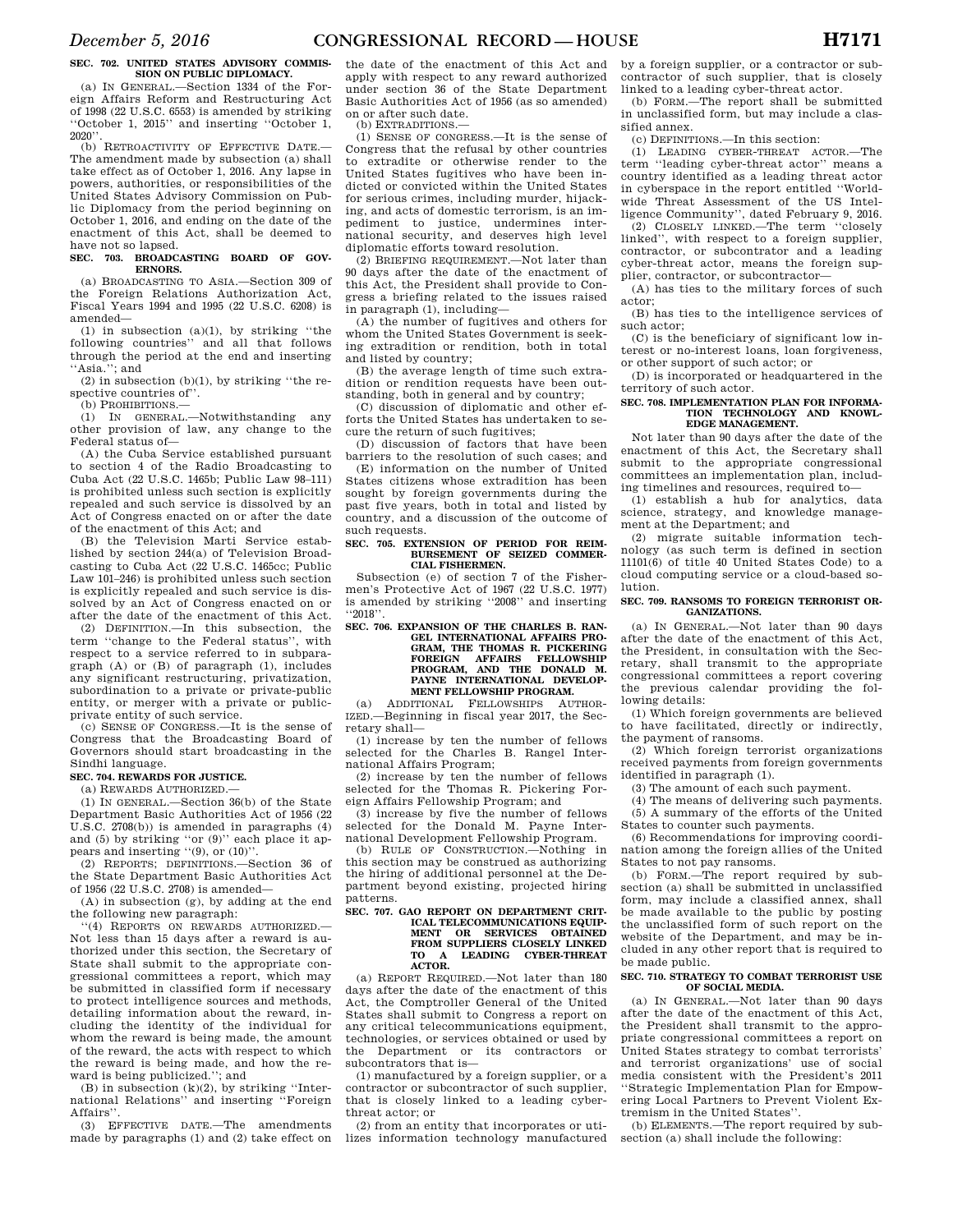(1) An evaluation of what role social media plays in radicalization in the United States and elsewhere.

(2) An analysis of how terrorists and terrorist organizations are using social media, including trends.

(3) A summary of the Federal Government's efforts to disrupt and counter the use of social media by terrorists and terrorist organizations, an evaluation of the success of such efforts, and recommendations for improvement.

(4) An analysis of how social media is being used for counter-radicalization and counterpropaganda purposes, irrespective of whether or not such efforts are made by the Federal Government.

(5) An assessment of the value to law enforcement of social media posts by terrorists and terrorist organizations.

(6) An overview of social media training available to law enforcement and intelligence personnel that enables such personnel to understand and combat the use of social media by terrorists and terrorist organizations, as well as recommendations for improving or expanding existing training opportunities.

(c) FORM.—The report required by subsection (a) shall be submitted in unclassified form, but may include a classified annex in accordance with the protection of intelligence sources and methods.

(d) APPROPRIATE CONGRESSIONAL COMMIT-TEES DEFINED.—In this section, the term ''appropriate congressional committees'' means—

(1) the Committee on Foreign Affairs, the Committee on the Armed Services, the Committee on Homeland Security, the Committee on the Judiciary, and the Permanent Select Committee on Intelligence of the House of Representatives; and

(2) the Committee on Foreign Relations, the Committee on Armed Services, the Committee on Homeland Security and Governmental Affairs, the Committee on the Judiciary, and the Select Committee on Intelligence of the Senate.

### **SEC. 711. REPORT ON DEPARTMENT INFORMA-TION TECHNOLOGY ACQUISITION PRACTICES.**

(a) REPORT REQUIRED.—Not later than 90 days after the date of the enactment of this Act, the Secretary shall submit to the appropriate congressional committees a report detailing the Department's information tech-

nology acquisition practices. (b) ELEMENTS OF REPORT.—The report required under subsection (a) shall include the following elements:

(1) Agency chief investment officer authority enhancements, including reporting on incremental developments regarding whether information technology investments are delivering functionality every six months.

(2) Enhanced transparency and risk management, including the methodology for calculating risk.

(3) The frequency and status of agencywide portfolio reviews to identify opportunities for information technology efficiency, effectiveness, duplication, and potential savings.

(4) Data center consolidation and optimization, including potential savings.

### **SEC. 712. PUBLIC AVAILABILITY OF REPORTS ON NOMINEES TO BE CHIEFS OF MIS-SION.**

Not later than seven days after submitting the report required under section 304(a)(4) of the Foreign Service Act of 1980 (22 U.S.C.  $3944(a)(4)$  to the Committee on Foreign Relations of the Senate, the President shall make the report available to the public, including by posting the report on the website of the Department in a conspicuous manner and location.

# **SEC. 713. RECRUITMENT AND RETENTION OF IN-DIVIDUALS WHO HAVE LIVED, WORKED, OR STUDIED IN PREDOMI-NANTLY MUSLIM COUNTRIES OR COMMUNITIES.**

(a) FINDINGS.—Congress finds that successful engagement, including robust public diplomacy, with predominantly Muslim countries and communities is critical for achieving United States foreign policy objectives.

(b) SENSE OF CONGRESS.—It is the sense of Congress that the Department should recruit more employees that have a personal background in, and thorough understating of, the cultures, languages, and history of the Middle East and wider Muslim world.

(c) RECRUITMENT AND RETENTION OF CER-TAIN INDIVIDUALS.—The Secretary shall make every effort to recruit and retain individuals that have lived, worked, or studied in predominantly Muslim countries or communities, including individuals who have studied at an Islamic institution of higher learning.

### **SEC. 714. SENSE OF CONGRESS REGARDING COV-ERAGE OF APPROPRIATE THERA-PIES FOR DEPENDENTS WITH AU-TISM SPECTRUM DISORDER (ASD).**

(a) FINDING.—Congress finds that physical, occupational, speech, and applied behavioral analysis (ABA) therapies are evidenced-based interventions proven to bring about positive change and assist in the long term development of children with autism spectrum disorder (ASD).

(b) SENSE OF CONGRESS.—It is the sense of Congress that the Secretary should endeavor to ensure coverage and access, for dependents with ASD of overseas employees, to the therapies described in subsection (a), including through telehealth, computer software programs, or alternative means if appropriate providers are not accessible due to such employees' placement overseas.

### **SEC. 715. REPEAL OF OBSOLETE REPORTS.**

(a) REPEAL OF CERTAIN REPORTING RE-QUIREMENTS.—The following provisions of law are repealed:

(1) Section 12 of the Foreign Service Buildings Act, 1926 (Act of May 7, 1926, 22 U.S.C. 303).

(2) Section 404 of the Foreign Relations Authorization Act, Fiscal Years 1992 and 1993 (Public Law 102–138, 22 U.S.C. 2778 note).

(b) OTHER REPORTING REFORM.—

(1) Section 613 of the Foreign Relations Authorization Act, Fiscal Year 2003 (Public Law 107–228, 22 U.S.C. 6901 note) is amended—

(A) by striking subsection (b); (B) by striking ''(a) POLICY.—''; and

(C) by redesignating paragraphs (1) and (2) as subsections (a) and (b), respectively, and moving such subsections, as so redesignated, two ems to the left.

(2) Section 721 of Appendix G of the Consolidated Appropriations Act of 2000 (Public Law 106–113, 22 U.S.C. 287 note) is amended—

(A) by striking subsection (c); and (B) by redesignating subsection (d) as subsection (c).

(3) Section 10 of the Palestinian Anti-Terrorism Act of 2006 (Public Law 109–446, 22 U.S.C. 2378b note) is amended—

(A) by striking subsection (b); and

(B) by redesignating subsection (c) as subsection (b).

(4) Section 1207 of the Bob Stump National Defense Authorization Act for Fiscal Year 2003 (Public Law 107–314, 22 U.S.C. 6901 note) is amended—

(A) by striking subsection (d); and (B) by redesignating subsection (e) as sub-

section (d). (5) Subsection (c) of section 601 of the For-

eign Service Act of 1980 (22 U.S.C. 4001) is amended by striking paragraphs (4) and (5).

### **SEC. 716. PROHIBITION ON ADDITIONAL FUND-ING.**

No additional funds are authorized to be appropriated to carry out this Act and the amendments made by this Act.

The SPEAKER pro tempore. Pursuant to the rule, the gentleman from California (Mr. ROYCE) and the gentleman from New York (Mr. ENGEL) each will control 20 minutes.

The Chair recognizes the gentleman from California.

### GENERAL LEAVE

Mr. ROYCE. Mr. Speaker, I ask unanimous consent that all Members may have 5 legislative days to revise and extend their remarks and to include extraneous material on this bill.

The SPEAKER pro tempore. Is there objection to the request of the gentleman from California?

There was no objection.

Mr. ROYCE. Mr. Speaker, I yield myself such time as I may consume.

Mr. Speaker, I would like to thank the ranking member of this committee, Mr. ELIOT ENGEL, for his work on this important piece of legislation to protect U.S. personnel overseas, to improve the oversight of the Department of State, and to modernize its workforce. And I would also like to thank the other members of the committee for their input as well on this legislation.

The world is not getting any easier for the men and women serving overseas who represent this country at the Department of State. These men and women work with many other agencies, including the Defense Department. They have got a wide range of very important responsibilities.

They try to broker peace agreements. And, of course, not everybody wants peace in these agreements. They have to fight human trafficking. In other words, they have got to stand up to the criminal syndicates in some of these countries. They have got to help our fellow Americans in distress. That is just to name a few of the dangerous tasks that they undertake. They work hard, often in very challenging, even life-threatening circumstances, so they deserve our support, which includes reforming a department that sorely needs to modernize.

Mr. Speaker, the annual authorization of the Department of State is critical to maintaining congressional oversight and making these needed agency reforms. The House has passed an authorization bill in each of the last six Congresses, but, unfortunately, it has been 15 years since this legislation was signed into law. This year, we have an opportunity to break that unfortunate streak, which makes this legislation all the more important.

First and foremost, the bill includes a number of critical embassy security reforms and improvements. For example, the Department will be authorized to use so-called best value criteria when contracting for local guards at U.S. facilities overseas. This is an important change.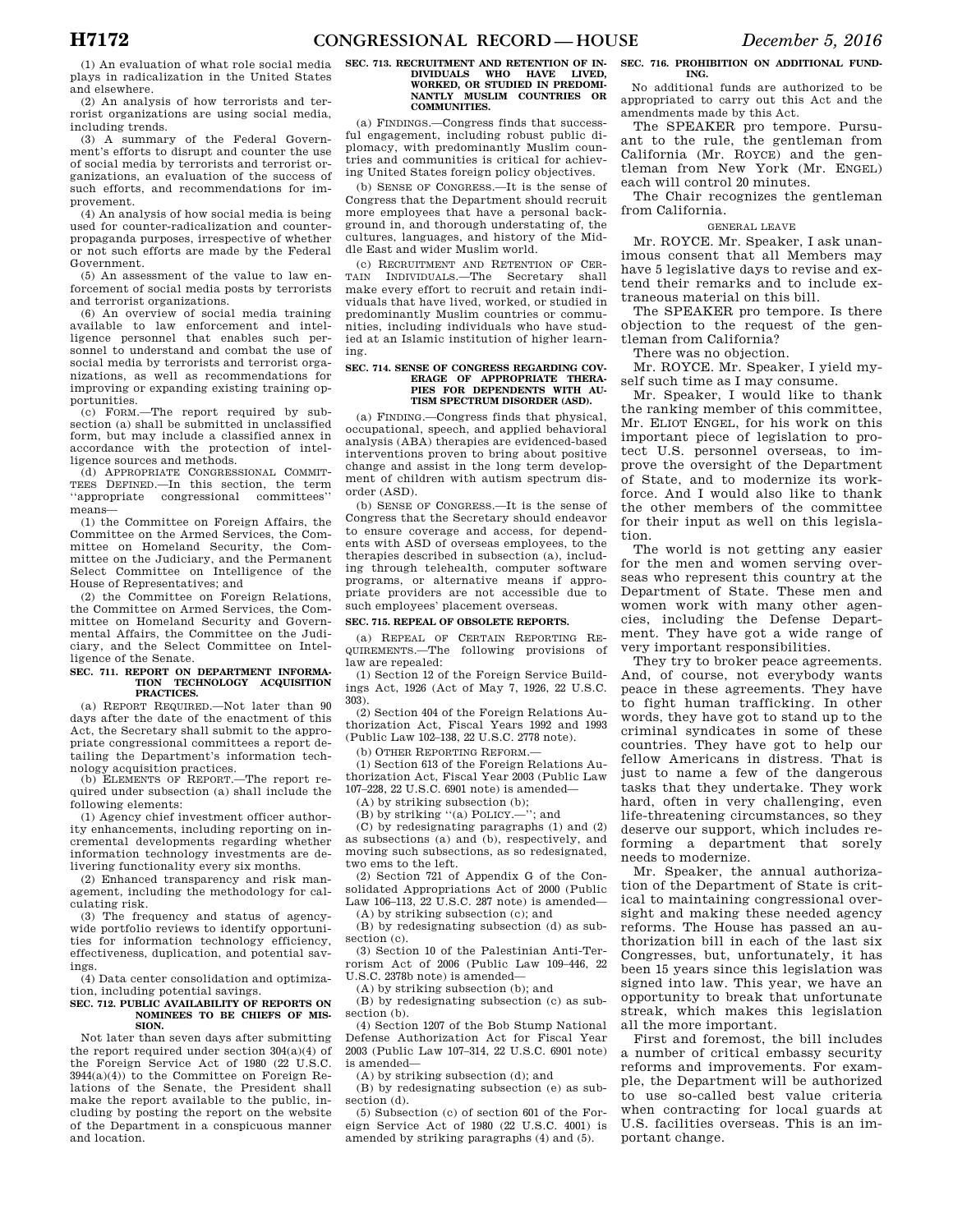This authority has consistently been requested by the professionals overseeing the security at our embassies and has been a particular focus of two members of the committee. So I would like to thank LOIS FRANKEL and RANDY WEBER for their work.

The bill requires the State Department to designate a list of high-risk, high-threat posts, effectively prioritizing the resources and the security for these posts. Now, these are the posts most at risk. The State Department and Defense Department are directed to jointly develop enhanced contingency plans. Why? Because there are going to be surprises overseas. There are going to be emergency situations, including planning for the rapid deployment of military resources to keep our personnel safe in a time of crisis.

It includes provisions that improve security for the children and the families of U.S. diplomats abroad. And it makes sure that security failures, due to misconduct or due to unsatisfactory performance, are identified and those responsible are held accountable, something that did not happen when it came to the Islamist terrorist attack in Benghazi. No one lost a day of pay as a consequence of the mistakes made there.

The bill increases accountability also for sexual exploitation and abuse by U.N. peacekeepers, which the Foreign Affairs Committee has helped expose through the hearings by Chairman CHRIS SMITH.

It also increases transparency for how U.S. funds are spent at the United Nations and mandates that the Department work to increase the number of American citizens employed by the United Nations. This has been a focus of Mr. MO BROOKS.

We have also included important provisions to bolster the State Department's inspector general, an office that the Foreign Affairs Committee successfully fought to have filled after it sat vacant for 5 years.

And lastly, the bill increases flexibility in the Department's workforce, allowing civil servants more opportunities to serve overseas and authorizing a pilot program to acquire skilled workers from the private sector.

The passage of this legislation, S. 1635, would strengthen the law. It is a bipartisan bill, it improves congressional oversight of the Department, and I think it deserves unanimous support.

I reserve the balance of my time.

Mr. ENGEL. Mr. Speaker, I yield myself such time as I may consume.

I rise in support of this bill.

Mr. Speaker, let me start by thanking my friend and the chairman of the Foreign Affairs Committee, ED ROYCE of California. He and I and our staffs have been working on this bill for most of the 114th Congress. This may be the last Foreign Affairs bill the House will deal with this year, and it is an appropriate capstone for the committee's work.

Authorizing and overseeing the State Department is one of our committee's most important responsibilities. As the Obama administration comes to an end and we deal with the uncertainties of a transition in power, it is important that Congress help to set the tone for the future of our foreign policy. We need to do all we can to ensure the future of America's leadership role in the world.

### $\Box$  1745

This bill is also long, long overdue as the chairman pointed out. The last time the President signed a State Department authorization was in the year 2002. So much has changed since then from the invasion of Iraq and the subsequent rise of ISIS to the ascendance of the Asia-Pacific in our foreign policy to the growing threat of climate change.

Think about the way terrorist groups use social media to recruit fighters and spread propaganda. This has become a major foreign policy concern; yet the last time we passed the State Department authorization, Twitter and Facebook were still a few years from coming online. Imagine that. That is just one example. In nearly 15 years, countless issues have cropped up as new foreign policy concerns, and traditional areas of diplomacy and development have evolved. This bill will help the State Department keep pace with the changes.

I would like to underscore a few provisions in this bill that I think are especially important. The main thing I want to talk about is the heart and soul of American diplomacy: our diplomats. Our diplomats are at the core of this bill. We want them to have the tools and resources for success.

These men and women pursue a path of public service unlike any other, going to work—sometimes in dangerous places—as America's face to the world. Diplomats are our front line of international engagement, advancing our interests and building bridges of friendship and understanding. This is incredibly important work. It requires the right people for the job—people with the skill, training, and confidence to carry out their work.

We need to do all we can to enable our diplomats to carry out diplomacy. They need to be able to get out from behind a desk and engage directly with cultures and communities, from government officials to civil society groups to everyday people on the street; so we have included provisions in this bill that are focused on the security of our Embassies and on the proper training of our personnel.

We need the best possible security for our Embassies and diplomats abroad, and good security doesn't always come cheap. This bill says that, when the State Department hires local personnel to protect our diplomatic facilities and staff, they shouldn't be constrained only to take the lowest cost bid. After all, the rule is generally true that you

get what you pay for, and when it comes to the safety of our diplomats, we should be focused on quality in addition to cost; so we have included a provision that calls for the best value security rather than the lowest cost. There is a lot of value in keeping our diplomats safe, and I want to thank representative LOIS FRANKEL for her work on this provision.

With this bill, we have also focused on improving the security of what we call ''soft targets,'' not typical diplomatic facilities, but things like schools and schoolbuses for the children of diplomats abroad.

It is also important that the State Department reflect who we are as a country. America is made up of people from all different backgrounds and perspectives. Our diversity is one of our strengths. Our Foreign Service should benefit from that strength and reflect it back to the world.

We also need to incorporate that strength into our foreign policy. A diverse workforce means a diversity of views and experiences to aid our leaders when they face tough decisions. Old ways of thinking and worn-out approaches aren't well suited to the modern range of challenges our diplomats face. This bill will push the Department to recruit, train, and retain a diverse workforce. Reports tell us that the State Department has been slow to change in these areas, so we want to give those efforts a shot in the arm.

Additionally, I thank Chairman ROYCE for including my Western Hemisphere Drug Policy Commission legislation in this bill. The heroin epidemic in this country is getting worse and worse. We need to make sure that our drug policy is focused on saving lives. Here at home, that means doing more on prevention and treatment. Looking abroad, we need to take stock of what has worked and what hasn't when it comes to our drug policy in Latin America and the Caribbean. That is what this commission will do, and I am grateful this measure is moving forward.

That idea, taking stock of our successes and failures, brings me to a few final thoughts on this bill. Even though Congress has a role in foreign policy, we are outside the day-to-day decisionmaking structures. That outside perspective gives us a chance to step back and ask: What can we be doing better? Where can we cut away dead wood? What changes going on in the world require us to change our approach?

Our State Department personnel may have great new ideas about the way to advance our interests, but they are constrained by existing law or are bogged down in the constant hard work demanded of them. Let's be honest. By their nature, bureaucracies tend not to change on their own. That is when Congress needs to step in and say: ''We can help to solve this problem. We can make it easier for our diplomats to do their jobs.'' The thing is that we have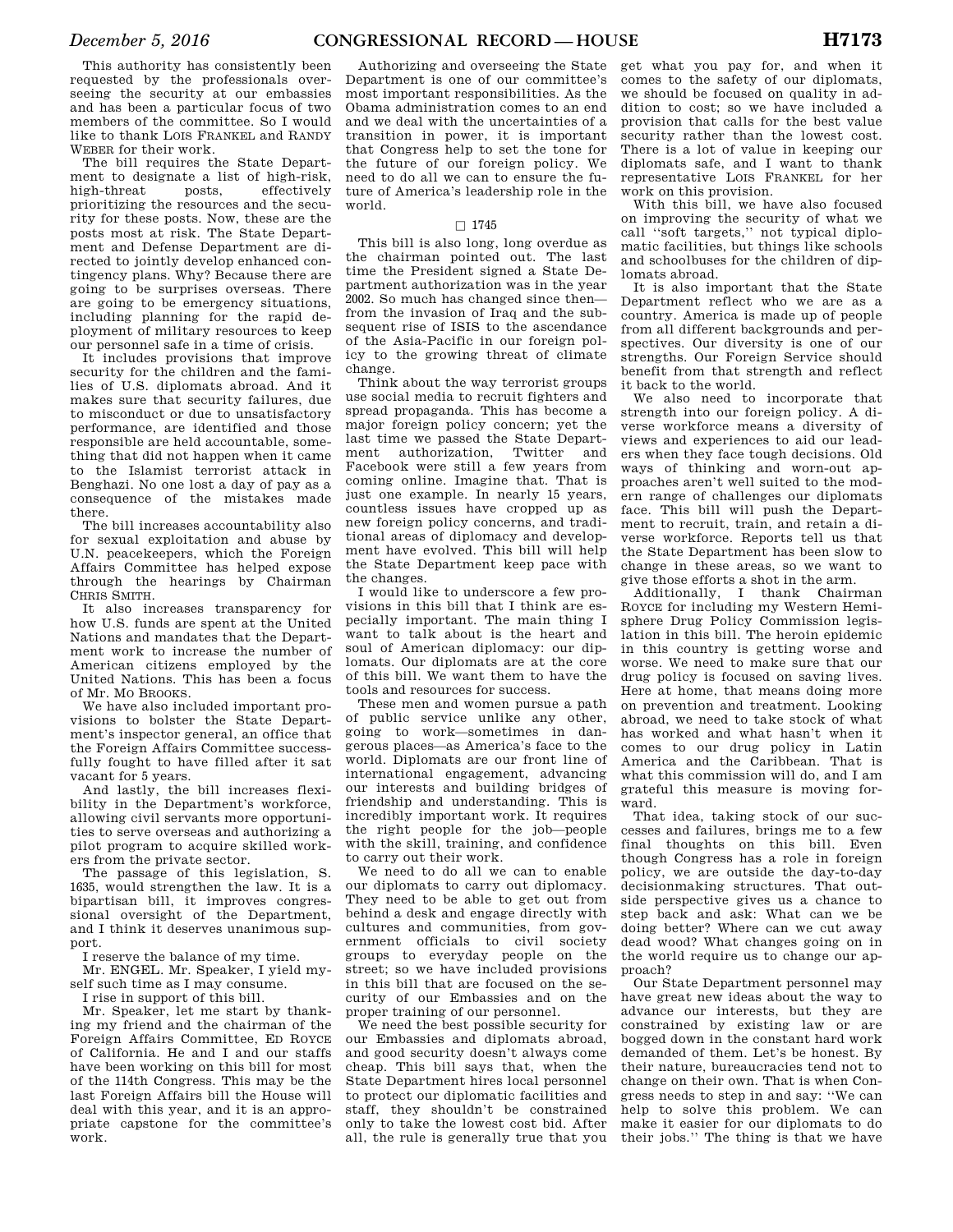to actually do that. We should try to pass a bill like this every year. It should become the way we do business, just like the defense authorization, because when we don't, we are letting our diplomats down; we are also ceding their work to other jurisdictions, and we are missing opportunities to bolster American diplomacy and national security.

Last week, we voted on the Defense Authorization Act. It included 80 provisions that fell, at least in part, under the jurisdiction of the Foreign Affairs Committee when it landed on the President's desk. I respect our friends on the Armed Services Committee a great deal, but I hear their message loud and clear, that if we don't act in our own jurisdiction, someone else will.

I am encouraged that we have made it this far on this bill. I hope it becomes a regular part of our committee's work and that, a year from now, we are back here debating more good ideas about improving American diplomacy. For now, I again thank the chairman. I am glad to support this bill, and I urge all my colleagues to do the same.

I reserve the balance of my time.

Mr. ROYCE. Mr. Speaker, I yield 4 minutes to the gentleman from New Jersey (Mr. SMITH). He is the chairman of the Foreign Affairs Subcommittee on Africa, Global Health, Global Human Rights, and International Organizations.

Mr. SMITH of New Jersey. I thank my good friend, the distinguished chairman of the Foreign Affairs Committee, Mr. ROYCE, for his leadership on this important bill. I thank ELIOT ENGEL, the ranking member, and, of course, Senators CORKER and CARDIN. This is a true bipartisan piece of legislation. I thank my colleagues for their leadership on this.

Mr. Speaker, a highly skilled group of Foreign Service Officers—about 15,000 strong—are deployed worldwide to promote peace and human rights, to support prosperity, and to protect Americans while advancing the vital interests of the United States abroad. For most, posting overseas requires serious personal sacrifice. For some, deployment entails serious danger—from disease, crime, and terrorism.

Mr. Speaker, after the American Embassies in Dar es Salaam and Nairobi were attacked by terrorists in August of 1998, I chaired hearings on Embassy security in my subcommittee and authored the Admiral James W. Nance and Meg Donovan Foreign Relations Authorization Act of 2000 and 2001 to significantly boost Embassy security, including reconfigured Embassies, setbacks—a zone that puts the street farther away from the building—and additional diplomatic security personnel. The bill, dubbed the ''Embassy Security Act,'' which passed the House in 1999, never even got a vote in the Senate; but after much lobbying, my bill was included in its entirety in the FY 2000 appropriations omnibus. In 2005,

Congress enacted into law another bill I sponsored, the Department of State Authorities Act, which, among other things, boosted danger pay.

Today, the Royce-Corker-Engel-Cardin bill authorizes \$4.8 billion for Embassy security. It continues the allimportant work of ensuring the most effective security possible for our Foreign Service and Americans abroad by directing joint DOD-State contingency plans—including the rapid deployment of Armed Forces—the designation of high-risk, high-threat posts with adequate funding and training commensurate with the danger, and the utilization of ''best value'' contracting.

The bill provides numerous enhancements of personnel issues for our men and women in the Foreign Service from promotion opportunities to updated cost-of-living adjustments to improved care of Foreign Service officers' children-dependents with autism spectrum disorders.

During markup—and I thank the chair for being so gracious for supporting it—I sponsored an amendment that was approved that recognizes applied behavior analysis, or ABA, as proven evidence-based intervention for autistic children and that the Secretary of State should ensure that coverage of and access to ABA for dependents with ASD of overseas employees is provided.

I travel all over the world, and I often hear from Foreign Service Officers who cannot get ABA treatment for their children. They are anguished because, if they try to go to a deployment where that is provided, it may hinder their Foreign Service careers; and, of course, they put their children first. That shouldn't be the case. There should be no choice. The children need to be supported as well as the Foreign Service Officers.

The House Foreign Affairs Committee also adopted another amendment I offered during markup, which is whistleblower protections for U.N. personnel—we have had hearings on that in our subcommittee—the capacity to investigate allegations of sexual exploitation committed by peacekeepers and to hold those who commit such heinous crimes accountable.

Mr. Speaker, I have traveled to places like Goma, in the DRC, where peacekeepers were raping 13-yearolds—U.N. peacekeepers. The series of hearings that we held on it found that the zero tolerance policy of the U.N. was really zero compliance. That has to improve. There have been some improvements made but far fewer than what are required. This legislation helps to push that ball significantly down that lane. Hopefully, the peacekeepers will do just that—protect. It is a duty for us to make sure that that happens. There are many other good things in this bill.

Again, I thank Chairman ROYCE for his leadership.

Mr. ROYCE. Mr. Speaker, in reclaiming my time, I thank CHRIS SMITH for his years of oversight and for his combating that type of abuse. I also thank him for our efforts to have this included now in what will become a new law.

I reserve the balance of my time.

Mr. ENGEL. Mr. Speaker, I yield 3 minutes to the gentleman from Virginia (Mr. CONNOLLY), my good friend and colleague on the Foreign Affairs Committee.

Mr. CONNOLLY. I thank the gentleman from New York (Mr. ENGEL), my dear friend and the distinguished ranking member of the House Foreign Affairs Committee.

I rise today in support of S. 1635, the Department of State Authorities Act. There is an expression in Latin. I studied Latin for 6 years, but I rarely get to use it. It is mirabile dictu—wonderful to relate—that we are actually going to pass the State Department authorization bill.

The bill is not perfect, and it is not as comprehensive as one would hope; however, it is a product of compromise under the fine leadership of ED ROYCE and ELIOT ENGEL. It is a welcome step toward the annual authorization of the State Department operations I know we will get to next year. The regular enactment of a State Department authorization is a long-neglected priority, and the clarity of our diplomacy and development missions have suffered absent one. Congress has not enacted a full State authorization bill since 2002.

In a similar vein, the Foreign Assistance Act has not undergone a comprehensive reauthorization since 1985, when I was a staff member on the Senate Foreign Relations Committee. I have introduced the Global Partnerships Act, which would do just that, and I have tried to streamline and modernize the Foreign Assistance Act of 1961.

The bill on the floor today codifies high standards for Embassy security practices and ensures that we are making smart investments in diplomatic security. It also fights discrimination and promotes diversity within the Foreign Service.

I thank the committee—and particularly our leaders, Chairman ROYCE and Ranking Member ENGEL—for including my amendment that requires the State Department to report on its compliance with the Federal Information Technology Acquisition Reform Act, FITARA, which is the Federal IT reform bill I introduced and wrote with Mr. ISSA.

I support this bill because it enables the kind of serious, credible, and ambitious diplomacy that can solve the world's most intractable challenges, and I urge my colleagues to give it their full support.

Again, I congratulate our staffs—and particularly our chairman and ranking member, Mr. ROYCE and Mr. ENGEL, respectively—for their leadership in bringing this bill before us today.

Mr. ROYCE. Mr. Speaker, I reserve the balance of my time.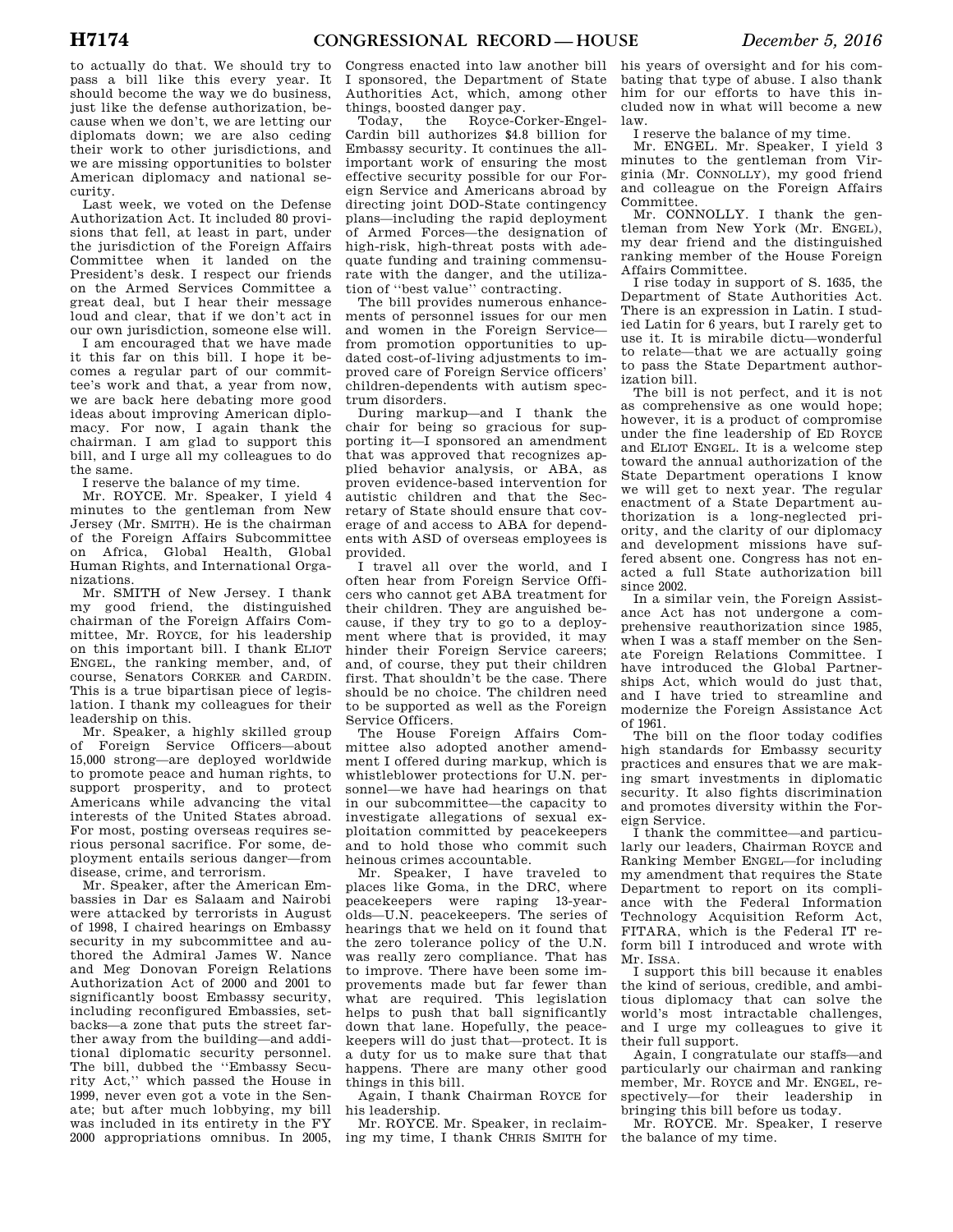Mr. ENGEL. Mr. Speaker, I yield myself such time as I may consume.

I am waiting for one other speaker; so, while we are waiting, let me at least partially close.

I, first of all, thank Chairman ROYCE's staff for their hard work on this very important bill. I thank Tom Sheehy, Ed Burrier, Tom Hill, and Doug Anderson, and on my staff, Jason Steinbaum, Doug Campbell, Eric Jacobstein, Janice Kaguyutan, Sajit Gandhi, Jennifer Hendrixson White, and Mark Iozzi. We can only do as well as the wonderful staff that we have, and it is really appreciated, I know, by Chairman ROYCE and by me.

As was said before, Mr. Speaker, every single year, Congress passes a defense authorization. It happens without fail, and it should. It is a vitally important piece of legislation, and we have an obligation to give our women and men in uniform the support and the resources they need.

### $\Box$  1800

The work of our diplomats is very different, but it is also critical to our national security. These dedicated public servants help to project stability, enhance security, and diffuse crises before they start.

From a dollars-and-cents perspective, it makes a lot more sense to prevent crises than to try to stop them after they are burning out of control. We need diplomacy to succeed so that using our military remains the last resort in our foreign policy. This legislation will help ensure that our diplomacy does succeed.

I hope this bill gets across the finish line soon; I hope the Senate does its job; and I hope we make a State Department authorization a yearly priority for the Foreign Affairs Committee, for the Congress, and for the American people.

I urge a ''yes'' vote on this bill.

I yield back the balance of my time. Mr. ROYCE. Mr. Speaker, I yield 2 minutes to the gentleman from Texas (Mr. GOHMERT).

Mr. GOHMERT. Mr. Speaker, I am a big fan of Chairman ROYCE's work, and I appreciate all the work of the committee in these difficult areas.

Sometimes in trying to bring together a big authorization bill like this, language gets inserted that can be problematic. On page 105, for example, section 713, ''Recruitment and retention of individuals who have lived, worked, or studied in predominantly Muslim countries or communities,'' we know that one of our problems when we were trying to deal with radical Islam is, number one, our President doesn't recognize radical Islam, although some of the best experts who are radical Islamists say, yes, it exists, and Muslim friends like President el-Sisi acknowledge it is a problem.

For example, here in subsection C, it says: ''The Secretary shall make every effort to recruit and retain individuals that have lived, worked, or studied in

predominantly Muslim countries or communities, including individuals who have studied at Islamic institutions of higher learning.''

I know this was not submitted by a Muslim—far from it—but although we desperately need people who have lived and studied in this area, to tell the Secretary of State that the Secretary shall make every effort to get people like this is the way our enemies take advantage of us. We should not be telling the Secretary to make every effort.

As a former chief justice, that is the kind of thing—you have to say, well, he didn't make every effort or she didn't make every effort. We should not be coercing the State Department to hire people who—if they are not appropriate or have Muslim ties, they should not be pushed into the State Department.

Mr. ROYCE. Mr. Speaker, let me say in response that we should hire, in the State Department, people who do have some experience. We should have some people there with some experience with Muslim culture and Muslim countries, with that kind of a background. But that said, we want to work with the gentleman from Texas (Mr. GOHMERT) on implementation of this bill to make certain that these concerns are handled.

Mr. Speaker, I yield 2 minutes to the gentlewoman from Florida (Ms. FRANKEL).

Ms. FRANKEL of Florida. Mr. Speaker, I thank Chairman ROYCE and Ranking Member ENGEL, first, for the great bipartisan work. I really appreciate being on this committee.

I want to tell you a story that one of our Ambassadors told me that I thought was amazing. I won't say her name or where she was, but she told me she was overseas. The security that they hired was so poor that they actually had to hire criminals; and her security guard not only robbed her and her family, but killed their dog. That is just an example of some of the quality of security that we had for our Ambassadors, who deserve absolutely our utmost protection.

So I just want to thank both the chairman and the ranking member for working with me to get this provision in this bill that now is going to let our State Department get well-qualified security for Embassies, which they deserve to have.

Mr. ROYCE. Mr. Speaker, I yield myself such time as I may consume.

I want to thank the gentlewoman from Florida for her contribution to this legislation.

Mr. Speaker, as chairman, I also want to thank our ranking member, Mr. ENGEL. I want to thank all my committee colleagues for their contributions to this bill. I think we should take the opportunity to thank our counterparts, Senator CORKER and Senator CARDIN, in the Senate for working with us to bring the first State authorization bill to the President's desk in over 15 years.

Today, the Department is considering how to deploy diplomats in high-

threat, high-risk places like South Sudan, like the Central African Republic, Yemen, Libya. It is our responsibility to make sure that U.S. personnel at these posts have every available means of protection, and this bill authorizes the Department to make critical upgrades in Embassy security.

This bill also mandates that the Department uses leverage at the United Nations to make improvements that have been ignored for too long. In just the last year, we have heard horrific stories of peacekeepers sexually abusing and exploiting those they are sent to protect. Sadly, these are not the first instances of such predatory behavior, but the United Nations has failed to take steps to stop it.

Oversight is necessary at any agency. It took 5 years for the Department's inspector general position to be filled, and this bill makes sure that the Department's watchdog has all the tools it needs to perform its mandate.

This bill deserves our support. The other body should move quickly so that these critical reforms can be signed into law by the President.

I yield back the balance of my time. The SPEAKER pro tempore. The question is on the motion offered by the gentleman from California (Mr. ROYCE) that the House suspend the rules and pass the bill, S. 1635, as amended.

The question was taken.

The SPEAKER pro tempore. In the opinion of the Chair, two-thirds being in the affirmative, the ayes have it.

Mr. GOHMERT. Mr. Speaker, on that I demand the yeas and nays.

The yeas and nays were ordered.

The SPEAKER pro tempore. Pursuant to clause 8 of rule XX, further proceedings on this motion will be postponed.

# **RECESS**

The SPEAKER pro tempore. Pursuant to clause 12(a) of rule I, the Chair declares the House in recess until approximately 6:30 p.m. today.

Accordingly (at 6 o'clock and 8 minutes p.m.), the House stood in recess.

# $\square$  1830

### AFTER RECESS

The recess having expired, the House was called to order by the Speaker pro tempore (Mr. HARDY) at 6 o'clock and 30 minutes p.m.

# ANNOUNCEMENT BY THE SPEAKER PRO TEMPORE

The SPEAKER pro tempore. Pursuant to clause 8 of rule XX, proceedings will resume on motions to suspend the rules previously postponed.

Votes will be taken in the following order:

H.R. 5015, by the yeas and nays;

H.R. 6427, by the yeas and nays;

S. 1635, by the yeas and nays.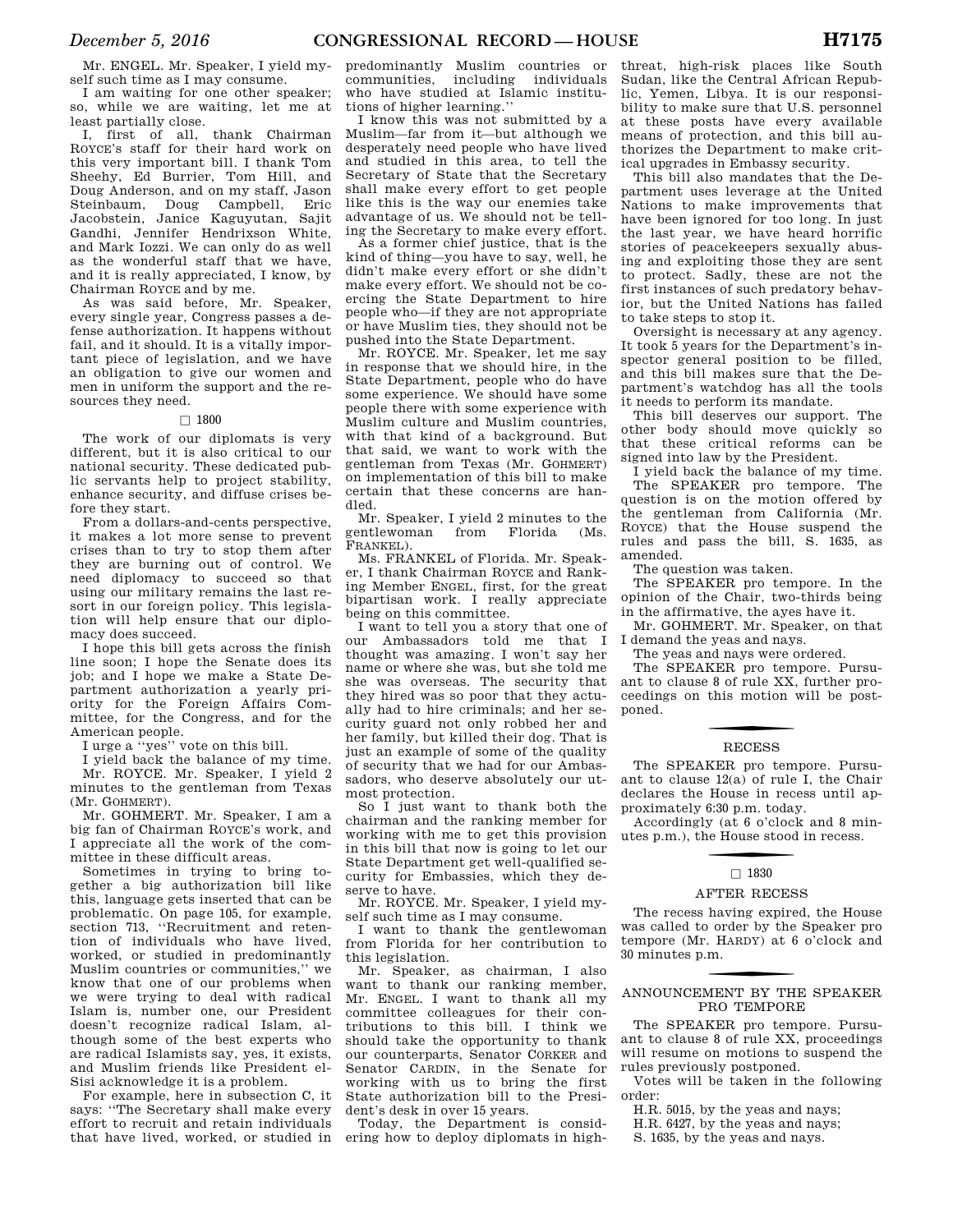### **H7176 CONGRESSIONAL RECORD — HOUSE** *December 5, 2016*

The first electronic vote will be conducted as a 15-minute vote. Remaining electronic votes will be conducted as 5 minute votes.

# f COMBAT-INJURED VETERANS TAX FAIRNESS ACT OF 2016

The SPEAKER pro tempore. The unfinished business is the vote on the motion to suspend the rules and pass the bill (H.R. 5015) to restore amounts improperly withheld for tax purposes from severance payments to individuals who retired or separated from service in the Armed Forces for combat-related injuries, and for other purposes, as amended, on which the yeas and nays were ordered.

The Clerk read the title of the bill.

The SPEAKER pro tempore. The question is on the motion offered by the gentleman from Texas (Mr. BRADY) that the House suspend the rules and pass the bill, as amended.

The vote was taken by electronic device, and there were—yeas 392, nays 0, not voting 41, as follows:

[Roll No. 601]

Cole

F.

Flores Fortenberry

Johnson (OH) Johnson, E. B.

Abraham Adams Aderholt Aguilar Allen Amash Amodei Ashford Babin Barletta Barr Barton Bass Beatty Benishek Bera Beyer Bilirakis Bishop (GA) Bishop (MI) Bishop (UT) Black Blackburn Blum Blumenauer Bonamici Bost Boustany Boyle, Brendan F. Brady (PA) Brady (TX) Brat Brooks (AL) Brooks (IN) Brownley (CA) Buchanan Buck Bucshon Burgess Bustos Butterfield Byrne Calvert Capps Capuano Cardenas Carson (IN) Carter (GA) Carter (TX) Cartwright Castor (FL) Castro (TX) Chabot Chaffetz Cicilline Clark (MA) Clarke (NY) Clay Cleaver

YEAS—392 Clyburn Coffman Cohen Collins (GA) Collins (NY) Comer Comstock Conaway Connolly Conyers Cook Cooper Costa Costello (PA) Courtney Cramer Crawford Crenshaw Crowley Cuellar Culberson Cummings Curbelo (FL) Davidson Davis (CA) Davis, Danny Davis, Rodney DeFazio DeGette Delaney DeLauro Denham Dent DeSantis DeSaulnier DesJarlais Deutch Diaz-Balart Dingell Doggett Dold Donovan Doyle, Michael Duckworth Duncan (SC) Duncan (TN) Ellison Emmer (MN) Engel Eshoo Esty Evans Farenthold Fitzpatrick Fleischmann Fleming Foster Foxx Frankel (FL) Franks (AZ) Frelinghuysen Fudge Gabbard Gallego Garamendi Garrett Gibbs Gibson Gohmert Goodlatte Gosar Gowdy Graham Granger Graves (GA) Graves (LA) Graves (MO) Grayson Green, Al Green, Gene Griffith Grijalva Grothman Guinta Guthrie Gutiérrez Hanabusa Hardy Harper Hartzler Hastings Heck (NV) Heck (WA) Hensarling Herrera Beutler Higgins Hill Himes Hinojosa Holding Hoyer Hudson Huelskamp Huffman Huizenga (MI) Hultgren Hurd (TX) Israel Issa Jackson Lee Jeffries Jenkins (KS) Jenkins (WV) Johnson (GA)

Johnson, Sam Jones Jordan Joyce Kaptur Katko Keating Kelly (IL) Kelly (MS) Kelly (PA) Kennedy Kind King (IA) King (NY) Kinzinger (IL) Kline Knight Kuster Labrador LaHood Lamborn Lance Langevin Larsen (WA) Larson (CT) Latta Lawrence Levin Lewis Lieu, Ted Lipinski LoBiondo Loebsack Lofgren Long Loudermilk Love Lowenthal Lowey Lucas Luetkemeyer  $(NM)$ (NM) Lummis Lynch MacArthur Maloney, Carolyn Maloney, Sean Marino Massie Matsui McCarthy McCaul McClintock McCollum McGovern McHenry McKinley McMorris Rodgers McNerney McSally Meadows Meehan Meeks Meng Messer Mica Miller (FL) Moolenaar Mooney (WV) Becerra Bridenstine Brown (FL) Carney Chu, Judy Clawson (FL) DelBene Duffy Edwards Ellmers (NC) Farr Fincher Forbes Hanna

Lujan Grisham Luján, Ben Ray Mullin Nadler Neal Noem Nolan Nugent Nunes Olson Palmer Payne Pearce Pelosi Perry Peters Pitts Pocan Polis Quigley Rangel Reed Ribble Rigell Roby Rokita Ross Rouzer Royce Ruiz Russell T. Schiff Harris Honda Hunter Jolly Kildee Kilmer Lee

Moore Moulton Murphy (FL) Murphy (PA) Neugebauer Norcross O'Rourke Palazzo Pallone Pascrell Paulsen Perlmutter Peterson Pingree Pittenger Poliquin Pompeo Posey Price (NC) Price, Tom Ratcliffe Renacci Rice (NY) Rice (SC) Roe (TN) Rogers (AL) Rogers (KY) Rooney (FL) Ros-Lehtinen Roskam Rothfus Roybal-Allard Ruppersberger Ryan (OH) Salmon Sánchez, Linda Sanford Sarbanes Scalise Schakowsky Schrader Schweikert Scott (VA) Scott, Austin NOT VOTING—41 Hice, Jody B. Hurt (VA) Kirkpatrick LaMalfa Marchant McDermott Miller (MI)

Scott, David Sensenbrenner Serrano Sessions Sewell (AL) Sherman Shimkus Shuster Simpson Sinema Sires Slaughter Smith (MO) Smith (NE) Smith (NJ) Smith (TX) Smith (WA) Speier Stefanik Stewart Stivers Swalwell (CA) Takano Thompson (CA) Thompson (MS) Thompson (PA) Thornberry Tiberi Tipton Titus Tonko Torres Trott Tsongas Turner Upton Valadao Van Hollen Vargas Veasey Vela Velázquez Visclosky Wagner Walberg Walden Walker Walorski Walters, Mimi Walz Wasserman Schultz Waters, Maxine Watson Coleman Weber (TX) Webster (FL) Welch Wenstrup Westerman Williams Wilson (FL) Wilson (SC) Womack Woodall Yoder Yoho Young (AK) Young (IA) Young (IN) Zeldin Zinke Mulvaney Napolitano Newhouse Poe (TX) Reichert Richmond Rohrabacher Rush Sanchez, Loretta Stutzman Westmoreland Wittman Yarmuth

### $\Box$  1852

So (two-thirds being in the affirmative) the rules were suspended and the bill, as amended, was passed.

The result of the vote was announced as above recorded.

A motion to reconsider was laid on the table.

### CREATING FINANCIAL PROS-<br>PERITY FOR BUSINESSES AND PERITY FOR BUSINESSES INVESTORS ACT

The SPEAKER pro tempore. The unfinished business is the vote on the motion to suspend the rules and pass the bill (H.R. 6427) to improve the operation of United States capital markets, and for other purposes, on which the yeas and nays were ordered.

The Clerk read the title of the bill.

The SPEAKER pro tempore. The question is on the motion offered by the gentleman from New Jersey (Mr. GARRETT) that the House suspend the rules and pass the bill.

This is a 5-minute vote.

Comer Comstock Conaway Connolly Conyers Cook Cooper Costa Courtney Cramer Crawford Crenshaw Crowley Cuellar Culberson Cummings Curbelo (FL) Davidson Davis (CA) Davis, Danny Davis, Rodney DeFazio DeGette Delaney DeLauro Denham Dent DeSantis DeSaulnier DesJarlais Deutch Diaz-Balart Dingell Doggett Dold Donovan Doyle, Michael F. Duckworth Duncan (SC) Duncan (TN) Ellison Emmer (MN) Engel Eshoo Esty Evans Farenthold Fitzpatrick Fleischmann Fleming Flores Fortenberry Foster Foxx Frankel (FL) Franks (AZ) Frelinghuysen Fudge Gabbard Gallego Garamendi Garrett Gibbs Gibson

Abraham

The vote was taken by electronic device, and there were—yeas 391, nays 2, not voting 40, as follows:

> [Roll No. 602] YEAS—391

Adams Aderholt Aguilar Allen Amash Amodei Ashford Babin Barletta Barr Barton Bass Beatty Benishek Bera Beyer Bilirakis Bishop (GA) Bishop (MI) Bishop (UT) Black Blackburn Blum Blumenauer Bonamici Bost Boustany Boyle, Brendan F. Brady (PA) Brady (TX) Brat Brooks (AL) Brooks (IN) Brownley (CA) Buchanan Buck Bucshon Burgess Bustos Butterfield Byrne Calvert Capps Cárdenas Carson (IN) Carter (GA) Carter (TX) Cartwright Castor (FL) Castro (TX) Chabot Chaffetz Cicilline Clark (MA) Clarke (NY) Clay Cleaver Clyburn Coffman Cohen Cole  $Collins (GA)$ Collins (NY)

Gohmert Goodlatte Gosar Gowdy Graham Granger Graves (GA) Graves (LA) Graves (MO) Grayson Green, Al Green, Gene Griffith Grijalva Grothman Guinta Guthrie Gutiérrez Hanabusa Hardy Harper Harris Hartzler Hastings Heck (NV) Heck (WA) Hensarling Herrera Beutler Higgins Hill Himes Hinojosa Holding Hoyer Hudson Huelskamp Huffman Huizenga (MI) Hultgren Hurd (TX) Israel Issa Jackson Lee Jeffries Jenkins (KS) Jenkins (WV) Johnson (GA) Johnson (OH) Johnson, E. B. Johnson, Sam Jones Jordan Joyce Kaptur Katko Keating Kelly (IL) Kelly (MS) Kelly (PA) Kennedy Kind King (IA) King (NY) Kinzinger (IL)

Kline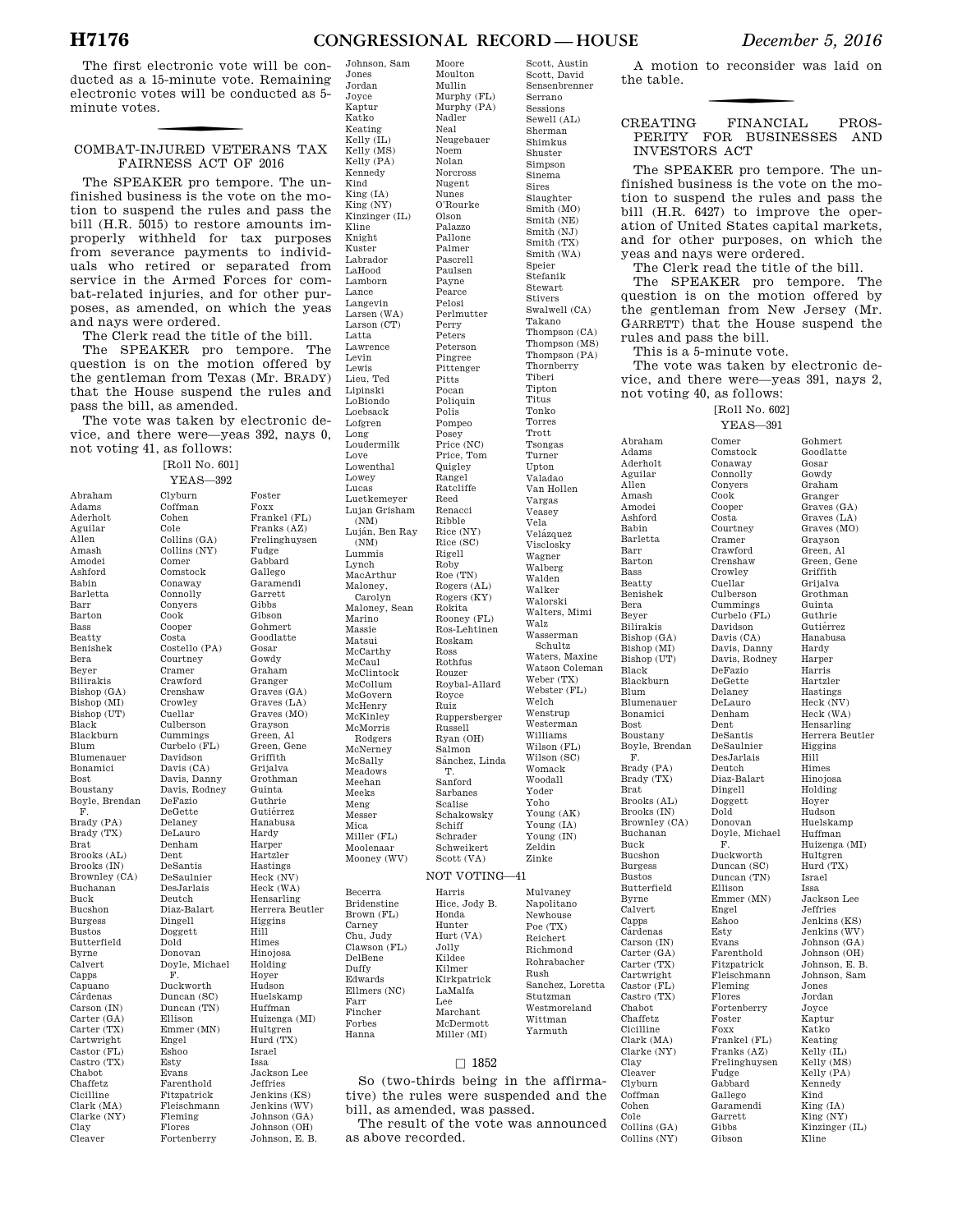# *December 5, 2016* **CONGRESSIONAL RECORD — HOUSE H7177**

Knight Kuster Labrador LaHood Lamborn **Lance** Langevin Larsen (WA) Larson (CT) Latta Lawrence Levin Lewis Lieu, Ted Lipinski LoBiondo Loebsack Lofgren Long Loudermilk Love Lowenthal Lowey Lucas Luetkemeyer Lujan Grisham (NM) Luján, Ben Ray  $(NM)$ Lummis MacArthur Maloney, Carolyn Maloney, Sean Marino Massie Matsui McCarthy McCaul McClintock McCollum McGovern McHenry McKinley McMorris Rodgers McNerney McSally Meadows Meehan Meeks Meng Mica Miller (FL) Moolenaar Mooney (WV) Moore Moulton Mullin Murphy (FL) Murphy (PA) Nadler Neal Neugebauer Noem Nolan Norcross Nugent Capuano Lynch Becerra

Bridenstine Brown (FL) Carney Chu, Judy Clawson (FL) Costello (PA) DelBene Duffy Edwards Ellmers (NC) Farr Fincher Forbes

Nunes

Sewell (AL)

Olson Palazzo Pallone Palmer Pascrell Paulsen Payne Pearce Pelosi

Perry Peters

Pingree

Pitts Pocan

Polis Pompeo

Quigley Rangel Ratcliffe Reed Renacci Ribble

Rigell

Rokita

Roskam Ross Rothfus Rouzer

Royce Ruiz

Russell

Salmon

T. Sanford

Scalise

Schiff

Serrano Sessions

Hanna

Honda Hunter

Jolly Kildee Kilmer

LaMalfa Lee

Messer

O'Rourke Perlmutter Peterson Pittenger Poliquin Posey Price (NC) Price, Tom Rice (NY) Rice (SC) Richmond Roby Roe (TN) Rogers (AL) Rogers (KY) Rooney (FL) Ros-Lehtinen Roybal-Allard Ruppersberger Ryan (OH) Sánchez, Linda Sarbanes Schakowsky Schrader Schweikert Scott (VA) Scott, Austin Scott, David Sensenbrenner Sherman Shimkus Shuster Simpson Sinema Sires Slaughter Smith (MO) Smith (NE) Smith (NJ) Smith (TX) Smith (WA) Speier Stefanik Stewart Stivers Swalwell (CA) Takano Thompson (CA) Thompson (MS) Thompson (PA) Thornberry Tiberi Tipton Titus Tonko Torres Trott Tsongas Turner Upton Valadao Van Hollen Vargas Veasey Vela Velázquez Visclosky Wagner Walberg Walden Walker Walorski Walters, Mimi Walz Wasserman Schultz Waters, Maxine Watson Coleman Weber (TX) Webster (FL) Welch Wenstrup Westerman Williams Wilson (FL) Wilson (SC) Womack Woodall Yarmuth Yoder Yoho Young (AK) Young (IA) Young (IN) Zeldin Zinke NAYS—2 NOT VOTING—40 Hice, Jody B. Hurt (VA) Kirkpatrick Marchant McDermott Miller (MI) Mulvaney Napolitano Newhouse Poe (TX) Reichert Rohrabacher Rush Sanchez, Loretta Stutzman Westmoreland Wittman

ANNOUNCEMENT BY THE SPEAKER PRO TEMPORE The SPEAKER pro tempore (during the vote). There are 2 minutes remaining.

### $\Box$  1902

So (two-thirds being in the affirmative) the rules were suspended and the bill was passed.

The result of the vote was announced as above recorded.

A motion to reconsider was laid on the table.

DEPARTMENT OF STATE OPER-ATIONS AUTHORIZATION AND EMBASSY SECURITY ACT, FIS-CAL YEAR 2016

The SPEAKER pro tempore. The unfinished business is the vote on the motion to suspend the rules and pass the bill (S. 1635) to authorize the Department of State for fiscal year 2016, and for other purposes, as amended, on which the yeas and nays were ordered.

The Clerk read the title of the bill. The SPEAKER pro tempore. The question is on the motion offered by the gentleman from California (Mr. ROYCE) that the House suspend the rules and pass the bill, as amended.

This is a 5-minute vote.

Abraham Adams Aderholt Aguilar Allen Amash Amodei Ashford Barletta Barr Barton Bass Beatty Benishek Bera Beyer Bilirakis

Blum

F. Brady (PA) Brady (TX)

Bonamici Bost Boustany

Brooks (IN)

Buchanan Bucshon Burgess Bustos Butterfield Byrne Calvert Capps Capuano Cardenas Carson (IN)

Carter (TX) Cartwright Castor (FL) Castro (TX) Chabot Chaffetz Cicilline Clark (MA) Clarke (NY) Clay Cleaver Clyburn Coffman Cohen Cole

The vote was taken by electronic device, and there were—yeas 374, nays 16, not voting 43, as follows:

[Roll No. 603]

### YEAS—374 Bishop (GA) Bishop (MI) Bishop (UT) Blumenauer Boyle, Brendan Brooks (AL) Brownley (CA) Carter (GA) Collins (GA) Collins (NY) Comer Comstock Connolly Conyers Cook Cooper Costa Courtney Cramer Crawford Crenshaw Crowley Cuellar Culberson Cummings Curbelo (FL) Davidson Davis (CA) Davis, Danny Davis, Rodney DeFazio DeGette Delaney DeLauro Denham Dent DeSantis DeSaulnier DesJarlais Deutch Diaz-Balart Dingell Doggett Dold Donovan Doyle, Michael F. Duckworth Duncan (SC) Duncan (TN) Ellison Emmer (MN) Engel Eshoo Esty Evans Farenthold Fitzpatrick Fleischmann Fleming Flores Fortenberry Foster Foxx Frankel (FL) Franks (AZ) Frelinghuysen Fudge Gabbard Gallego Garamendi

Garrett Gibbs Gibson Gosar Gowdy Graham Granger Graves (GA) Graves (LA) Graves (MO) Grayson Green, Al Green, Gene Grijalva Guinta Guthrie Gutiérrez Hanabusa Hardy Harper Hartzler Hastings Heck (NV) Heck (WA) Hensarling Herrera Beutler Higgins Hill Himes Hinojosa Holding Hoyer Hudson Huelskamp Huffman Huizenga (MI) Hultgren Hurd (TX) Israel Issa Jackson Lee Jeffries Jenkins (KS) Jenkins (WV) Johnson (GA) Johnson (OH) Johnson, E. B. Johnson, Sam Jordan Joyce Kaptur Katko Kelly (IL) Kelly (MS) Kelly (PA) Kennedy Kind King (NY) Kinzinger (IL) Knight Kuster Hanna

Labrador LaHood Lamborn Lance Langevin Larsen (WA) Larson (CT) Latta Lawrence Levin Lewis Lieu, Ted Lipinski LoBiondo Loebsack Lofgren Long Loudermilk Love Lowenthal Lowey Lucas Luetkemeyer Lujan Grisham (NM) Luján, Ben Ray (NM) Lummis Lynch MacArthur Maloney, Carolyn Maloney, Sean Marino Matsui McCarthy McCaul McClintock McCollum McGovern McHenry McKinley McMorris Rodgers McNerney McSally Meadows Meehan Meeks Meng Mica Miller (FL) Moolenaar Mooney (WV) Moore Moulton Mullin Murphy (FL) Murphy (PA) Nadler Neugebauer Noem Nolan Norcross Nugent Nunes O'Rourke Babin Black Blackburn Brat Buck Conaway Becerra Bridenstine

Brown (FL) Carney Chu, Judy Clawson (FL) Costello (PA) DelBene Duffy Edwards Ellmers (NC) Farr Fincher Forbes

Shimkus Shuster Simpson Sinema Sires Slaughter Smith (MO) Smith (NE) Smith (NJ) Smith (TX) Smith (WA) Speier Stefanik Stewart Stivers Swalwell (CA) Takano Thompson (CA) Thompson (MS) Thompson (PA) Thornberry Tiberi Tipton Titus Tonko Torres Trott Tsongas

Turner Upton Valadao Van Hollen Vargas Veasey Vela Velázquez Visclosky Wagner Walberg Walden Walker Walorski Walters, Mimi Walz Wasserman Schultz Waters, Maxine Watson Coleman Weber (TX) Welch Wenstrup Westerman Williams Wilson (FL) Wilson (SC) Womack Woodall Yarmuth Yoder Yoho Young (AK) Young (IA) Young (IN) Zeldin Zinke

NAYS—16 Gohmert

Goodlatte Griffith Grothman Harris Jones

Honda Hunter Hurt (VA) Jolly Keating Kildee Kilmer Kirkpatrick Kline LaMalfa Lee Marchant McDermott Messer

King (IA) Massie Sensenbrenner Webster (FL)

### NOT VOTING—43 Hice, Jody B.

Miller (MI) Mulvaney Napolitano Neal Newhouse Poe (TX) Reichert Rohrabacher Rush Sanchez, Loretta Stutzman Westmoreland Wittman

 $\Box$  1910

Messrs. CONAWAY, GOODLATTE, and GRIFFITH changed their vote from ''yea'' to ''nay.''

Olson Palazzo Pallone Palmer Pascrell Paulsen Payne Pearce Pelosi Perlmutter Perry Peters Peterson Pingree Pittenger Pitts Pocan Poliquin Polis Pompeo Posey Price (NC) Price, Tom **Quigley** Rangel Ratcliffe Reed Renacci Ribble Rice (NY) Rice (SC) Richmond Rigell Roby Roe (TN) Rogers (AL) Rogers (KY) Rokita Rooney (FL) Ros-Lehtinen Roskam Ross  $D$ othfus Rouzer Roybal-Allard Royce Ruiz Ruppersberger Russell Ryan (OH) Salmon Sa´nchez, Linda T. Sanford Sarbanes Scalise Schakowsky Schiff Schrader Schweikert Scott (VA) Scott, Austin Scott, David Serrano Sessions Sewell (AL) Sherman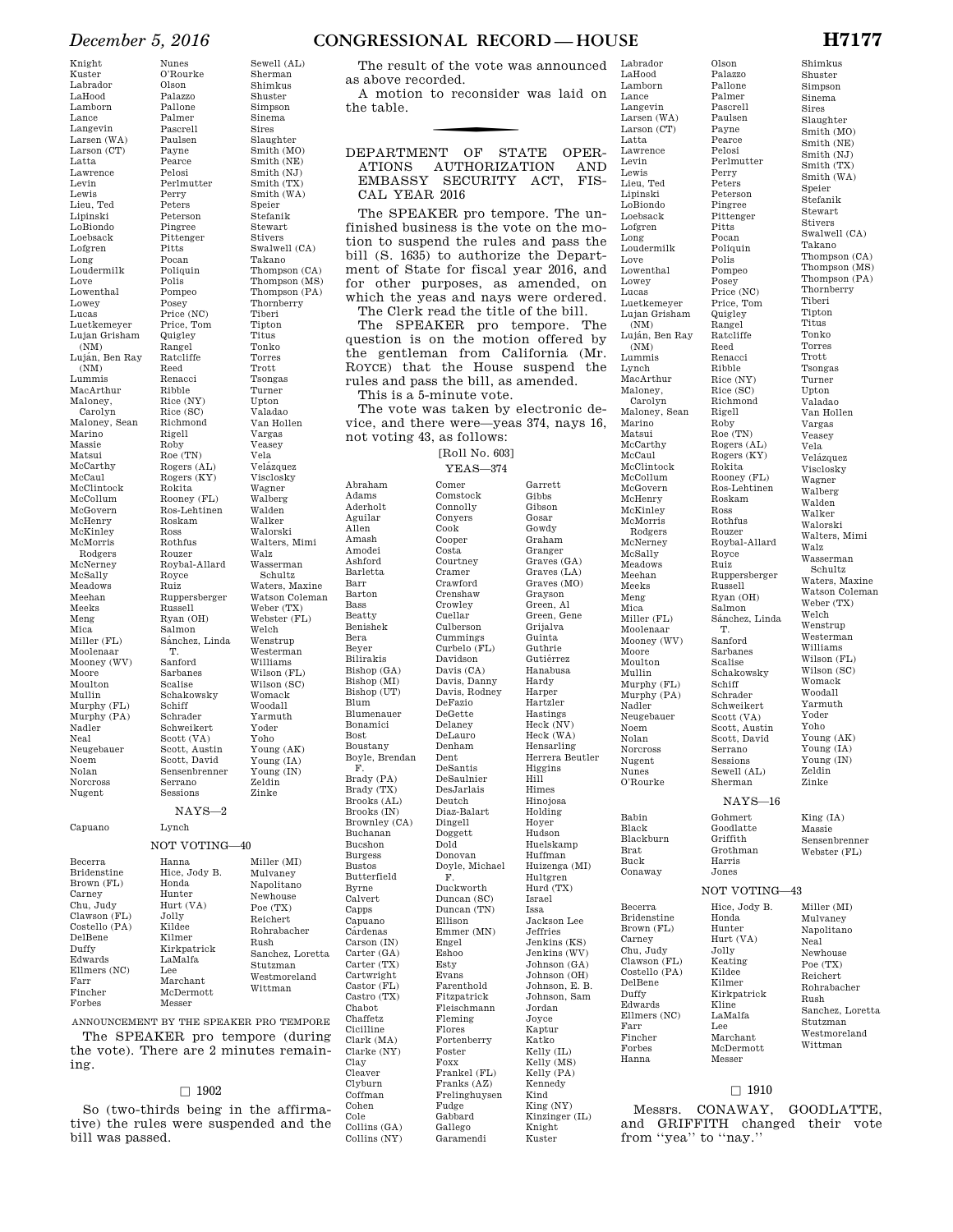So (two-thirds being in the affirmative) the rules were suspended and the bill, as amended, was passed.

The result of the vote was announced as above recorded.

A motion to reconsider was laid on the table.

### PERSONAL EXPLANATION

Mrs. NAPOLITANO. Madam Speaker, I was absent on Monday, December 5, 2016. Had I been present, I would have voted ''yea'' on rollcall No. 601—H.R. 5015—Combat-Injured Veterans Tax Fairness Act of 2016, as amended, ''yea'' on rollcall No. 602—H.R. 6427—Creating Financial Prosperity for Businesses and Investors Act, and ''yea'' on rollcall No. 603—House Amendment to S. 1635— Department of State Authorities Act, Fiscal Year 2017, as amended.

f PRESIDENTIAL ALLOWANCE MOD-ERNIZATION ACT OF 2016—VETO MESSAGE FROM THE PRESIDENT OF THE UNITED STATES

Mr. CHAFFETZ. Madam Speaker, notwithstanding the order of the House of September 22, 2016, I ask unanimous consent that the veto message of the President on the bill, H.R. 1777, together with the accompanying bill, be referred to the Committee on Oversight and Government Reform.

The SPEAKER pro tempore (Ms. MCSALLY). Is there objection to the request of the gentleman from Utah?

There was no objection.

f PROVIDING FOR APPOINTMENT OF MEMBERS OF BOARD OF DIREC-TORS OF OFFICE OF COMPLI-**ANCE** 

Mr. RODNEY DAVIS of Illinois. Madam Speaker, I ask unanimous consent that the Committee on House Administration be discharged from further consideration of the bill (H.R. 6415) to provide for the appointment of members of the Board of Directors of the Office of Compliance to replace members whose terms expire during 2017, and for other purposes, and ask for its immediate consideration in the House.

The Clerk read the title of the bill.

The SPEAKER pro tempore. Is there objection to the request of the gentleman from Illinois?

There was no objection.

The text of the bill is as follows:

### H.R. 6415

*Be it enacted by the Senate and House of Representatives of the United States of America in Congress assembled,* 

### **SECTION 1. APPOINTMENT OF MEMBERS OF BOARD OF DIRECTORS OF OFFICE OF COMPLIANCE.**

(a) APPOINTMENT OF MEMBERS.—

(1) MEMBERS REPLACING MEMBERS WHOSE TERMS EXPIRE IN MARCH 2017.—Notwithstanding the first sentence of section 301(e) of the Congressional Accountability Act of 1995 (2 U.S.C. 1381(e)), of the members of the Board of Directors of the Office of Compliance who are appointed to replace the 3 members whose terms expire in March 2017—

(A) one shall have a term of office of 3 years; and

(B) two shall have a term of office of 4 years,

as designated at the time of appointment by the persons specified in section 301(b) of such Act (2 U.S.C. 1381(b)).

(2) MEMBERS REPLACING MEMBERS WHOSE TERMS EXPIRE IN MAY 2017.—In accordance with the first sentence of section 301(e) of the Congressional Accountability Act of 1995 (2 U.S.C. 1381(e)), the members of the Board of Directors of the Office of Compliance who are appointed to replace the 2 members whose terms expire in May 2017 shall each have a term of office of 5 years.

(b) SERVICE OF CURRENT MEMBERS.—Notwithstanding the second sentence of section 301(e) of the Congressional Accountability Act of 1995 (2 U.S.C. 1381(e)) or section 3 of the Office of Compliance Administrative and Technical Corrections Act of 2015 (Public Law 114–6; 2 U.S.C. 1381 note)—

(1) an individual serving as a member of the Board of Directors of the Office of Compliance whose term expires in March 2017 may be reappointed to serve one additional term at the length designated under paragraph (1) of subsection (a), but may not be reappointed to any additional terms after that additional term expires; and

(2) an individual serving as a member of the Board of Directors of the Office of Compliance whose term expires in May 2017 may be reappointed to serve one additional term at the length referred to in paragraph (2) of subsection (a), but may not be reappointed to any additional terms after that additional term expires.

(c) PERMITTING MEMBERS TO SERVE UNTIL APPOINTMENT OF SUCCESSORS.—Section 301(e) of the Congressional Accountability Act of 1995 (2 U.S.C. 1381(e)) is amended by adding at the end the following new paragraph:

''(3) PERMITTING SERVICE UNTIL APPOINT-MENT OF SUCCESSOR.—A member of the Board may serve after the expiration of that member's term until a successor has taken office.

The bill was ordered to be engrossed and read a third time, was read the third time, and passed, and a motion to reconsider was laid on the table.

DIRECTING THE SECRETARY OF THE SENATE TO MAKE TECH-NICAL CORRECTIONS IN THE EN-ROLLMENT OF S. 2943

Mr. THORNBERRY. Madam Speaker, I send to the desk a concurrent resolution and ask unanimous consent for its immediate consideration in the House.

The Clerk read the title of the concurrent resolution.

The SPEAKER pro tempore. Is there objection to the request of the gentleman from Texas?

There was no objection.

The text of the concurrent resolution is as follows:

### H. CON. RES. 179

*Resolved by the House of Representatives (the Senate concurring),* That in the enrollment of the bill S. 2943, the Secretary of the Senate shall make the following corrections:

(1) In section 212(a), strike ''less two'' and  $\,$ insert ''less than two''.

 $(2)$  In section  $217(a)(1)$ , strike "is amended" and insert ''as amended by section 821(a), is further amended" and strike "2338" and insert "2339".

(3) In section  $217(a)(2)$ , strike "is amended" and insert '', as amended by section 821(b), is further amended'' and strike ''2338'' and insert "2339".

(4) In section  $217(b)(1)(A)$ , strike "section 2338'' and insert ''sections 2338 and 2339''. (5) In section 512(c), strike ''Section 7511''

and insert ''Section 7511(b)''.

(6) In section 707(b)(4), strike ''pursuant to section 709'' and insert ''pursuant to section 708''.

(7) In the tables in section 4701, relating to Department of Energy National Security Programs, Infrastructure and Operations, Construction, strike ''04–D–125–04 RLUOB equipment installation'' and insert ''04–D–125 Chemistry and metallurgy research replacement project, LANL''.

The concurrent resolution was agreed to.

A motion to reconsider was laid on the table.

# UNITED NATIONS

(Ms. ROS-LEHTINEN asked and was given permission to address the House for 1 minute.)

Ms. ROS-LEHTINEN. Madam Speaker, last week, the United Nations General Assembly passed six anti-Israel resolutions, including yet another one that denies and distances Jewish and Christian ties to the Temple Mount.

In fact, Madam Speaker, the General Assembly will have taken up 20 anti-Israel resolutions by the end of this session and will have only brought up four—one, two, three, four—measures against some of the world's worst human rights violators like Iran, China, Russia, North Korea, Venezuela, and Cuba—combined.

This just underscores, Madam Speaker, the need for systemwide reforms at the United Nations.

With the new administration, Madam Speaker, we have an opportunity in the upcoming Congress to wield our considerable influence and leverage to promote and enact reforms by reassessing how we contribute taxpayer dollars to the corrupt U.N. system.

The U.S. must stop legitimizing this farce at the United Nations. It is time for us to take action and bring muchneeded reforms.

# $\Box$  1915

### PLEASE MEET DAISY ARVIZU

(Mr. O'ROURKE asked and was given permission to address the House for 1 minute.)

Mr. O'ROURKE. Madam Speaker, please meet Daisy Arvizu, who was one of over 300 El Pasoans to join us at a DREAMers town hall that we held in downtown El Paso at the Community Foundation Room with the Border Network for Human Rights and Las Americas Immigration Center last week. It was an opportunity for our community to come forward, both the DREAMers in our community and those who support the DREAMers, like Daisy who was brought here at the tender age of 1 year and 8 months, who works two jobs, a day job and a night job, and is also a student at the El Paso Community College.

Because the President-elect has vowed to terminate the executive action known as DACA, that means Daisy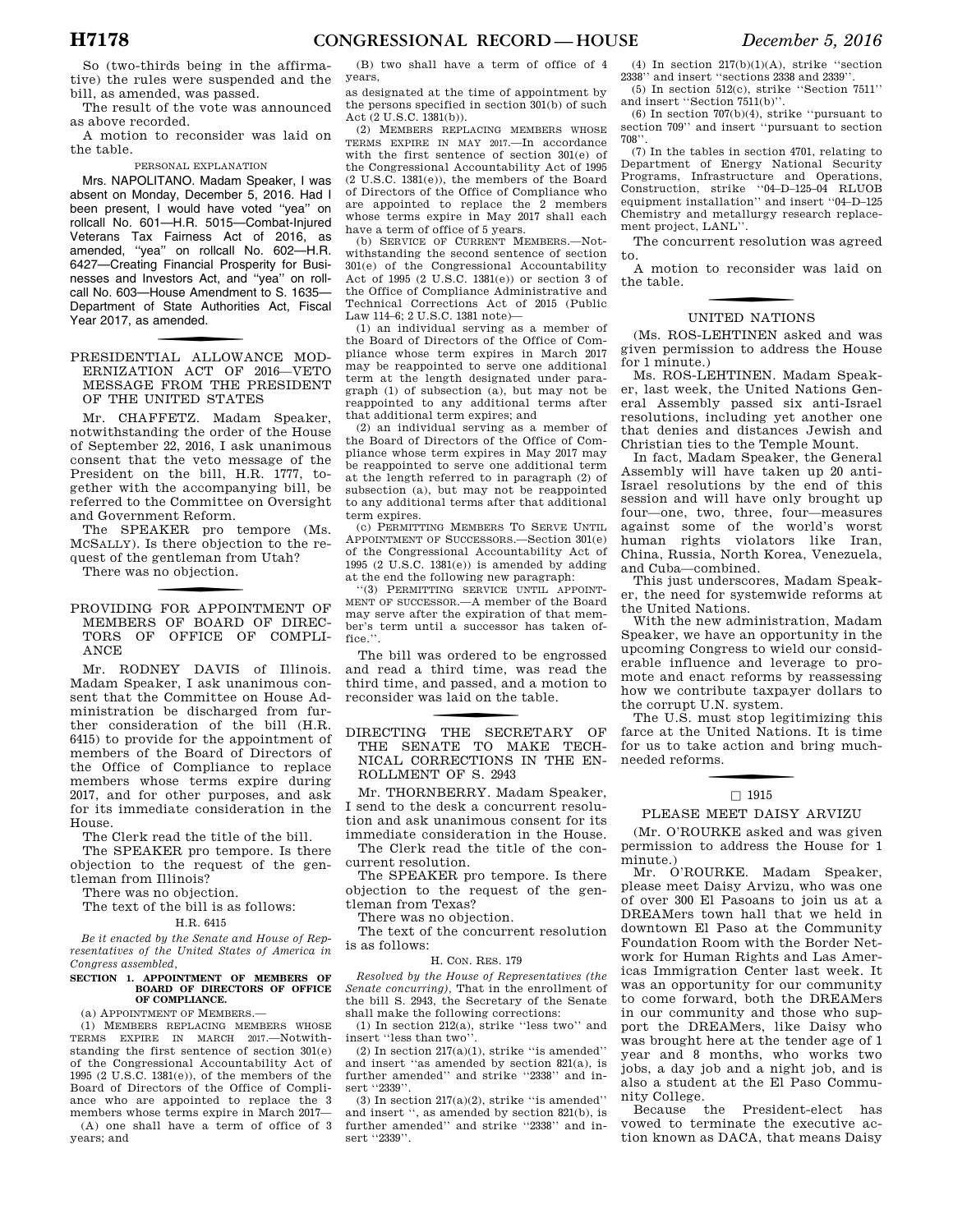has uncertainty, at a minimum. In the worst case scenario, she will be deported back to a country she does not know, a language she does not speak, and she and this country will lose the benefit of her potential.

Madam Speaker, we need to do the right thing. We need to keep Daisy and the 700-plus other DREAMers in this country for the benefit of our country and the potential that they can bring to the United States. I ask for your help, the help of the Members here, and the President-elect in making sure that we do the right thing for this country and for young DREAMers like Daisy.

# 10TH ANNIVERSARY OF THE STATE THEATRE

(Mr. THOMPSON of Pennsylvania asked and was given permission to address the House for 1 minute and to revise and extend his remarks.)

Mr. THOMPSON of Pennsylvania. Madam Speaker, on Saturday evening, I had the privilege of attending the 10th anniversary celebration of The State Theatre in State College, Centre County.

The State Theatre first opened as a movie house for Warner Bros. Pictures on October 15, 1938, showing ''The Sisters,'' starring Errol Flynn and Bette Davis.

Closing in 2001, the theatre building was extensively refurbished and reopened in December 2006, as a state-ofthe-art venue for theatre, dance, music, film, concerts, and other regional and international performances. Today, The State Theatre is a community-owned theatre dedicated to serving the Centre County region.

The theatre is a hub of local culture, featuring artists both homegrown and nationally renowned. There is something for everyone at The State Theatre—rock 'n' roll, country, indie, and blues; drama, musical theatre, comedy, and opera; movies, dance, stand-up, and children's programming.

There is rarely a day at the theatre without a show to be seen, a concert to be heard, or a laugh to be had.

Congratulations and thank you to the leadership, employees, volunteers, and supporters of The State Theatre for being a great venue for artists and audiences.

f TRIBUTE TO THREE-TIME SPRINT CUP SERIES CHAMPION TONY STEWART

(Mr. HUDSON asked and was given permission to address the House for 1 minute and to revise and extend his remarks.)

Mr. HUDSON. Madam Speaker, I rise today to pay tribute to the incredible career of three-time Sprint Cup Series champion Tony Stewart on his retirement.

Tony Stewart, known to his many fans as ''Smoke,'' started his career as a kid go-kart racing. He climbed the

ladder one step at a time throughout his 20-year driving career to become the legend he is today.

Every time Tony faced an obstacle, he overcame it with unmatched tenacity. He is a reminder to all of us that champions aren't born winners; they are built through hard work, grit, and determination.

Tony is driven by that same doggedness off the track, leading Stewart-Haas Racing in my congressional district in Kannapolis, North Carolina, and helping folks in need through the Tony Stewart Foundation. His role might be changing, but I know Smoke's presence at the racetrack and his impact on the sport we love will continue.

Renee and I applaud Tony for his outstanding career, and we wish him all the best as he begins this next chapter.

Madam Speaker, on behalf of North Carolina's Eighth District and racing fans everywhere, I am proud to say congratulations to Tony—always a racer, forever a champion.

# LEAVE OF ABSENCE

By unanimous consent, leave of absence was granted to:

Mr. NEWHOUSE (at the request of Mr. MCCARTHY) for today on account of flight delays due to weather.

Mr. POE of Texas (at the request of Mr. MCCARTHY) for today and the balance of the week on account of personal reasons.

Mr. DUFFY (at the request of Mr. MCCARTHY) for today on account of flight delays due to weather.

Mrs. NAPOLITANO (at the request of Ms. PELOSI) for today.

# f ENROLLED BILLS SIGNED

Karen L. Haas, Clerk of the House, reported and found truly enrolled bills of the House of the following titles, which were thereupon signed by the Speaker:

H.R. 5509. An act to name the Department of Veterans Affairs temporary lodging facility in Indianapolis, Indiana, as the ''Dr. Otis Bowen Veteran House''.

H.R. 5995. An act to strike the sunset on certain provisions relating to the authorized protest of a task or delivery order under section 4106 of title 41, United States Code.

# f SENATE ENROLLED BILL SIGNED

The Speaker announced his signature to an enrolled bill of the Senate of the following title:

S. 1550. An act to amend title 31, United States Code, to establish entities tasked with improving program and project management in certain Federal agencies, and for other purposes.

# BILLS PRESENTED TO THE PRESIDENT

Karen L. Haas, Clerk of the House, reported that on December 2, 2016, she presented to the President of the United States, for his approval, the following bills:

H.R. 4419. To update the financial disclosure requirements for judges of the District of Columbia courts and to make other improvements to the District of Columbia courts.

H.R. 5785. To amend title 5, United States Code, to provide for an annuity supplement for certain air traffic controllers.

H.R. 6297. To reauthorize the Iran Sanctions Act of 1996.

H.R. 5111. To prohibit the use of certain clauses in form contracts that restrict the ability of a consumer to communicate regarding the goods or services offered in interstate commerce that were the subject of the contract, and for other purposes.

H.R. 3471. To amend title 38, United States Code, to make certain improvements in the provision of automobiles and adaptive equipment by the Department of Veterans Affairs.

Karen L. Haas, Clerk of the House, further reported that on December 5, 2016, she presented to the President of the United States, for his approval, the following bills:

H.R. 5509. To name the Department of Veterans Affairs temporary lodging facility in Indianapolis, Indiana, as the ''Dr. Otis Bowen Veteran House''.

H.R. 5995. To strike the sunset on certain provisions relating to the authorized protest of a task or delivery order under section 4106 of title 41, United States Code.

# f ADJOURNMENT

Mr. THOMPSON of Pennsylvania. Madam Speaker, I move that the House now adjourn.

The motion was agreed to; accordingly (at 7 o'clock and 19 minutes p.m.), under its previous order, the House adjourned until tomorrow, Tuesday, December 6, 2016, at 10 a.m. for morning-hour debate.

# EXECUTIVE COMMUNICATIONS, ETC.

Under clause 2 of rule XIV, executive communications were taken from the Speaker's table and referred as follows:

7724. A letter from the Deputy Secretary, Commodity Futures Trading Commission, transmitting the Commission's final rules — Commodity Pool Operator Financial Reports (RIN: 3038-AE47) received December 1, 2016, pursuant to 5 U.S.C. 801(a)(1)(A); Public Law 104-121, Sec. 251; (110 Stat. 868); to the Committee on Agriculture.

7725. A letter from the Honors Attorney, Legal Division, Consumer Financial Protection Bureau, transmitting the Bureau's final rules — Consumer Leasing (Regulation M) [Docket No.: CFPB-2016-0036] (RIN: 3170- AA66) received December 1, 2016, pursuant to 5 U.S.C. 801(a)(1)(A); Public Law 104-121, Sec. 251; (110 Stat. 868); to the Committee on Financial Services.

7726. A letter from the Honors Attorney, Legal Division, Consumer Financial Protection Bureau, transmitting the Bureau's final rules — Truth in Lending (Regulation Z) [Docket No.: CFPB-2016-0037] (RIN: 3170- AA67) received December 1, 2016, pursuant to 5 U.S.C. 801(a)(1)(A); Public Law 104-121, Sec. 251; (110 Stat. 868); to the Committee on Financial Services.

7727. A letter from the Senior Counsel, Legal Division, Consumer Financial Protection Bureau, transmitting the Bureau's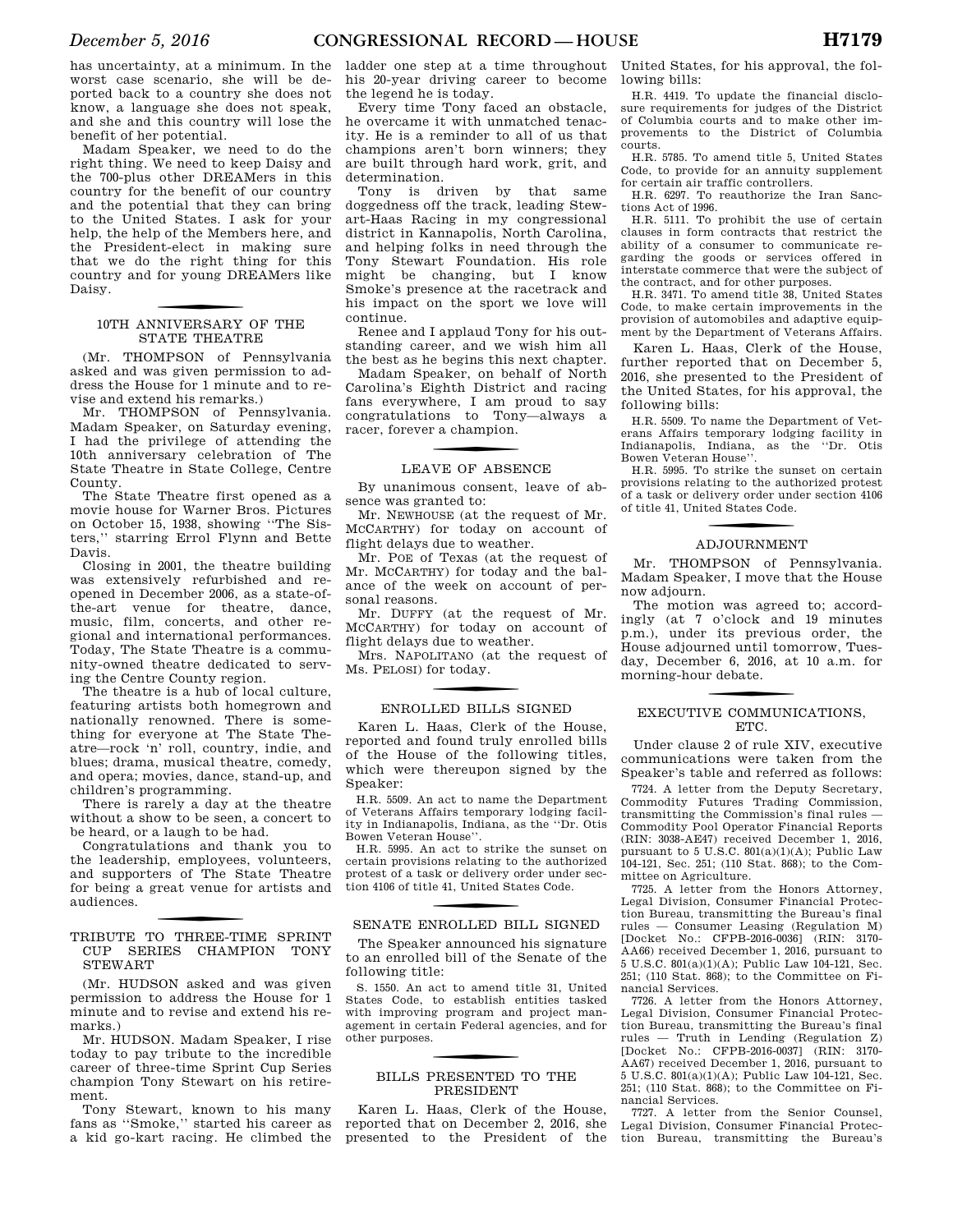Major final rule — Prepaid Accounts Under the Electronic Fund Transfer Act (Regulation E) and the Truth in Lending Act (Regulation Z) [Docket No.: CFPB-2014-0031] (RIN: 3170-AA22) received November 30, 2016, pursuant to 5 U.S.C. 801(a)(1)(A); Public Law 104- 121, Sec. 251; (110 Stat. 868); to the Committee on Financial Services.

7728. A letter from the Director, Office of Legislative and Intergovernmental Affairs, Securities and Exchange Commission, transmitting a Report on Modernization and Simplification of Regulation S-K, pursuant to 15 U.S.C. 77s note; Public Law 114-94, Sec. 72003(c); (129 Stat. 1785); to the Committee on Financial Services.

7729. A letter from the Associate General Counsel for Legislation and Regulations, Office of the Public and Indian Housing, Department of Housing and Urban Development, transmitting the Department's final rule — Native American Housing Assistance and Self-Determination Act; Revisions to the Indian Housing Block Grant Program Formula [Docket No.: FR-5650-F-14] (RIN: 2577- AC90) received December 1, 2016, pursuant to 5 U.S.C. 801(a)(1)(A); Public Law 104-121, Sec. 251; (110 Stat. 868); to the Committee on Financial Services.

7730. A letter from the Director, Regulatory Management Division, Environmental Protection Agency, transmitting the Agency's Major final rule — Renewable Fuel Standard Program: Standards for 2017 and Biomass-Based Diesel Volume for 2018 [EPA-HQ-OAR-2016-0004; FRL-9955-84-OAR] (RIN: 2060-AS72) received December 1, 2016, pursuant to 5 U.S.C. 801(a)(1)(A); Public Law 104- 121, Sec. 251; (110 Stat. 868); to the Committee on Energy and Commerce.

7731. A letter from the Director, Regulatory Management Division, Environmental Protection Agency, transmitting the Agency's final rule — Air Plan Approval; Kentucky; Revisions to Louisville Definitions and Ambient Air Quality Standards [EPA-R04-OAR-2015-0521;FRL-9955-90-Region 4] received December 1, 2016, pursuant to 5 U.S.C. 801(a)(1)(A); Public Law 104-121, Sec. 251; (110 Stat. 868); to the Committee on Energy and Commerce.

7732. A letter from the Director, Regulatory Management Division, Environmental Protection Agency, transmitting the Agency's final rule — Air Quality Plans; Kentucky; Infrastructure Requirements for the 2010 Sulfur Dioxide National Ambient Air Quality Standard [EPA-R04-OAR-2014-0426; FRL-9955-96-Region 4] received December 1, 2016, pursuant to 5 U.S.C.  $801(a)(1)(A)$ ; Public Law 104-121, Sec. 251; (110 Stat. 868); to the Committee on Energy and Commerce.

7733. A letter from the Director, Regulatory Management Division, Environmental Protection Agency, transmitting the Agency's final rule — Bicyclopyrone; Pesticide Tolerances [EPA-HQ-OPP-2015-0560; FRL-9954-63] received December 1, 2016, pursuant to 5 U.S.C. 801(a)(1)(A); Public Law 104-121, Sec. 251; (110 Stat. 868); to the Committee on Energy and Commerce.

7734. A letter from the Director, Regulatory Management Division, Environmental Protection Agency, transmitting the Agency's final rule — Determination of Attainment by the Attainment Date for the 2008 Ozone National Ambient Air Quality Standards; Pennsylvania; Pittsburgh-Beaver Valley [EPA-R03-OAR-2016-0368; FRL-9955-91-Region 3] received December 1, 2016, pursuant to 5 U.S.C. 801(a)(1)(A); Public Law 104-121, Sec. 251; (110 Stat. 868); to the Committee on Energy and Commerce.

7735. A letter from the Director, Regulatory Management Division, Environmental Protection Agency, transmitting the Agency's final rule — Muscodor albus strain SA-13 and the volatiles produced on rehydration;

Exemption from the Requirement of a Tolerance [EPA-HQ-OPP-2014-0919; FRL-9952-88] received December 1, 2016, pursuant to 5 U.S.C. 801(a)(1)(A); Public Law 104-121, Sec. 251; (110 Stat. 868); to the Committee on Energy and Commerce.

7736. A letter from the Director, Regulatory Management Division, Environmental Protection Agency, transmitting the Agency's final rule — Oxathiapiprolin; Pesticide Tolerances [EPA-HQ-OPP-2016-0049; FRL-9954-69] received December 1, 2016, pursuant to 5 U.S.C. 801(a)(1)(A); Public Law 104-121, Sec. 251; (110 Stat. 868); to the Committee on Energy and Commerce.

7737. A letter from the Director, Regulatory Management Division, Environmental Protection Agency, transmitting the Agency's final rule — Quizalofop ethyl; Pesticide Tolerances [EPA-HQ-OPP-2015-0412; FRL-9950-89] received December 1, 2016, pursuant to 5 U.S.C. 801(a)(1)(A); Public Law 104-121, Sec. 251; (110 Stat. 868); to the Committee on Energy and Commerce.

7738. A letter from the Director, Regulatory Management Division, Environmental Protection Agency, transmitting the Agency's final rule — Tau-Fluvalinate; Pesticide Tolerance [EPA-HQ-OPP-2015-0439; FRL-9954- 33] received December 1, 2016, pursuant to 5 U.S.C. 801(a)(1)(A); Public Law 104-121, Sec. 251; (110 Stat. 868); to the Committee on Energy and Commerce.

7739. A letter from the Deputy Bureau Chief, Wireline Competition Bureau, Federal Communications Commission, transmitting the Commission's final rule — Connect America Fund [WC Docket No.: 10-90] received December 1, 2016, pursuant to 5 U.S.C. 801(a)(1)(A); Public Law 104-121, Sec. 251; (110 Stat. 868); to the Committee on Energy and Commerce.

7740. A letter from the Deputy Chief, Wireline Competition Bureau, Federal Communications Commission, transmitting the Commission's final rule — Protecting the Privacy of Customers of Broadband and Other Telecommunications Services [WC Docket No.: 16-106] received December 1, 2016, pursuant to 5 U.S.C. 801(a)(1)(A); Public Law 104-121, Sec. 251; (110 Stat. 868); to the Committee on Energy and Commerce.

7741. A letter from the Director, Defense Security Cooperation Agency, Department of Defense, transmitting a notice of Proposed Lease Pursuant to Section 62(a) of the Arms Export Control Act, Transmittal No. 08-16; to the Committee on Foreign Affairs.

7742. A letter from the Assistant Secretary, Legislative Affairs, Department of State, transmitting a report titled ''Designations of Countries of Particular Concern, Imposition of Presidential Actions, and Exercise of Waiver Authority Under the International Religious Freedom Act of 1998''; to the Committee on Foreign Affairs.

7743. A letter from the Director, International Cooperation, Office of Acquisition, Technology, and Logistics, Department of Defense, transmitting a letter informing Congress of the Department's intent to sign a Memorandum of Understanding Between the Department of Defense of the United States of America and the Federal Ministry of Defence of the Federal Republic of Germany, Transmittal No. 30-16, pursuant to Sec. 27(f) of the Arms Export Control Act and Executive Order 13637; to the Committee on Foreign Affairs.

7744. A letter from the Senior Procurement Executive, Office of Acquisition Policy, General Services Administration, transmitting the Administration's small entity compliance guide — Federal Acquisition Regulation: Federal Acquisition Circular 2005-92 Federal Acquisition Circular 2005-92 [Docket No.: FAR 2016-0051, Sequence No.: 6] received November 21, 2016, pursuant to 5 U.S.C. 801(a)(1)(A); Public Law 104-121, Sec.

251; (110 Stat. 868); to the Committee on Oversight and Government Reform.

7745. A letter from the Acting Director, Office of Sustainable Fisheries, NMFS, National Oceanic and Atmospheric Administration, transmitting the Administration's temporary rule — Fisheries of the Exclusive Economic Zone Off Alaska; Groundfish Fishery by Vessels Using Trawl Gear in the Gulf of Alaska [Docket No.: 150818742-6210-02] (RIN: 0648-XE990) received December 1, 2016, pursuant to 5 U.S.C. 801(a)(1)(A); Public Law 104- 121, Sec. 251; (110 Stat. 868); to the Committee on Natural Resources.

7746. A letter from the Acting Director, Office of Sustainable Fisheries, NMFS, National Oceanic and Atmospheric Administration, transmitting the Administration's temporary rule — Fisheries of the Exclusive Economic Zone Off Alaska; Pacific Ocean Perch in the Bering Sea Subarea of the Bering Sea and Aleutian Islands Management Area [Docket No.: 150916863-6211-02] (RIN: 0648- XE950) received December 1, 2016, pursuant to 5 U.S.C. 801(a)(1)(A); Public Law 104-121, Sec. 251; (110 Stat. 868); to the Committee on Natural Resources.

7747. A letter from the Deputy Assistant Administrator For Regulatory Programs, NMFS, National Oceanic and Atmospheric Administration, transmitting the Administration's final rule — Fisheries of the Exclusive Economic Zone Off Alaska; Chinook Salmon Bycatch Management in the Gulf of Alaska Trawl Fisheries; Amendment 103 [160229157-6781-02] (RIN: 0648-BF84) received December 1, 2016, pursuant to 5 U.S.C. 801(a)(1)(A); Public Law 104-121, Sec. 251; (110 Stat. 868); to the Committee on Natural Resources.

7748. A letter from the Deputy Assistant Administrator for Regulatory Programs, NMFS, National Oceanic and Atmospheric Administration, transmitting the Administration's proposed rule — Fisheries of the Exclusive Economic Zone Off Alaska; Modifications to Recordkeeping and Reporting Requirements [Docket No.: 160225147-6147-01] (RIN: 0648-BF83) received December 1, 2016, pursuant to 5 U.S.C. 801(a)(1)(A); Public Law 104-121, Sec. 251; (110 Stat. 868); to the Committee on Natural Resources.

7749. A letter from the Deputy Assistant Administrator For Regulatory Programs, NMFS, National Oceanic and Atmospheric Administration, transmitting the Administration's final rule — Fisheries of the Caribbean, Gulf of Mexico, and South Atlantic; Reef Fish Fishery of the Gulf of Mexico; Red Grouper Management Measures [Docket No.: 160613514-6908-02] (RIN: 0648-BG12) received December 1, 2016, pursuant to 5 U.S.C. 801(a)(1)(A); Public Law 104-121, Sec. 251; (110 Stat. 868); to the Committee on Natural Resources.

7750. A letter from the Acting Director, Office of Sustainable Fisheries, NMFS, National Oceanic and Atmospheric Administration, transmitting the Administration's temporary rule — Fisheries of the Exclusive Economic Zone Off Alaska; Reallocation of Pacific Cod in the Bering Sea and Aleutian Islands Management Area [Docket No.: 150916863-6211-02] (RIN: 0648-XF012) received December 1, 2016, pursuant to 5 U.S.C. 801(a)(1)(A); Public Law 104-121, Sec. 251; (110 Stat. 868); to the Committee on Natural Resources.

7751. A letter from the Acting Director, Office of Sustainable Fisheries, NMFS, National Oceanic and Atmospheric Administration, transmitting the Administration's temporary rule — Fisheries of the Exclusive Economic Zone Off Alaska; Exchange of Flatfish in the Bering Sea and Aleutian Islands Management Area [Docket No.: 150916863-6211-02] (RIN: 0648-XF010) received December 1, 2016, pursuant to 5 U.S.C.  $801(a)(1)(A)$ ; Public Law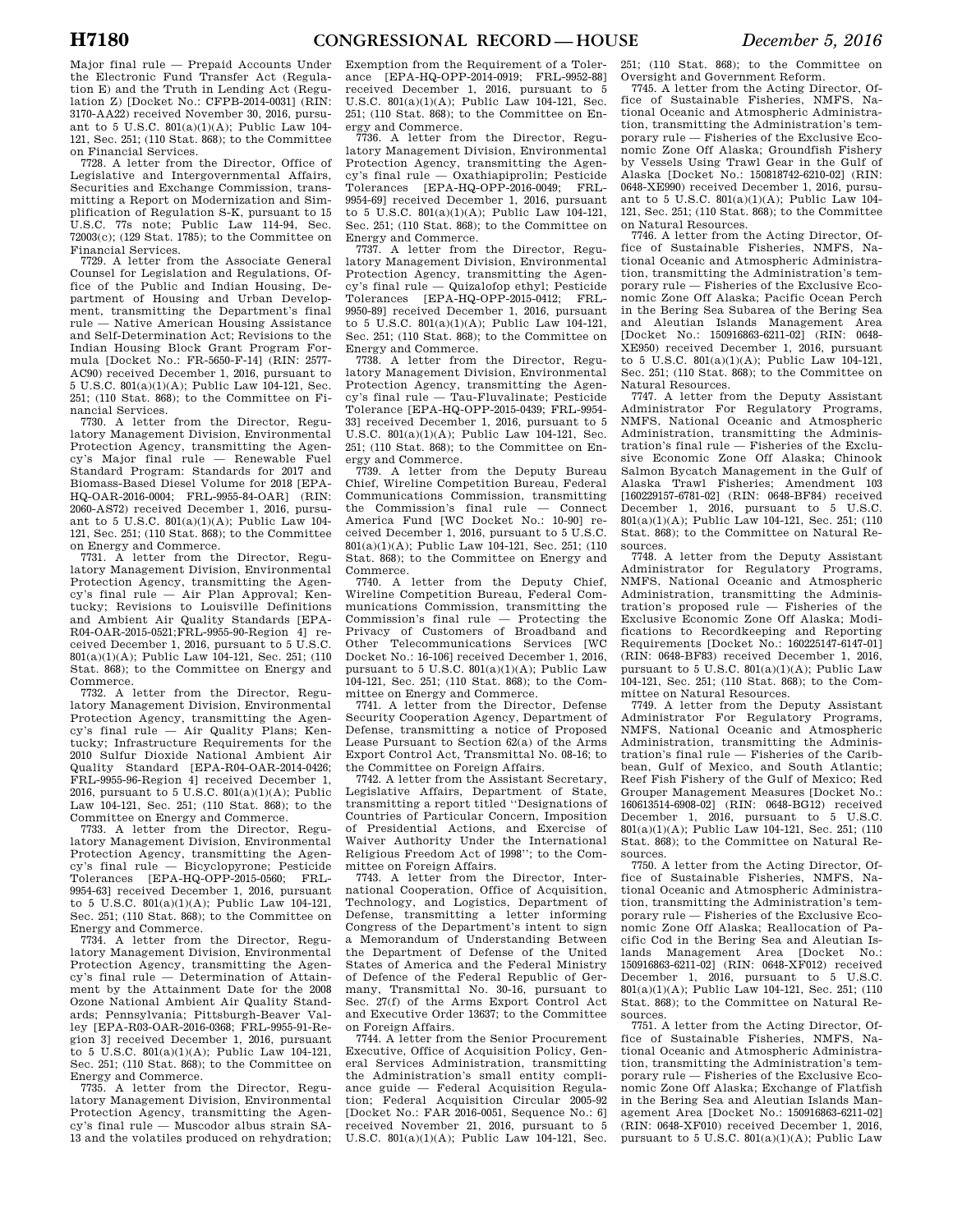104-121, Sec. 251; (110 Stat. 868); to the Committee on Natural Resources.

7752. A letter from the Deputy Assistant Administrator For Regulatory Programs, NMFS, Office of Sustainable Fisheries, National Oceanic and Atmospheric Administration, transmitting the Administration's final rule — Fisheries Off West Coast States; Coastal Pelagic Species Fisheries; Multi-Year Specifications for Monitored and Prohibited Harvest Species Stock Categories [Docket No.: 130808697-6907-02] (RIN: 0648- XC808) received December 1, 2016, pursuant to 5 U.S.C. 801(a)(1)(A); Public Law 104-121, Sec. 251; (110 Stat. 868); to the Committee on Natural Resources.

7753. A letter from the Assistant Secretary for Legislation, Office of the Secretary, Department of Health and Human Services, transmitting the Fiscal Year 2012 Report to Congress on Administration of the Tribal Self-Governance Program, pursuant to Sec. 458aaa-13(a), 25 U.S.C. 450 et seq., as amended; to the Committee on Natural Resources.

7754. A letter from the Assistant Secretary for Legislation, Office of the Secretary, Department of Health and Human Services, transmitting the Fiscal Year 2013 Report to Congress on Administration of the Tribal Self-Governance Program, pursuant to Sec. 458aaa-13(a), 25 U.S.C. 450 et seq., as amended; to the Committee on Natural Resources.

# f REPORTS OF COMMITTEES ON PUBLIC BILLS AND RESOLUTIONS

Under clause 2 of rule XIII, reports of committees were delivered to the Clerk for printing and reference to the proper calendar, as follows:

Mr. BISHOP of Utah: Committee on Natural Resources. H.R. 3711. A bill to authorize the Secretary of the Interior to conduct a special resource study of Chicano Park, located in San Diego, California, and for other purposes; with an amendment (Rept. 114–845). Referred to the Committee of the Whole House on the state of the Union.

# PUBLIC BILLS AND RESOLUTIONS

Under clause 2 of rule XII, public bills and resolutions of the following titles were introduced and severally referred, as follows:

> By Mr. PALLONE (for himself, Mr. PASCRELL, and Mr. PAYNE):

H.R. 6434. A bill to provide for more transparent and appropriate reimbursement of insurers participating in the Write Your Own program under the National Flood Insurance Program, and for other purposes; to the Committee on Financial Services.

By Mr. MULLIN:

H.R. 6435. A bill to authorize the Directors of Veterans Integrated Service Networks of the Department of Veterans Affairs to enter into contracts with appropriate civilian accreditation entities or appropriate health care evaluation entities to investigate medical centers of the Department of Veterans Affairs; to the Committee on Veterans' Affairs.

By Mr. HECK of Washington (for himself, Mr. SHERMAN, and Ms. KUSTER): H.R. 6436. A bill to require that any international insurance standards agreed to by parties representing the United States reflect existing United States laws, regulations, and policies on regulation of insurance, and for other purposes; to the Committee on Financial Services.

By Mr. HIMES:

H.R. 6437. A bill to prohibit funds available for the United States Armed Forces to be obligated or expended for introduction of the Armed Forces into hostilities, and for other purposes; to the Committee on Foreign Affairs, and in addition to the Committees on Rules, and Armed Services, for a period to be subsequently determined by the Speaker, in each case for consideration of such provisions as fall within the jurisdiction of the committee concerned.

By Mr. SAM JOHNSON of Texas (for himself and Mr. LARSON of Connecticut):

H.R. 6438. A bill to extend the waiver of limitations with respect to excluding from gross income amounts received by wrongfully incarcerated individuals; to the Committee on Ways and Means.

By Mr. THORNBERRY:

H. Con. Res. 179. Concurrent resolution directing the Secretary of the Senate to make certain corrections in the enrollment of S. 2943; considered and agreed to.

By Mr. CARDENAS (for himself and Ms. LOFGREN):

H. Res. 941. A resolution expressing support for the designation of February 22, 2017, as ''National Heart Valve Disease Awareness Day'', coinciding with American Heart Month; to the Committee on Energy and Commerce.

By Mr. SESSIONS (for himself, Mr. CARTER of Georgia, Mr. GOHMERT, Mr. BYRNE, Mr. STIVERS, Mr. BRAT, Mr. AUSTIN SCOTT of Georgia, Mr. COL-LINS of Georgia, Mr. BROOKS of Alabama, Mr. FARENTHOLD, Mr. ROE of Tennessee, Mr. LABRADOR, Mr. DESANTIS, and Mr. MEADOWS):

H. Res. 942. A resolution recognizing the historical importance of Associate Justice Clarence Thomas; to the Committee on the Judiciary, and in addition to the Committee on House Administration, for a period to be subsequently determined by the Speaker, in each case for consideration of such provisions as fall within the jurisdiction of the committee concerned.

By Ms. GABBARD:

H. Res. 943. A resolution recognizing the 100th anniversary of the establishment of Hawaii Volcanoes National Park and Haleakala National Park in the State of Hawaii, and expressing support for designation of August 1, 2016, as ''Hawaii Volcanoes and Haleakala National Parks Day''; to the Committee on Natural Resources.

# **MEMORIALS**

### Under clause 3 of rule XII,

310. The SPEAKER presented a memorial of the General Assembly of the State of Indiana, relative to Senate Enrolled Joint Resolution 14, requesting the Congress of the United States call a convention of the states to propose amendments to the Constitution of the United States; which was referred to the Committee on the Judiciary.

# CONSTITUTIONAL AUTHORITY **STATEMENT**

Pursuant to clause 7 of rule XII of the Rules of the House of Representatives, the following statements are submitted regarding the specific powers granted to Congress in the Constitution to enact the accompanying bill or joint resolution.

By Mr. PALLONE:

H.R. 6434.

Congress has the power to enact this legislation pursuant to the following:

Clause 7 of Section 9 of Article I of the Constitution

By Mr. MULLIN:

H.R. 6435.

Congress has the power to enact this legislation pursuant to the following:

Article I, Section 8, Clause 18 of the U.S. Constitution

By Mr. HECK of Washington:

H.R. 6436.

Congress has the power to enact this legislation pursuant to the following:

Article I, Section 8, Clause 3 of the Constitution of the United States

By Mr. HIMES:

### H.R. 6437.

Congress has the power to enact this legislation pursuant to the following:

Article I, Section 8 of the United States Constitution, clauses 11, 12, 13, 14, 18

By Mr. SAM JOHNSON of Texas:

H.R. 6438.

Congress has the power to enact this legislation pursuant to the following:

Article I, Section 8, Clause 1 of the Constitution of the United States of America.

# f ADDITIONAL SPONSORS

Under clause 7 of rule XII, sponsors were added to public bills and resolutions, as follows:

- H.R. 1098: Mr. CONYERS.
- H.R. 1457: Mr. KNIGHT.

H.R. 1608: Mr. LUETKEMEYER and Mr. BEYER.

- H.R. 2293: Mr. WALZ.
- H.R. 2537: Mr. REED.

H.R. 3591: Ms. LEE, Mr. SWALWELL of California, Mr. COURTNEY, Ms. NORTON, Mr. DESAULNIER, Ms. KUSTER, Mr. GARAMENDI,

- Mr. ASHFORD, and Mr. MCGOVERN.
	- H.R. 4216: Mr. HIGGINS and Mr. CLAY.
	- H.R. 4220: Mr. POLIS.
	- H.R. 5131: Ms. BROWNLEY of California.
	- H.R. 5235: Mr. KNIGHT and Mr. COOK.
	- H.R. 5274: Mr. REED.
	- H.R. 5386: Ms. LOFGREN and Mr. GALLEGO.
	- H.R. 5440: Mr. KIND. H.R. 5689: Ms. LOFGREN.
	- H.R. 5721: Mr. TONKO.
	- H.R. 6020: Ms. PLASKETT.
	- H.R. 6021: Ms. PLASKETT.
	- H.R. 6072: Mr. DEFAZIO.
	- H.R. 6117: Ms. ROYBAL-ALLARD.
- H.R. 6275: Mrs. BEATTY.

H.R. 6340: Ms. MICHELLE LUJAN GRISHAM of New Mexico, Mr. CONNOLLY, Mr. TAKANO, and Mr. SARBANES.

H.R. 6382: Mr. MCGOVERN, Mr. BERA, Mr. HUFFMAN, Mr. SCOTT of Virginia, Ms. SCHA-KOWSKY, and Mr. KILMER.

H.R. 6421: Mr. SHERMAN and Ms. MENG.

H.R. 6426: Mr. SMITH of Nebraska and Mr. MASSIE.

H.R. 6428: Mr. ELLISON, Ms. LOFGREN, Mr.

LOEBSACK, and Mr. DEFAZIO. H.R. 6431: Ms. SLAUGHTER, Mr. HIGGINS, Mr.

CRAMER, Mr. NOLAN, Mr. COLLINS of New York, Mr. KIND, Mr. WELCH, Mr. HUIZENGA of Michigan, Mr. ZINKE, Mr. RYAN of Ohio, Mr. GUINTA, Mr. DEFAZIO, Ms. DELBENE, Mr. MURPHY of Pennsylvania, Mr. MICHAEL F. DOYLE of Pennsylvania, Mr. HECK of Washington, and Ms. LOFGREN.

H.R. 6433: Mr. DOLD.

- H. Con. Res. 159: Mr. PETERS.
- H. Con. Res. 176: Mr. VAN HOLLEN.
- H. Res. 591: Mr. YARMUTH.

H. Res. 899: Ms. LOFGREN, Mr. POLIQUIN, and Mr. ROE of Tennessee.

H. Res. 928: Mr. SWALWELL of California, Mr. KING of New York, and Ms. FRANKEL of Florida.

# PETITIONS, ETC.

Under clause 3 of rule XII,